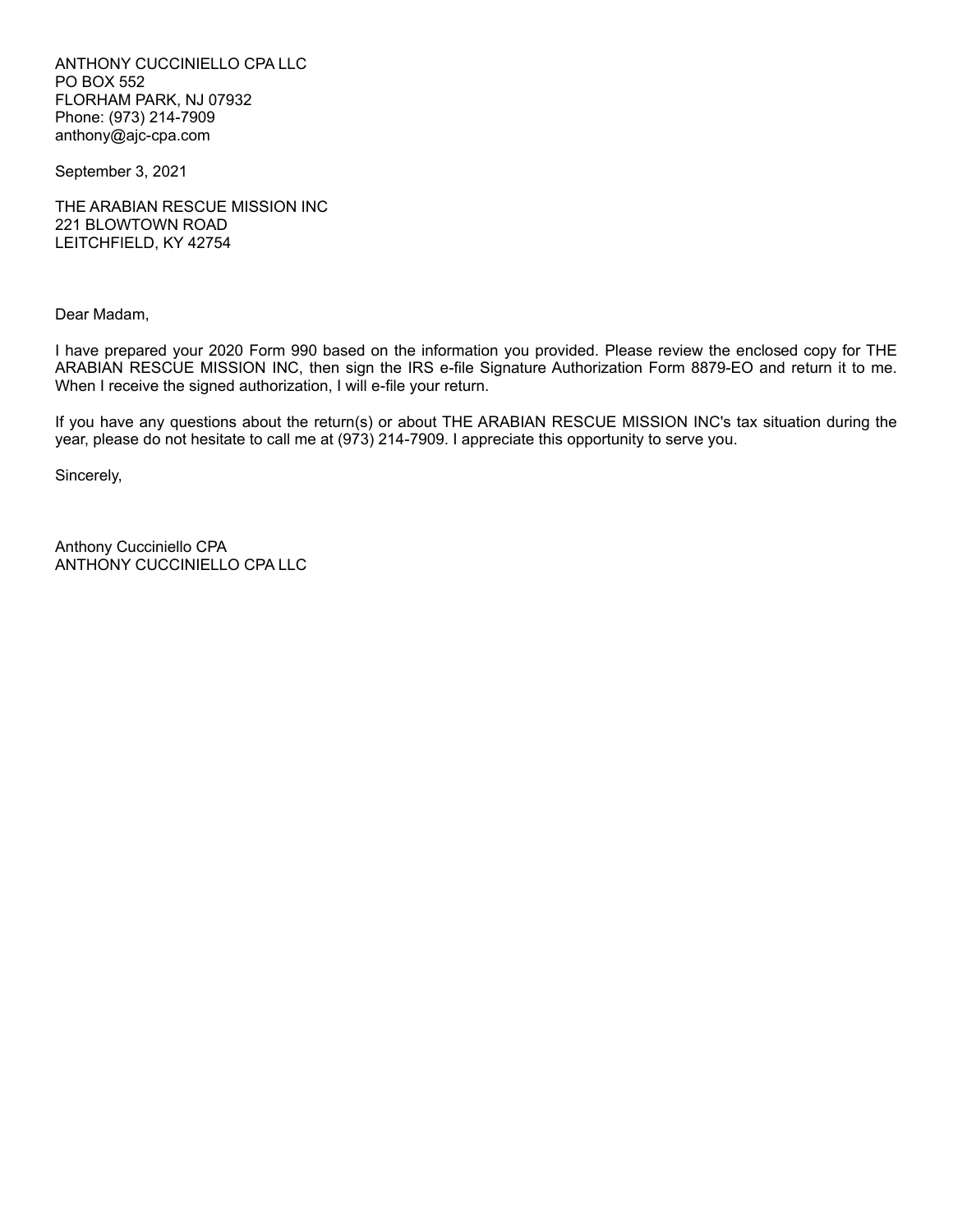# Form  $\left\{\begin{array}{c} \text{990} \\ \text{990} \end{array}\right\}$  Return of Organization Exempt From Income Tax Demands 1545-0047

**Under section 501(c), 527, or 4947(a)(1) of the Internal Revenue Code (except private foundations) 2020 Posible is also not independent in the solution of the Sublicial security numbers on this form as it may be made public**  $\blacktriangleright$ 

Department of the Treasury Internal Revenue Service

| Do not enter social security numbers on this form as it may be made public.                  |  |
|----------------------------------------------------------------------------------------------|--|
| $\blacktriangleright$ Go to www irs gov/Form990 for instructions and the latest information. |  |

**Go to** *www.irs.gov/Form990* **for instructions and the latest information. Inspection**

|                                | internal Revenue Service |                                                                      |                                                                                    |                                                                          | so to mmmmorgom unnoce for motivations and the ratest micromation.                                                                                                                                                                                                                                                       |                     |                                                                                                                                                                                                                                  |                                          |                                         |
|--------------------------------|--------------------------|----------------------------------------------------------------------|------------------------------------------------------------------------------------|--------------------------------------------------------------------------|--------------------------------------------------------------------------------------------------------------------------------------------------------------------------------------------------------------------------------------------------------------------------------------------------------------------------|---------------------|----------------------------------------------------------------------------------------------------------------------------------------------------------------------------------------------------------------------------------|------------------------------------------|-----------------------------------------|
|                                |                          |                                                                      | For the 2020 calendar year, or tax year beginning<br>C Name of organization        |                                                                          |                                                                                                                                                                                                                                                                                                                          | , and ending        |                                                                                                                                                                                                                                  | D Employer identification number         |                                         |
| в                              |                          | Check if applicable:                                                 | Doing business as                                                                  |                                                                          | THE ARABIAN RESCUE MISSION INC                                                                                                                                                                                                                                                                                           |                     |                                                                                                                                                                                                                                  |                                          |                                         |
|                                | Address change           |                                                                      |                                                                                    |                                                                          | Number and street (or P.O. box if mail is not delivered to street address)                                                                                                                                                                                                                                               | Room/suite          | 20-4969976                                                                                                                                                                                                                       |                                          |                                         |
|                                | Name change              |                                                                      | 221 BLOWTOWN ROAD                                                                  |                                                                          |                                                                                                                                                                                                                                                                                                                          |                     |                                                                                                                                                                                                                                  | E Telephone number                       |                                         |
|                                | Initial return           |                                                                      | City or town                                                                       |                                                                          | State                                                                                                                                                                                                                                                                                                                    | ZIP code            |                                                                                                                                                                                                                                  |                                          |                                         |
|                                |                          |                                                                      | LEITCHFIELD                                                                        |                                                                          | KY                                                                                                                                                                                                                                                                                                                       | 42754               | (973) 948-9471                                                                                                                                                                                                                   |                                          |                                         |
|                                | Final return/terminated  |                                                                      | Foreign country name                                                               |                                                                          | Foreign province/state/county                                                                                                                                                                                                                                                                                            | Foreign postal code |                                                                                                                                                                                                                                  |                                          |                                         |
|                                | Amended return           |                                                                      |                                                                                    |                                                                          |                                                                                                                                                                                                                                                                                                                          |                     |                                                                                                                                                                                                                                  | <b>G</b> Gross receipts \$               | 520,318                                 |
|                                |                          |                                                                      |                                                                                    |                                                                          |                                                                                                                                                                                                                                                                                                                          |                     |                                                                                                                                                                                                                                  |                                          |                                         |
|                                |                          | Application pending                                                  | F Name and address of principal officer:                                           |                                                                          |                                                                                                                                                                                                                                                                                                                          |                     | H(a) Is this a group return for subordinates?                                                                                                                                                                                    |                                          | $Yes \ X$ No                            |
|                                |                          |                                                                      |                                                                                    |                                                                          | TERRY FIGUEROA 221 BLOWTOWN ROAD, LEITCHFIELD, KY 42754                                                                                                                                                                                                                                                                  |                     | H(b) Are all subordinates included?                                                                                                                                                                                              |                                          | Yes No                                  |
|                                |                          | Tax-exempt status:                                                   | $X \mid 501(c)(3)$<br>501(c)                                                       |                                                                          | 4947(a)(1) or<br>$\blacktriangleleft$ (insert no.)                                                                                                                                                                                                                                                                       | 527                 |                                                                                                                                                                                                                                  | If "No," attach a list. See instructions |                                         |
|                                |                          |                                                                      | website: ▶ www.arabianrescuemission.org                                            |                                                                          |                                                                                                                                                                                                                                                                                                                          |                     | $H(c)$ Group exemption number $\blacktriangleright$                                                                                                                                                                              |                                          |                                         |
|                                |                          |                                                                      |                                                                                    |                                                                          |                                                                                                                                                                                                                                                                                                                          |                     |                                                                                                                                                                                                                                  |                                          |                                         |
|                                |                          | K Form of organization:                                              | $X$ Corporation                                                                    | Trust<br>Association                                                     | Other $\blacktriangleright$                                                                                                                                                                                                                                                                                              |                     | L Year of formation:<br>2007                                                                                                                                                                                                     |                                          | M State of legal domicile:<br><b>NJ</b> |
|                                | Part I                   |                                                                      | <b>Summary</b>                                                                     |                                                                          |                                                                                                                                                                                                                                                                                                                          |                     |                                                                                                                                                                                                                                  |                                          |                                         |
|                                | -1                       |                                                                      |                                                                                    |                                                                          | Briefly describe the organization's mission or most significant activities:                                                                                                                                                                                                                                              |                     | The rescue, rehabilitation and adoption of                                                                                                                                                                                       |                                          |                                         |
|                                |                          |                                                                      |                                                                                    |                                                                          | neglected, starved or unwanted horses, primarily Arabian horses.                                                                                                                                                                                                                                                         |                     |                                                                                                                                                                                                                                  |                                          |                                         |
| Activities & Governance        |                          |                                                                      |                                                                                    |                                                                          |                                                                                                                                                                                                                                                                                                                          |                     |                                                                                                                                                                                                                                  |                                          |                                         |
|                                | $\mathbf{2}$             |                                                                      |                                                                                    |                                                                          | Check this box $\blacktriangleright$ if the organization discontinued its operations or disposed of more than 25% of its net assets.                                                                                                                                                                                     |                     |                                                                                                                                                                                                                                  |                                          |                                         |
|                                | -3                       |                                                                      |                                                                                    |                                                                          | Number of voting members of the governing body (Part VI, line 1a).                                                                                                                                                                                                                                                       |                     | and the company of the company of                                                                                                                                                                                                | 3                                        |                                         |
|                                | 4                        |                                                                      |                                                                                    |                                                                          | Number of independent voting members of the governing body (Part VI, line 1b)                                                                                                                                                                                                                                            |                     |                                                                                                                                                                                                                                  | $\overline{\mathbf{4}}$                  |                                         |
|                                |                          |                                                                      |                                                                                    |                                                                          | Total number of individuals employed in calendar year 2020 (Part V, line 2a).                                                                                                                                                                                                                                            |                     |                                                                                                                                                                                                                                  | 5                                        |                                         |
|                                | -5                       |                                                                      |                                                                                    |                                                                          |                                                                                                                                                                                                                                                                                                                          |                     |                                                                                                                                                                                                                                  |                                          |                                         |
|                                |                          |                                                                      | Total number of volunteers (estimate if necessary).                                |                                                                          |                                                                                                                                                                                                                                                                                                                          |                     | $\sum_{i=1}^{n}$ . The set of the set of the set of the set of the set of the set of the set of the set of the set of the set of the set of the set of the set of the set of the set of the set of the set of the set of the set | 6                                        |                                         |
|                                | 7а                       |                                                                      |                                                                                    |                                                                          | Total unrelated business revenue from Part VIII, column (C), line 12                                                                                                                                                                                                                                                     |                     |                                                                                                                                                                                                                                  | 7a                                       |                                         |
|                                | b                        |                                                                      |                                                                                    |                                                                          | Net unrelated business taxable income from Form 990-T, Part I, line 11                                                                                                                                                                                                                                                   |                     |                                                                                                                                                                                                                                  | $\overline{7b}$                          |                                         |
|                                |                          |                                                                      |                                                                                    |                                                                          |                                                                                                                                                                                                                                                                                                                          |                     | <b>Prior Year</b>                                                                                                                                                                                                                |                                          | <b>Current Year</b>                     |
|                                | 8                        | Contributions and grants (Part VIII, line 1h)                        |                                                                                    |                                                                          |                                                                                                                                                                                                                                                                                                                          | 77,614              | 116,207                                                                                                                                                                                                                          |                                          |                                         |
|                                | 9                        |                                                                      |                                                                                    |                                                                          | Program service revenue (Part VIII, line 2g) . And the service of the service of the service of the service of                                                                                                                                                                                                           |                     |                                                                                                                                                                                                                                  | 5,475                                    | 24,343                                  |
| Revenue                        | 10                       | Investment income (Part VIII, column (A), lines $3, 4$ , and $7d$ ). |                                                                                    |                                                                          |                                                                                                                                                                                                                                                                                                                          |                     |                                                                                                                                                                                                                                  | 279                                      | 283                                     |
|                                | 11                       |                                                                      |                                                                                    | Other revenue (Part VIII, column (A), lines 5, 6d, 8c, 9c, 10c, and 11e) |                                                                                                                                                                                                                                                                                                                          |                     |                                                                                                                                                                                                                                  | 397,130                                  | 379,485                                 |
|                                | 12                       |                                                                      |                                                                                    |                                                                          | Total revenue—add lines 8 through 11 (must equal Part VIII, column (A), line 12).                                                                                                                                                                                                                                        |                     |                                                                                                                                                                                                                                  | 480,498                                  | 520,318                                 |
|                                | 13                       |                                                                      |                                                                                    |                                                                          | Grants and similar amounts paid (Part IX, column (A), lines 1-3)                                                                                                                                                                                                                                                         |                     |                                                                                                                                                                                                                                  | $\mathbf 0$                              |                                         |
|                                |                          |                                                                      |                                                                                    |                                                                          |                                                                                                                                                                                                                                                                                                                          |                     |                                                                                                                                                                                                                                  | $\overline{0}$                           |                                         |
|                                | 14                       | Benefits paid to or for members (Part IX, column (A), line 4)        |                                                                                    |                                                                          |                                                                                                                                                                                                                                                                                                                          |                     |                                                                                                                                                                                                                                  |                                          |                                         |
|                                | 15                       |                                                                      | Salaries, other compensation, employee benefits (Part IX, column (A), lines 5-10). |                                                                          |                                                                                                                                                                                                                                                                                                                          |                     |                                                                                                                                                                                                                                  | $\Omega$                                 |                                         |
|                                | 16a                      | Professional fundraising fees (Part IX, column (A), line 11e)        |                                                                                    |                                                                          |                                                                                                                                                                                                                                                                                                                          |                     | 45,245                                                                                                                                                                                                                           | 29,538                                   |                                         |
| Expenses                       | b                        |                                                                      |                                                                                    |                                                                          |                                                                                                                                                                                                                                                                                                                          |                     |                                                                                                                                                                                                                                  |                                          |                                         |
|                                | 17                       |                                                                      |                                                                                    |                                                                          | Other expenses (Part IX, column (A), lines 11a-11d, 11f-24e)                                                                                                                                                                                                                                                             |                     |                                                                                                                                                                                                                                  | 420,649                                  | 400,171                                 |
|                                | 18                       |                                                                      |                                                                                    |                                                                          | Total expenses. Add lines 13-17 (must equal Part IX, column (A), line 25). .                                                                                                                                                                                                                                             |                     |                                                                                                                                                                                                                                  | 465,894                                  | 429,709                                 |
|                                | 19                       |                                                                      |                                                                                    |                                                                          | Revenue less expenses. Subtract line 18 from line 12                                                                                                                                                                                                                                                                     |                     |                                                                                                                                                                                                                                  | 14,604                                   | 90,609                                  |
|                                |                          |                                                                      |                                                                                    |                                                                          |                                                                                                                                                                                                                                                                                                                          |                     | <b>Beginning of Current Year</b>                                                                                                                                                                                                 |                                          | <b>End of Year</b>                      |
|                                | 20                       |                                                                      | Total assets (Part X, line 16).                                                    |                                                                          | the contract of the contract of the contract of the contract of the contract of the contract of the contract of                                                                                                                                                                                                          |                     |                                                                                                                                                                                                                                  | 39,258                                   | 53,899                                  |
| Net Assets or<br>Fund Balances | 21                       |                                                                      | Total liabilities (Part X, line 26).                                               |                                                                          |                                                                                                                                                                                                                                                                                                                          |                     |                                                                                                                                                                                                                                  | 148,204                                  | 72,236                                  |
|                                | 22                       |                                                                      |                                                                                    |                                                                          | Net assets or fund balances. Subtract line 21 from line 20                                                                                                                                                                                                                                                               |                     |                                                                                                                                                                                                                                  | $-108,946$                               | $-18,337$                               |
|                                | Part II                  |                                                                      |                                                                                    |                                                                          |                                                                                                                                                                                                                                                                                                                          |                     |                                                                                                                                                                                                                                  |                                          |                                         |
|                                |                          |                                                                      | <b>Signature Block</b>                                                             |                                                                          |                                                                                                                                                                                                                                                                                                                          |                     |                                                                                                                                                                                                                                  |                                          |                                         |
|                                |                          |                                                                      |                                                                                    |                                                                          | Under penalties of perjury, I declare that I have examined this return, including accompanying schedules and statements, and to the best of my knowledge<br>and belief, it is true, correct, and complete. Declaration of preparer (other than officer) is based on all information of which preparer has any knowledge. |                     |                                                                                                                                                                                                                                  |                                          |                                         |
|                                |                          |                                                                      |                                                                                    |                                                                          |                                                                                                                                                                                                                                                                                                                          |                     |                                                                                                                                                                                                                                  |                                          |                                         |
| Sign                           |                          |                                                                      |                                                                                    |                                                                          |                                                                                                                                                                                                                                                                                                                          |                     |                                                                                                                                                                                                                                  |                                          |                                         |
| Here                           |                          |                                                                      | Signature of officer                                                               |                                                                          |                                                                                                                                                                                                                                                                                                                          |                     |                                                                                                                                                                                                                                  | Date                                     |                                         |
|                                |                          |                                                                      |                                                                                    |                                                                          |                                                                                                                                                                                                                                                                                                                          |                     |                                                                                                                                                                                                                                  |                                          |                                         |
|                                |                          |                                                                      | Type or print name and title                                                       |                                                                          |                                                                                                                                                                                                                                                                                                                          |                     |                                                                                                                                                                                                                                  |                                          |                                         |
|                                |                          |                                                                      | Print/Type preparer's name                                                         |                                                                          | Preparer's signature                                                                                                                                                                                                                                                                                                     |                     | Date                                                                                                                                                                                                                             |                                          | PTIN                                    |
| Paid                           |                          |                                                                      |                                                                                    |                                                                          |                                                                                                                                                                                                                                                                                                                          |                     |                                                                                                                                                                                                                                  | Check $X$ if                             |                                         |
|                                | Preparer                 |                                                                      | Anthony Cucciniello CPA                                                            |                                                                          |                                                                                                                                                                                                                                                                                                                          |                     | 9/3/2021                                                                                                                                                                                                                         | self-employed                            | P01216780                               |
|                                | <b>Use Only</b>          |                                                                      | Firm's name > ANTHONY CUCCINIELLO CPA LLC                                          |                                                                          |                                                                                                                                                                                                                                                                                                                          |                     |                                                                                                                                                                                                                                  | Firm's EIN ▶ 46-1575329                  |                                         |
|                                |                          |                                                                      | Firm's address > PO BOX 552, FLORHAM PARK, NJ 07932                                |                                                                          |                                                                                                                                                                                                                                                                                                                          |                     | Phone no.                                                                                                                                                                                                                        | (973) 214-7909                           |                                         |
|                                |                          |                                                                      |                                                                                    |                                                                          |                                                                                                                                                                                                                                                                                                                          |                     |                                                                                                                                                                                                                                  |                                          |                                         |
|                                |                          |                                                                      |                                                                                    |                                                                          | May the IRS discuss this return with the preparer shown above? See instructions                                                                                                                                                                                                                                          |                     |                                                                                                                                                                                                                                  |                                          | $X$ Yes<br><b>No</b>                    |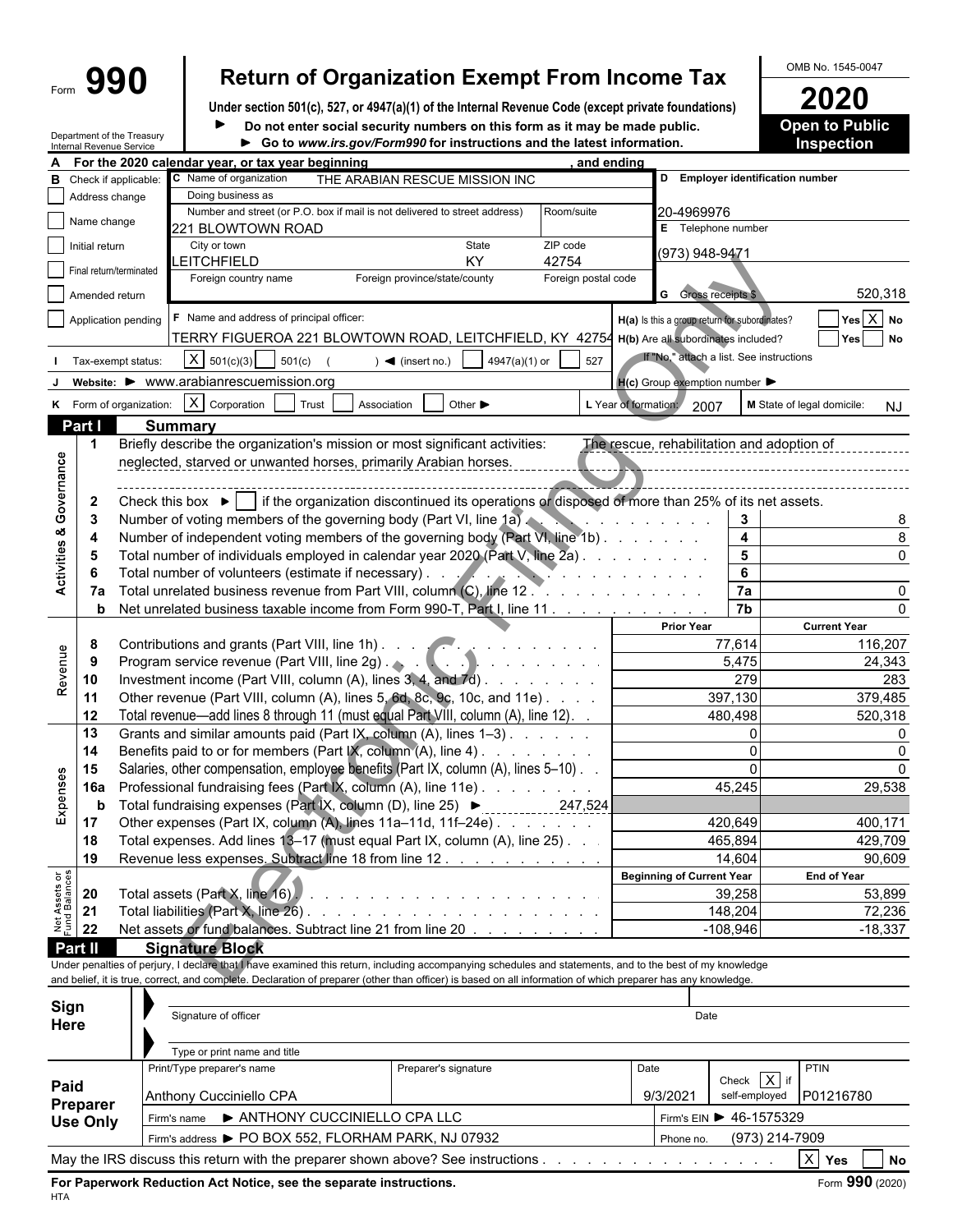|                | Form 990 (2020) | THE ARABIAN RESCUE MISSION INC                                                                                                                                                                                                                                                                                                                                                                 | 20-4969976 | Page 2   |
|----------------|-----------------|------------------------------------------------------------------------------------------------------------------------------------------------------------------------------------------------------------------------------------------------------------------------------------------------------------------------------------------------------------------------------------------------|------------|----------|
|                | Part III        | <b>Statement of Program Service Accomplishments</b>                                                                                                                                                                                                                                                                                                                                            |            |          |
|                |                 | Check if Schedule O contains a response or note to any line in this Part III                                                                                                                                                                                                                                                                                                                   |            |          |
|                | Arabian horses. | Briefly describe the organization's mission:<br>The rescue, rehabilitation and adoption of neglected, starved or unwanted horses, primarily                                                                                                                                                                                                                                                    |            |          |
| $\overline{2}$ |                 | Did the organization undertake any significant program services during the year which were not listed on<br>If "Yes," describe these new services on Schedule O.                                                                                                                                                                                                                               | Yes        | $X$ No   |
| 3              |                 | Did the organization cease conducting, or make significant changes in how it conducts, any program                                                                                                                                                                                                                                                                                             | Yes        | $ X $ No |
| 4              |                 | If "Yes," describe these changes on Schedule O.<br>Describe the organization's program service accomplishments for each of its three largest program services, as measured by<br>expenses. Section 501(c)(3) and 501(c)(4) organizations are required to report the amount of grants and allocations to others,<br>the total expenses, and revenue, if any, for each program service reported. |            |          |
| 4a             |                 | Revenue \$<br>Rescue, rehabilitation and rehoming of horses                                                                                                                                                                                                                                                                                                                                    |            |          |
|                |                 |                                                                                                                                                                                                                                                                                                                                                                                                |            |          |
|                |                 | . <b>. .</b>                                                                                                                                                                                                                                                                                                                                                                                   |            |          |
|                |                 | .<br>--------------- <del>---------------------</del> -                                                                                                                                                                                                                                                                                                                                        |            |          |
| 4b             | (Code:          | ncluding grants of \$ _________________ ) (Revenue \$ _________________<br>$(1)$ (Expenses \$                                                                                                                                                                                                                                                                                                  |            |          |
|                |                 | --- <del>--</del> --                                                                                                                                                                                                                                                                                                                                                                           |            |          |
|                |                 |                                                                                                                                                                                                                                                                                                                                                                                                |            |          |
|                |                 |                                                                                                                                                                                                                                                                                                                                                                                                |            |          |
| 4c             | (Code:          | including grants of \$<br>) (Revenue \$<br>(Expenses \$                                                                                                                                                                                                                                                                                                                                        |            |          |
|                |                 |                                                                                                                                                                                                                                                                                                                                                                                                |            |          |
|                |                 |                                                                                                                                                                                                                                                                                                                                                                                                |            |          |
|                |                 |                                                                                                                                                                                                                                                                                                                                                                                                |            |          |
|                |                 | 4d Other program services (Describe on Schedule O.)                                                                                                                                                                                                                                                                                                                                            |            |          |
|                | (Expenses \$    | 0 including grants of \$<br>$0$ ) (Revenue \$                                                                                                                                                                                                                                                                                                                                                  | 0          |          |
| 4e             |                 | Total program service expenses<br>150,835                                                                                                                                                                                                                                                                                                                                                      |            |          |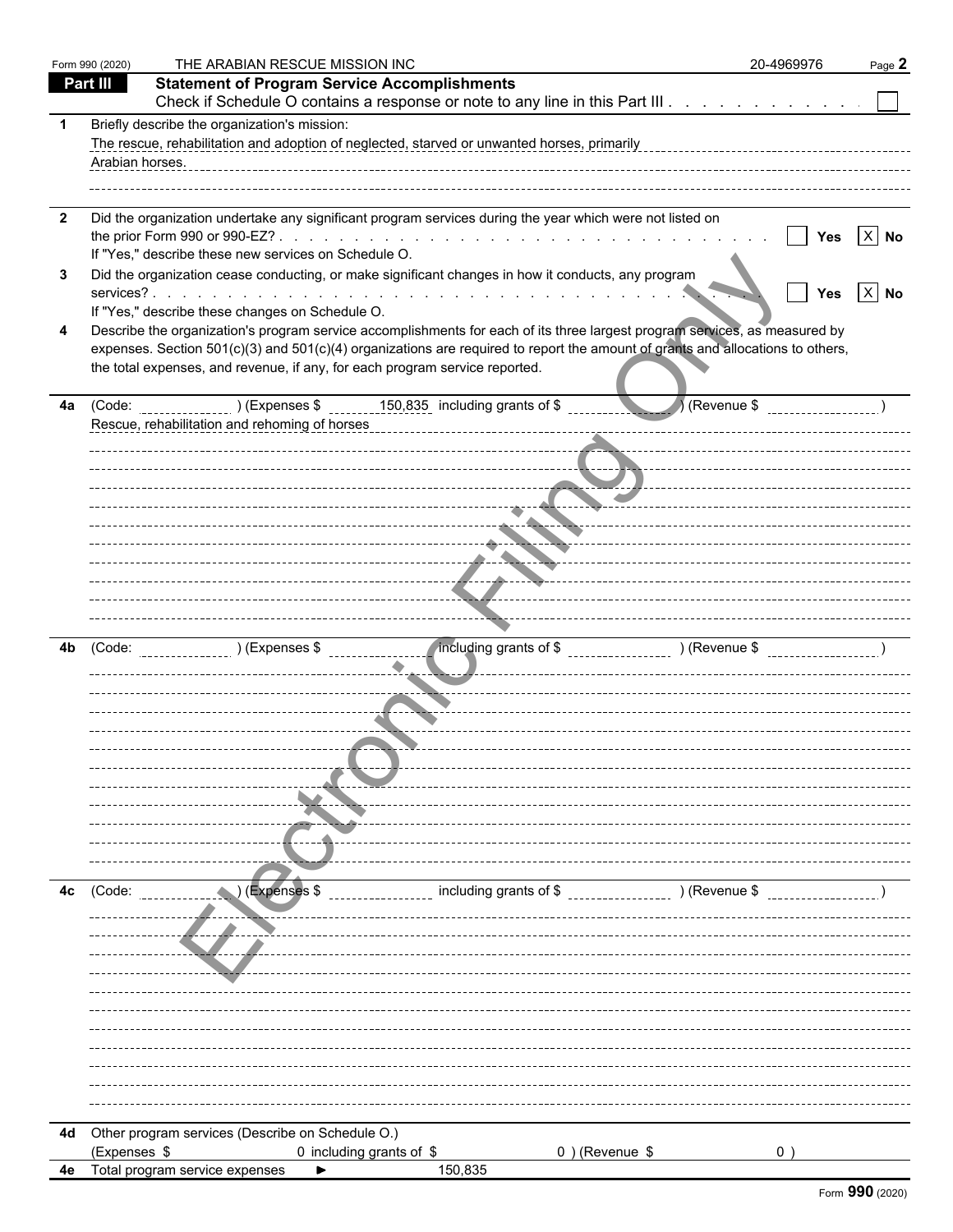Form 990 (2020) THE ARABIAN RESCUE MISSION INC 20-4969976 Page **3**

| Part IV | <b>Checklist of Required Schedules</b>                                                                                                                                                                                 |                         |                           |                           |  |
|---------|------------------------------------------------------------------------------------------------------------------------------------------------------------------------------------------------------------------------|-------------------------|---------------------------|---------------------------|--|
|         |                                                                                                                                                                                                                        |                         | Yes                       | Nο                        |  |
|         | Is the organization described in section $501(c)(3)$ or $4947(a)(1)$ (other than a private foundation)? If "Yes,"<br>complete Schedule A.                                                                              |                         | х                         |                           |  |
|         | Is the organization required to complete Schedule B, Schedule of Contributors See instructions?                                                                                                                        | $\overline{2}$          | $\boldsymbol{\mathsf{X}}$ |                           |  |
|         | Did the organization engage in direct or indirect political campaign activities on behalf of or in opposition to                                                                                                       |                         |                           |                           |  |
|         |                                                                                                                                                                                                                        | $\mathbf{3}$            |                           | X                         |  |
|         | Section 501(c)(3) organizations. Did the organization engage in lobbying activities, or have a section 501(h)                                                                                                          | $\overline{\mathbf{4}}$ |                           | $\boldsymbol{\mathsf{X}}$ |  |
| 5.      | Is the organization a section 501(c)(4), 501(c)(5), or 501(c)(6) organization that receives membership dues.                                                                                                           |                         |                           |                           |  |
|         | assessments, or similar amounts as defined in Revenue Procedure 98-19? If "Yes," complete Schedule C, Part III                                                                                                         | 5                       |                           | $\mathsf{X}$              |  |
| 6.      | Did the organization maintain any donor advised funds or any similar funds or accounts for which donors<br>have the right to provide advice on the distribution or investment of amounts in such funds or accounts? If | 6                       |                           | $\mathsf{X}$              |  |
|         | Did the organization receive or hold a conservation easement, including easements to preserve open space,                                                                                                              |                         |                           |                           |  |
|         | the environment, historic land areas, or historic structures? If "Yes," complete Schedule D, Part II                                                                                                                   |                         |                           | X                         |  |
| 8       | Did the organization maintain collections of works of art, historical treasures, or other similar assets? If "Yes,"                                                                                                    | 8                       |                           | $\mathsf{X}$              |  |
| 9       | Did the organization report an amount in Part X, line 21, for escrow or custodial account liability, serve as a                                                                                                        |                         |                           |                           |  |
|         | custodian for amounts not listed in Part X; or provide credit counseling, debt management, credit repair, or debt                                                                                                      | 9                       |                           | $\mathsf{X}$              |  |
| 10      | Did the organization, directly or through a related organization, hold assets in donor-restricted endowments                                                                                                           |                         |                           |                           |  |
|         | or in quasi endowments? If "Yes," complete Schedule D, Part V.                                                                                                                                                         | 10                      |                           | X                         |  |
|         | 11 If the organization's answer to any of the following questions is "Yes," then complete Schedule D, Parts VI,<br>VII, VIII, IX, or X as applicable.                                                                  |                         |                           |                           |  |
|         | a Did the organization report an amount for land, buildings, and equipment in Part X, line 10? If "Yes," complete<br>Schedule D, Part VI.                                                                              | 11a                     |                           | X                         |  |
|         | <b>b</b> Did the organization report an amount for investments—other securities in Part X, line 12, that is 5% or more<br>of its total assets reported in Part X, line 16? If "Yes," complete Schedule D, Part VII.    | 11 <sub>b</sub>         |                           | X                         |  |
|         | c Did the organization report an amount for investments—program related in Part X, line 13, that is 5% or more<br>of its total assets reported in Part X, line 16? If "Yes," complete Schedule D, Part VIII.           | 11c                     |                           | $\mathsf{X}$              |  |
|         | <b>d</b> Did the organization report an amount for other assets in Part X, line 15, that is 5% or more of its total assets                                                                                             |                         |                           |                           |  |
|         | reported in Part X, line 16? If "Yes," complete Schedule D, Part IX<br>.                                                                                                                                               | $11d \times$            |                           |                           |  |
|         | e Did the organization report an amount for other liabilities in Part X, line 25? If "Yes," complete Schedule D, Part X.                                                                                               | <b>11e</b>              |                           | $\times$                  |  |
|         | f Did the organization's separate or consolidated financial statements for the tax year include a footnote that addresses                                                                                              |                         |                           |                           |  |
|         | the organization's liability for uncertain tax positions under FIN 48 (ASC 740)? If "Yes," complete Schedule D, Part X.                                                                                                | 11f                     |                           | X                         |  |
|         | 12a Did the organization obtain separate, independent audited financial statements for the tax year? If "Yes," complete                                                                                                | l 12a                   |                           | X                         |  |
|         | b Was the organization included in consolidated, independent audited financial statements for the tax year? If "Yes,"                                                                                                  |                         |                           |                           |  |
|         | and if the organization answered "No" to line 12a, then completing Schedule D, Parts XI and XII is optional                                                                                                            | l 12b                   |                           | X                         |  |
| 13      | Is the organization a school described in section $170(b)(1)(A)(ii)$ ? If "Yes," complete Schedule E.                                                                                                                  | 13                      |                           | $\mathsf X$               |  |
|         | 14a Did the organization maintain an office, employees, or agents outside of the United States?                                                                                                                        | 14a                     |                           | $\mathsf{X}$              |  |
|         | <b>b</b> Did the organization have aggregate revenues or expenses of more than \$10,000 from grantmaking,                                                                                                              |                         |                           |                           |  |
|         | fundraising, business, investment, and program service activities outside the United States, or aggregate<br>foreign investments valued at \$100,000 or more? If "Yes," complete Schedule F, Parts I and IV.           | 14b                     |                           | $\mathsf{X}$              |  |
|         | 15 Did the organization report on Part IX, column (A), line 3, more than \$5,000 of grants or other assistance to or                                                                                                   | 15                      |                           | $\mathsf{X}$              |  |
|         | 16 Did the organization report on Part IX, column (A), line 3, more than \$5,000 of aggregate grants or other<br>assistance to or for foreign individuals? If "Yes," complete Schedule F, Parts III and IV.            | 16                      |                           | $\mathsf{X}$              |  |
| 17      | Did the organization report a total of more than \$15,000 of expenses for professional fundraising services                                                                                                            |                         |                           |                           |  |
|         | on Part IX, column (A), lines 6 and 11e? If "Yes," complete Schedule G, Part I See instructions.                                                                                                                       | $17$ $\times$           |                           |                           |  |
| 18      | Did the organization report more than \$15,000 total of fundraising event gross income and contributions on                                                                                                            | $18$ $\times$           |                           |                           |  |
| 19      | Did the organization report more than \$15,000 of gross income from gaming activities on Part VIII, line 9a?                                                                                                           |                         |                           |                           |  |
|         |                                                                                                                                                                                                                        | 19                      |                           | X                         |  |
|         |                                                                                                                                                                                                                        | 20a                     |                           | $\boldsymbol{\mathsf{X}}$ |  |
|         | <b>b</b> If "Yes" to line 20a, did the organization attach a copy of its audited financial statements to this return?                                                                                                  | 20b                     |                           |                           |  |
| 21      | Did the organization report more than \$5,000 of grants or other assistance to any domestic organization or<br>domestic government on Part IX, column (A), line 1? If "Yes," complete Schedule I, Parts I and II.      | 21                      |                           |                           |  |

Form **990** (2020)

| Form 990 (202) |   |  |  |
|----------------|---|--|--|
|                | . |  |  |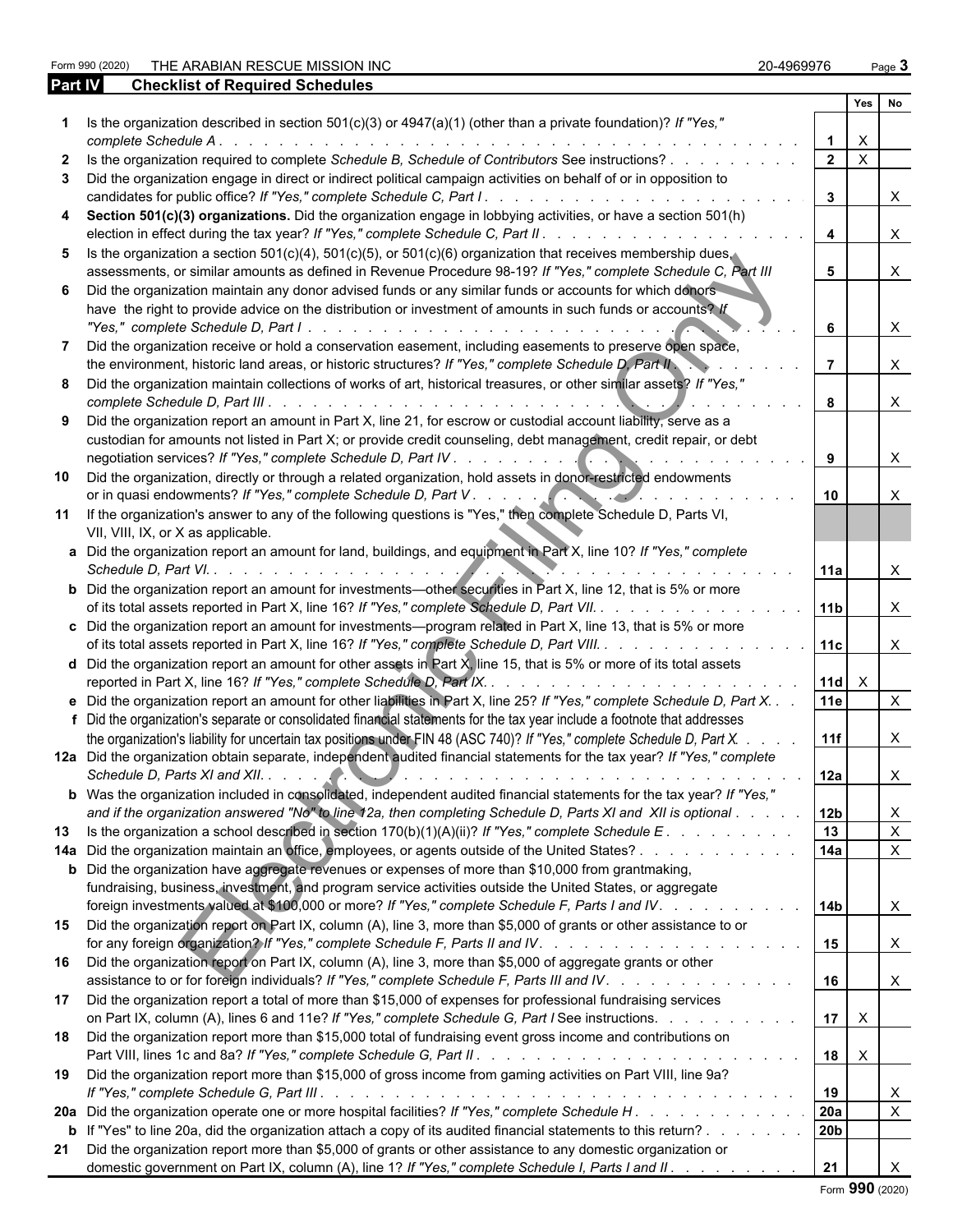|               |                                                                                                                                                                                                                |                        | Yes No           |                           |
|---------------|----------------------------------------------------------------------------------------------------------------------------------------------------------------------------------------------------------------|------------------------|------------------|---------------------------|
| 22            | Did the organization report more than \$5,000 of grants or other assistance to or for domestic individuals on                                                                                                  | 22                     |                  | $\mathsf{X}$              |
| -23           | Did the organization answer "Yes" to Part VII, Section A, line 3, 4, or 5 about compensation of the<br>organization's current and former officers, directors, trustees, key employees, and highest compensated |                        |                  |                           |
|               |                                                                                                                                                                                                                | 23                     |                  | $\mathsf{X}$              |
|               | 24a Did the organization have a tax-exempt bond issue with an outstanding principal amount of more than                                                                                                        |                        |                  |                           |
|               | \$100,000 as of the last day of the year, that was issued after December 31, 2002? If "Yes," answer lines                                                                                                      |                        |                  |                           |
|               |                                                                                                                                                                                                                |                        |                  |                           |
|               |                                                                                                                                                                                                                | 24a<br>24 <sub>b</sub> |                  | $\mathsf{X}$              |
|               | <b>b</b> Did the organization invest any proceeds of tax-exempt bonds beyond a temporary period exception?                                                                                                     |                        |                  |                           |
|               | c Did the organization maintain an escrow account other than a refunding escrow at any time during the year                                                                                                    |                        |                  |                           |
|               |                                                                                                                                                                                                                | <b>24c</b>             |                  |                           |
|               | d Did the organization act as an "on behalf of" issuer for bonds outstanding at any time during the year?                                                                                                      | <b>24d</b>             |                  |                           |
|               | 25a Section 501(c)(3), 501(c)(4), and 501(c)(29) organizations. Did the organization engage in an excess benefit                                                                                               |                        |                  |                           |
|               | transaction with a disqualified person during the year? If "Yes," complete Schedule L, Part I.                                                                                                                 | <b>25a</b>             |                  | $\mathsf{X}$              |
|               | <b>b</b> Is the organization aware that it engaged in an excess benefit transaction with a disqualified person in a                                                                                            |                        |                  |                           |
|               | prior year, and that the transaction has not been reported on any of the organization's prior Forms 990 or                                                                                                     |                        |                  |                           |
|               |                                                                                                                                                                                                                | 25b                    |                  | $\mathsf{X}$              |
| -26           | Did the organization report any amount on Part X, line 5 or 22, for receivables from or payables to any current                                                                                                |                        |                  |                           |
|               | or former officer, director, trustee, key employee, creator or founder, substantial contributor, or 35%                                                                                                        |                        |                  |                           |
|               | controlled entity or family member of any of these persons? If "Yes," complete Schedule L, Part II.                                                                                                            | 26                     | $\mathsf{X}$     |                           |
| 27            | Did the organization provide a grant or other assistance to any current or former officer, director, trustee, key                                                                                              |                        |                  |                           |
|               | employee, creator or founder, substantial contributor or employee thereof, a grant selection committee                                                                                                         |                        |                  |                           |
|               | member, or to a 35% controlled entity (including an employee thereof) or family member of any of these                                                                                                         |                        |                  |                           |
|               |                                                                                                                                                                                                                | 27                     |                  |                           |
|               |                                                                                                                                                                                                                |                        |                  | $\boldsymbol{\mathsf{X}}$ |
|               | 28 Was the organization a party to a business transaction with one of the following parties (see Schedule L,                                                                                                   |                        |                  |                           |
|               | Part IV instructions, for applicable filing thresholds, conditions, and exceptions):                                                                                                                           |                        |                  |                           |
|               | a A current or former officer, director, trustee, key employee, creator or founder, or substantial contributor? If                                                                                             |                        |                  |                           |
|               |                                                                                                                                                                                                                | 28a                    |                  | $\boldsymbol{\mathsf{X}}$ |
|               | <b>b</b> A family member of any individual described in line 28a? If "Yes," complete Schedule L, Part IV.                                                                                                      | 28 <sub>b</sub>        |                  | $\overline{X}$            |
|               | c A 35% controlled entity of one or more individuals and/or organizations described in lines 28a or 28b? If                                                                                                    |                        |                  |                           |
|               |                                                                                                                                                                                                                |                        |                  | $\mathsf{X}$              |
| 29            | Did the organization receive more than \$25,000 in non-cash contributions? If "Yes," complete Schedule M.                                                                                                      |                        |                  | $\overline{X}$            |
| 30            | Did the organization receive contributions of art, historical treasures, or other similar assets, or qualified                                                                                                 |                        |                  |                           |
|               |                                                                                                                                                                                                                | 30                     |                  | $\mathsf{X}$              |
| 31            | Did the organization liquidate, terminate, or dissolve and cease operations? If "Yes," complete Schedule N, Part I                                                                                             | 31                     |                  | $\overline{X}$            |
| 32            | Did the organization sell, exchange, dispose of, or transfer more than 25% of its net assets?                                                                                                                  |                        |                  |                           |
|               | If "Yes," complete Schedule N, Part II                                                                                                                                                                         | 32                     |                  |                           |
|               | Did the organization own 100% of an entity disregarded as separate from the organization under Regulations                                                                                                     |                        |                  | $\mathbf{L}$              |
| 33            |                                                                                                                                                                                                                |                        |                  |                           |
|               |                                                                                                                                                                                                                | 33                     |                  | $\boldsymbol{\mathsf{X}}$ |
|               | 34 Was the organization related to any tax-exempt or taxable entity? If "Yes," complete Schedule R, Part II,                                                                                                   |                        |                  |                           |
|               | III, or IV, and Part V, line $1$ .                                                                                                                                                                             | 34                     |                  | X                         |
|               | 35a Did the organization have a controlled entity within the meaning of section 512(b)(13)?                                                                                                                    | 35a                    |                  |                           |
|               | <b>b</b> If "Yes" to line 35a, did the organization receive any payment from or engage in any transaction with a controlled                                                                                    |                        |                  |                           |
|               | entity within the meaning of section 512(b)(13)? If "Yes," complete Schedule R, Part V, line 2                                                                                                                 | 35b                    |                  |                           |
|               | 36 Section 501(c)(3) organizations. Did the organization make any transfers to an exempt non-charitable related                                                                                                |                        |                  |                           |
|               |                                                                                                                                                                                                                | 36                     |                  | X                         |
| 37            | Did the organization conduct more than 5% of its activities through an entity that is not a related organization                                                                                               |                        |                  |                           |
|               | and that is treated as a partnership for federal income tax purposes? If "Yes," complete Schedule R, Part VI.                                                                                                  | 37                     |                  | X                         |
|               |                                                                                                                                                                                                                |                        |                  |                           |
| 38            | Did the organization complete Schedule O and provide explanations in Schedule O for Part VI, lines 11b and                                                                                                     |                        |                  |                           |
|               |                                                                                                                                                                                                                | 38                     | $\boldsymbol{X}$ |                           |
| <b>Part V</b> | <b>Statements Regarding Other IRS Filings and Tax Compliance</b>                                                                                                                                               |                        |                  |                           |
|               | Check if Schedule O contains a response or note to any line in this Part V                                                                                                                                     |                        |                  |                           |
|               |                                                                                                                                                                                                                |                        | Yes No           |                           |
| 1a            | Enter the number reported in Box 3 of Form 1096. Enter -0- if not applicable<br>1a                                                                                                                             |                        |                  |                           |
| b             | Enter the number of Forms W-2G included in line 1a. Enter -0- if not applicable<br>1 <sub>b</sub><br>$\Omega$                                                                                                  |                        |                  |                           |
| c             | Did the organization comply with backup withholding rules for reportable payments to vendors and reportable                                                                                                    |                        |                  |                           |
|               |                                                                                                                                                                                                                | $1c \mid X$            |                  |                           |
|               |                                                                                                                                                                                                                | Form 990 (2020)        |                  |                           |
|               |                                                                                                                                                                                                                |                        |                  |                           |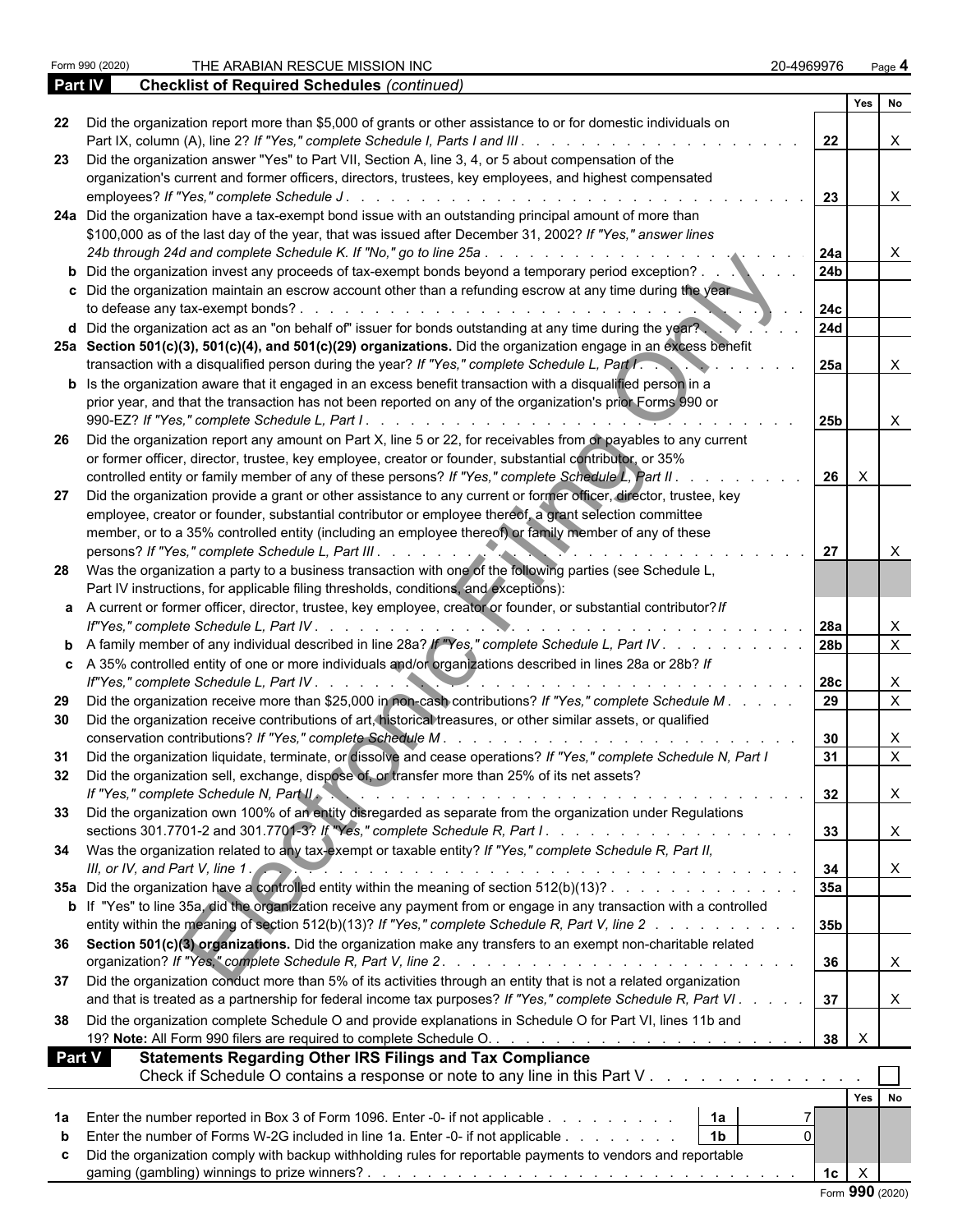|             | Form 990 (2020) | THE ARABIAN RESCUE MISSION INC                                                                                                                                                    | 20-4969976      |                              | Page $5$                  |
|-------------|-----------------|-----------------------------------------------------------------------------------------------------------------------------------------------------------------------------------|-----------------|------------------------------|---------------------------|
| Part V      |                 | Statements Regarding Other IRS Filings and Tax Compliance (continued)                                                                                                             |                 |                              |                           |
|             |                 |                                                                                                                                                                                   |                 | Yes                          | <b>No</b>                 |
|             |                 | 2a Enter the number of employees reported on Form W-3, Transmittal of Wage and Tax                                                                                                |                 |                              |                           |
|             |                 | Statements, filed for the calendar year ending with or within the year covered by this return.<br>2a                                                                              |                 |                              |                           |
|             |                 | b If at least one is reported on line 2a, did the organization file all required federal employment tax returns?.                                                                 | 2 <sub>b</sub>  |                              |                           |
|             |                 | Note: If the sum of lines 1a and 2a is greater than 250, you may be required to e-file. (see instructions)                                                                        |                 |                              |                           |
|             |                 | 3a Did the organization have unrelated business gross income of \$1,000 or more during the year?.                                                                                 | 3a              |                              |                           |
|             |                 | If "Yes," has it filed a Form 990-T for this year? If "No" to line 3b, provide an explanation on Schedule O                                                                       | 3 <sub>b</sub>  | $\mathsf{X}$                 |                           |
|             |                 | 4a At any time during the calendar year, did the organization have an interest in, or a signature or other authority over,                                                        |                 |                              |                           |
|             |                 | a financial account in a foreign country (such as a bank account, securities account, or other financial account)?                                                                | 4a              |                              |                           |
|             |                 | <b>b</b> If "Yes," enter the name of the foreign country ▶<br>See instructions for filing requirements for FinCEN Form 114, Report of Foreign Bank and Financial Accounts (FBAR). |                 |                              |                           |
| 5а          |                 | Was the organization a party to a prohibited tax shelter transaction at any time during the tax year?.                                                                            | 5a              |                              |                           |
|             |                 | Did any taxable party notify the organization that it was or is a party to a prohibited tax shelter transaction?                                                                  | 5 <sub>b</sub>  |                              |                           |
|             |                 | If "Yes" to line 5a or 5b, did the organization file Form 8886-T?                                                                                                                 | 5c              |                              |                           |
|             |                 | 6a Does the organization have annual gross receipts that are normally greater than \$100,000, and did the                                                                         |                 |                              |                           |
|             |                 | organization solicit any contributions that were not tax deductible as charitable contributions?.                                                                                 | 6a              |                              | X                         |
|             |                 | b If "Yes," did the organization include with every solicitation an express statement that such contributions or<br>gifts were not tax deductible?.                               | 6b              |                              |                           |
|             |                 | Organizations that may receive deductible contributions under section 170(c).                                                                                                     |                 |                              |                           |
|             |                 | a Did the organization receive a payment in excess of \$75 made partly as a contribution and partly for goods                                                                     |                 |                              |                           |
|             |                 | and services provided to the payor?.<br>b If "Yes," did the organization notify the donor of the value of the goods or services provided?.                                        | 7a<br>7b        | $\mathsf{X}$<br>$\mathsf{X}$ |                           |
|             |                 | c  Did the organization sell, exchange, or otherwise dispose of tangible personal property for which it was<br>required to file Form 8282?                                        | 7c              |                              |                           |
|             |                 | d If "Yes," indicate the number of Forms 8282 filed during the year.                                                                                                              |                 |                              |                           |
|             |                 | Did the organization receive any funds, directly or indirectly, to pay premiums on a personal benefit contract?.                                                                  | 7e              |                              |                           |
|             |                 | Did the organization, during the year, pay premiums, directly or indirectly, on a personal benefit contract? .                                                                    | $\overline{7f}$ |                              | X                         |
|             |                 | If the organization received a contribution of qualified intellectual property, did the organization file Form 8899 as required?.                                                 | 7g              |                              |                           |
|             |                 | If the organization received a contribution of cars, boats, airplanes, or other vehicles, did the organization file a Form 1098-C?.                                               | $\overline{7h}$ |                              |                           |
| 8           |                 | Sponsoring organizations maintaining donor advised funds. Did a donor advised fund maintained by the                                                                              |                 |                              |                           |
|             |                 | sponsoring organization have excess business holdings at any time during the year?.                                                                                               | 8               |                              |                           |
| 9           |                 | Sponsoring organizations maintaining donor advised funds.                                                                                                                         |                 |                              |                           |
|             |                 | Did the sponsoring organization make any taxable distributions under section 4966? .                                                                                              | 9a              |                              |                           |
|             |                 | Did the sponsoring organization make a distribution to a donor, donor advisor, or related person?.                                                                                | 9 <sub>b</sub>  |                              |                           |
|             |                 | Section 501(c)(7) organizations. Enter:                                                                                                                                           |                 |                              |                           |
|             |                 | Initiation fees and capital contributions included on Part VIII, line 12.<br>10a                                                                                                  |                 |                              |                           |
|             |                 | 10 <sub>b</sub><br>Gross receipts, included on Form 990, Part VIII, line 12, for public use of club facilities                                                                    |                 |                              |                           |
|             |                 | Section 501(c)(12) organizations. Enter                                                                                                                                           |                 |                              |                           |
|             |                 | 11a                                                                                                                                                                               |                 |                              |                           |
| b           |                 | Gross income from other sources (Do not net amounts due or paid to other sources                                                                                                  |                 |                              |                           |
|             |                 | 11 <sub>b</sub>                                                                                                                                                                   |                 |                              |                           |
|             |                 | 12a Section 4947(a)(1) non-exempt charitable trusts. Is the organization filing Form 990 in lieu of Form 1041?.                                                                   | 12a             |                              |                           |
| b           |                 | If "Yes," enter the amount of tax-exempt interest received or accrued during the year<br>12 <sub>b</sub>                                                                          |                 |                              |                           |
| 13          |                 | Section 501(c)(29) qualified nonprofit health insurance issuers.<br>a Is the organization licensed to issue qualified health plans in more than one state?.                       | 13a             |                              |                           |
|             |                 | Note: See the instructions for additional information the organization must report on Schedule O.                                                                                 |                 |                              |                           |
|             |                 | <b>b</b> Enter the amount of reserves the organization is required to maintain by the states in which                                                                             |                 |                              |                           |
|             |                 |                                                                                                                                                                                   |                 |                              |                           |
|             |                 | 13c<br><b>c</b> Enter the amount of reserves on hand $\ldots$ $\ldots$ $\ldots$ $\ldots$ $\ldots$ $\ldots$ $\ldots$ $\ldots$ $\ldots$                                             |                 |                              |                           |
| 14a         |                 | Did the organization receive any payments for indoor tanning services during the tax year?                                                                                        | 14a             |                              | $\boldsymbol{\mathsf{X}}$ |
| $\mathbf b$ |                 | If "Yes," has it filed a Form 720 to report these payments? If "No," provide an explanation on Schedule O.                                                                        | 14 <sub>b</sub> |                              |                           |
| 15          |                 | Is the organization subject to the section 4960 tax on payment(s) of more than \$1,000,000 in remuneration or                                                                     |                 |                              |                           |
|             |                 | excess parachute payment(s) during the year.<br>and a complete that the complete the complete the complete the complete the complete the complete the complete                    | 15              |                              | X                         |
|             |                 | If "Yes," see instructions and file Form 4720, Schedule N.                                                                                                                        |                 |                              |                           |
| 16          |                 | Is the organization an educational institution subject to the section 4968 excise tax on net investment income?                                                                   | 16              |                              |                           |
|             |                 | If "Yes," complete Form 4720, Schedule O.                                                                                                                                         |                 |                              |                           |

|  |  | Form 990 (2020) |
|--|--|-----------------|
|--|--|-----------------|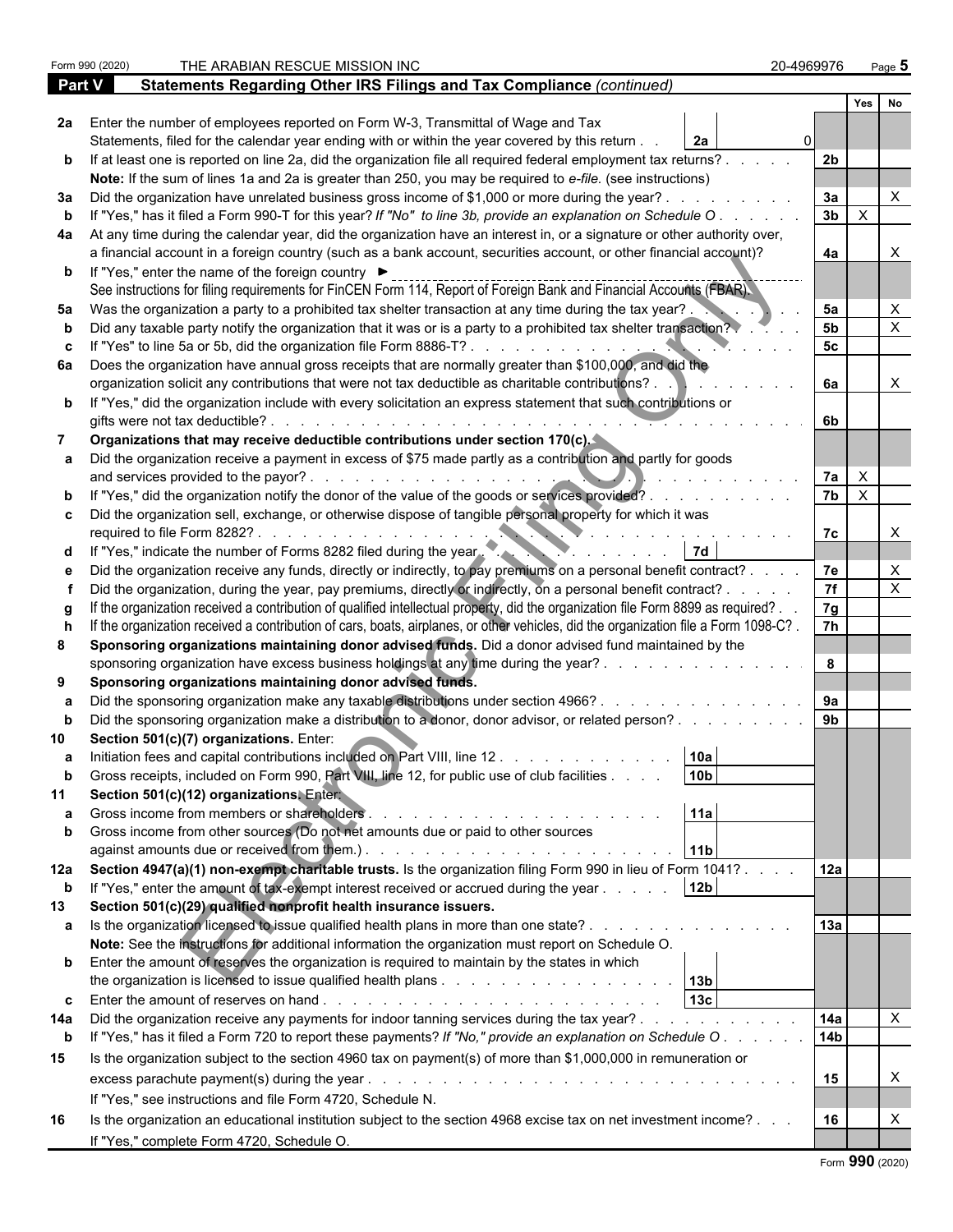| <b>Part VI</b> | THE ARABIAN RESCUE MISSION INC<br>Form 990 (2020)<br>Governance, Management, and Disclosure For each "Yes" response to lines 2 through 7b below, and for a "No"<br>response to line 8a, 8b, or 10b below, describe the circumstances, processes, or changes on Schedule O. See instructions.<br>Check if Schedule O contains a response or note to any line in this Part VI. $\vert x \vert$                                                                                                                                                                                                                                                                                                                                                                                                                                                                                                                                                                                                                   | 20-4969976                                                                         | Page $6$ |                                     |
|----------------|----------------------------------------------------------------------------------------------------------------------------------------------------------------------------------------------------------------------------------------------------------------------------------------------------------------------------------------------------------------------------------------------------------------------------------------------------------------------------------------------------------------------------------------------------------------------------------------------------------------------------------------------------------------------------------------------------------------------------------------------------------------------------------------------------------------------------------------------------------------------------------------------------------------------------------------------------------------------------------------------------------------|------------------------------------------------------------------------------------|----------|-------------------------------------|
|                | <b>Section A. Governing Body and Management</b>                                                                                                                                                                                                                                                                                                                                                                                                                                                                                                                                                                                                                                                                                                                                                                                                                                                                                                                                                                |                                                                                    |          |                                     |
|                |                                                                                                                                                                                                                                                                                                                                                                                                                                                                                                                                                                                                                                                                                                                                                                                                                                                                                                                                                                                                                | Yes                                                                                | No       |                                     |
| 3              | 1a Enter the number of voting members of the governing body at the end of the tax year<br>1a<br>If there are material differences in voting rights among members of the governing body, or<br>if the governing body delegated broad authority to an executive committee or similar<br>committee, explain on Schedule O.<br><b>b</b> Enter the number of voting members included on line 1a, above, who are independent.<br>l 1b<br>Did any officer, director, trustee, or key employee have a family relationship or a business relationship with<br>Did the organization delegate control over management duties customarily performed by or under the direct<br>supervision of officers, directors, trustees, or key employees to a management company or other person?<br>Did the organization make any significant changes to its governing documents since the prior Form 990 was filed?.<br>Did the organization become aware during the year of a significant diversion of the organization's assets? . | $\mathsf{X}$<br>$\overline{2}$<br>$\mathbf{3}$<br>$\overline{4}$<br>5 <sup>5</sup> |          | X<br>$\boldsymbol{\mathsf{X}}$<br>X |
|                |                                                                                                                                                                                                                                                                                                                                                                                                                                                                                                                                                                                                                                                                                                                                                                                                                                                                                                                                                                                                                | 6                                                                                  |          | X                                   |
|                | 7a Did the organization have members, stockholders, or other persons who had the power to elect or appoint                                                                                                                                                                                                                                                                                                                                                                                                                                                                                                                                                                                                                                                                                                                                                                                                                                                                                                     | 7a                                                                                 |          | $\times$                            |
|                | <b>b</b> Are any governance decisions of the organization reserved to (or subject to approval by) members,                                                                                                                                                                                                                                                                                                                                                                                                                                                                                                                                                                                                                                                                                                                                                                                                                                                                                                     |                                                                                    |          |                                     |
| 8              | Did the organization contemporaneously document the meetings held or written actions undertaken during<br>the year by the following:                                                                                                                                                                                                                                                                                                                                                                                                                                                                                                                                                                                                                                                                                                                                                                                                                                                                           | 7b                                                                                 |          |                                     |
|                | <b>a</b> The governing body?<br>.                                                                                                                                                                                                                                                                                                                                                                                                                                                                                                                                                                                                                                                                                                                                                                                                                                                                                                                                                                              | 8a<br>$\mathsf{X}$                                                                 |          |                                     |
|                | <b>b</b> Each committee with authority to act on behalf of the governing body?                                                                                                                                                                                                                                                                                                                                                                                                                                                                                                                                                                                                                                                                                                                                                                                                                                                                                                                                 | 8b                                                                                 |          | $\times$                            |
|                | Is there any officer, director, trustee, or key employee listed in Part VII, Section A, who cannot be reached<br>at the organization's mailing address? If "Yes," provide the names and addresses on Schedule O.                                                                                                                                                                                                                                                                                                                                                                                                                                                                                                                                                                                                                                                                                                                                                                                               | 9                                                                                  |          | $\times$                            |
|                | Section B. Policies (This Section B requests information about policies not required by the Internal Revenue Code.)                                                                                                                                                                                                                                                                                                                                                                                                                                                                                                                                                                                                                                                                                                                                                                                                                                                                                            |                                                                                    |          |                                     |
|                |                                                                                                                                                                                                                                                                                                                                                                                                                                                                                                                                                                                                                                                                                                                                                                                                                                                                                                                                                                                                                | Yes                                                                                |          | No                                  |
|                |                                                                                                                                                                                                                                                                                                                                                                                                                                                                                                                                                                                                                                                                                                                                                                                                                                                                                                                                                                                                                | 10a                                                                                |          | $\boldsymbol{\mathsf{X}}$           |
|                | <b>b</b> If "Yes," did the organization have written policies and procedures governing the activities of such chapters,                                                                                                                                                                                                                                                                                                                                                                                                                                                                                                                                                                                                                                                                                                                                                                                                                                                                                        |                                                                                    |          |                                     |
|                | affiliates, and branches to ensure their operations are consistent with the organization's exempt purposes?                                                                                                                                                                                                                                                                                                                                                                                                                                                                                                                                                                                                                                                                                                                                                                                                                                                                                                    | 10 <sub>b</sub>                                                                    |          |                                     |
|                | 11a Has the organization provided a complete copy of this Form 990 to all members of its governing body before filing the form?                                                                                                                                                                                                                                                                                                                                                                                                                                                                                                                                                                                                                                                                                                                                                                                                                                                                                | $11a \times$                                                                       |          |                                     |
|                | <b>b</b> Describe in Schedule O the process, if any, used by the organization to review this Form 990.                                                                                                                                                                                                                                                                                                                                                                                                                                                                                                                                                                                                                                                                                                                                                                                                                                                                                                         |                                                                                    |          |                                     |
|                | 12a Did the organization have a written conflict of interest policy? If "No," go to line 13.                                                                                                                                                                                                                                                                                                                                                                                                                                                                                                                                                                                                                                                                                                                                                                                                                                                                                                                   | 12a<br>X.                                                                          |          |                                     |
|                | b Were officers, directors, or trustees, and key employees required to disclose annually interests that could give rise to conflicts?<br>c Did the organization regularly and consistently monitor and enforce compliance with the policy? If "Yes,<br>describe in Schedule O how this was done                                                                                                                                                                                                                                                                                                                                                                                                                                                                                                                                                                                                                                                                                                                | 12 <sub>b</sub><br>$\mathsf{X}$<br>$12c \quad X$                                   |          |                                     |
| 13             |                                                                                                                                                                                                                                                                                                                                                                                                                                                                                                                                                                                                                                                                                                                                                                                                                                                                                                                                                                                                                | 13                                                                                 |          | $\mathsf{X}$                        |
|                | Did the organization have a written document retention and destruction policy?                                                                                                                                                                                                                                                                                                                                                                                                                                                                                                                                                                                                                                                                                                                                                                                                                                                                                                                                 | 14                                                                                 |          | $\boldsymbol{\mathsf{X}}$           |
|                | 15 Did the process for determining compensation of the following persons include a review and approval by                                                                                                                                                                                                                                                                                                                                                                                                                                                                                                                                                                                                                                                                                                                                                                                                                                                                                                      |                                                                                    |          |                                     |
|                | independent persons, comparability data, and contemporaneous substantiation of the deliberation and decision?                                                                                                                                                                                                                                                                                                                                                                                                                                                                                                                                                                                                                                                                                                                                                                                                                                                                                                  |                                                                                    |          |                                     |
|                |                                                                                                                                                                                                                                                                                                                                                                                                                                                                                                                                                                                                                                                                                                                                                                                                                                                                                                                                                                                                                | 15a                                                                                |          | $\times$                            |
|                | If "Yes" to line 15a or 15b, describe the process in Schedule O (see instructions).                                                                                                                                                                                                                                                                                                                                                                                                                                                                                                                                                                                                                                                                                                                                                                                                                                                                                                                            | 15 <sub>b</sub>                                                                    |          |                                     |
|                | 16a Did the organization invest in, contribute assets to, or participate in a joint venture or similar arrangement                                                                                                                                                                                                                                                                                                                                                                                                                                                                                                                                                                                                                                                                                                                                                                                                                                                                                             |                                                                                    |          |                                     |
|                | with a taxable entity during the year?.<br>and a constitution of the constitution of the constitution of the constitution of the constitution of the constitution of the constitution of the constitution of the constitution of the constitution of the constitution of                                                                                                                                                                                                                                                                                                                                                                                                                                                                                                                                                                                                                                                                                                                                       | 16a                                                                                |          |                                     |
|                | <b>b</b> If "Yes," did the organization follow a written policy or procedure requiring the organization to evaluate its                                                                                                                                                                                                                                                                                                                                                                                                                                                                                                                                                                                                                                                                                                                                                                                                                                                                                        |                                                                                    |          |                                     |
|                | participation in joint venture arrangements under applicable federal tax law, and take steps to safeguard                                                                                                                                                                                                                                                                                                                                                                                                                                                                                                                                                                                                                                                                                                                                                                                                                                                                                                      | 16 <sub>b</sub>                                                                    |          |                                     |
|                | <b>Section C. Disclosure</b>                                                                                                                                                                                                                                                                                                                                                                                                                                                                                                                                                                                                                                                                                                                                                                                                                                                                                                                                                                                   |                                                                                    |          |                                     |
| 17             | List the states with which a copy of this Form 990 is required to be filed ▶ See Attached Statement                                                                                                                                                                                                                                                                                                                                                                                                                                                                                                                                                                                                                                                                                                                                                                                                                                                                                                            |                                                                                    |          |                                     |
| 18             | Section 6104 requires an organization to make its Forms 1023 (1024 or 1024-A, if applicable), 990, and 990-T (Section 501(c)                                                                                                                                                                                                                                                                                                                                                                                                                                                                                                                                                                                                                                                                                                                                                                                                                                                                                   |                                                                                    |          |                                     |
|                | (3)s only) available for public inspection. Indicate how you made these available. Check all that apply.                                                                                                                                                                                                                                                                                                                                                                                                                                                                                                                                                                                                                                                                                                                                                                                                                                                                                                       |                                                                                    |          |                                     |
|                | X Own website<br>X Upon request<br>$ X $ Other (explain on Schedule O)<br>$ X $ Another's website<br>Describe on Schedule O whether (and if so, how) the organization made its governing documents, conflict of interest policy,                                                                                                                                                                                                                                                                                                                                                                                                                                                                                                                                                                                                                                                                                                                                                                               |                                                                                    |          |                                     |
| 19             | and financial statements available to the public during the tax year.                                                                                                                                                                                                                                                                                                                                                                                                                                                                                                                                                                                                                                                                                                                                                                                                                                                                                                                                          |                                                                                    |          |                                     |
|                | 20 State the name, address, and telephone number of the person who possesses the organization's books and records<br>Terry Figueroa<br>(973) 948-9471<br>------------                                                                                                                                                                                                                                                                                                                                                                                                                                                                                                                                                                                                                                                                                                                                                                                                                                          | -----------------                                                                  |          |                                     |
|                | 42 Glen Road, Wantage, NJ 07461                                                                                                                                                                                                                                                                                                                                                                                                                                                                                                                                                                                                                                                                                                                                                                                                                                                                                                                                                                                |                                                                                    |          |                                     |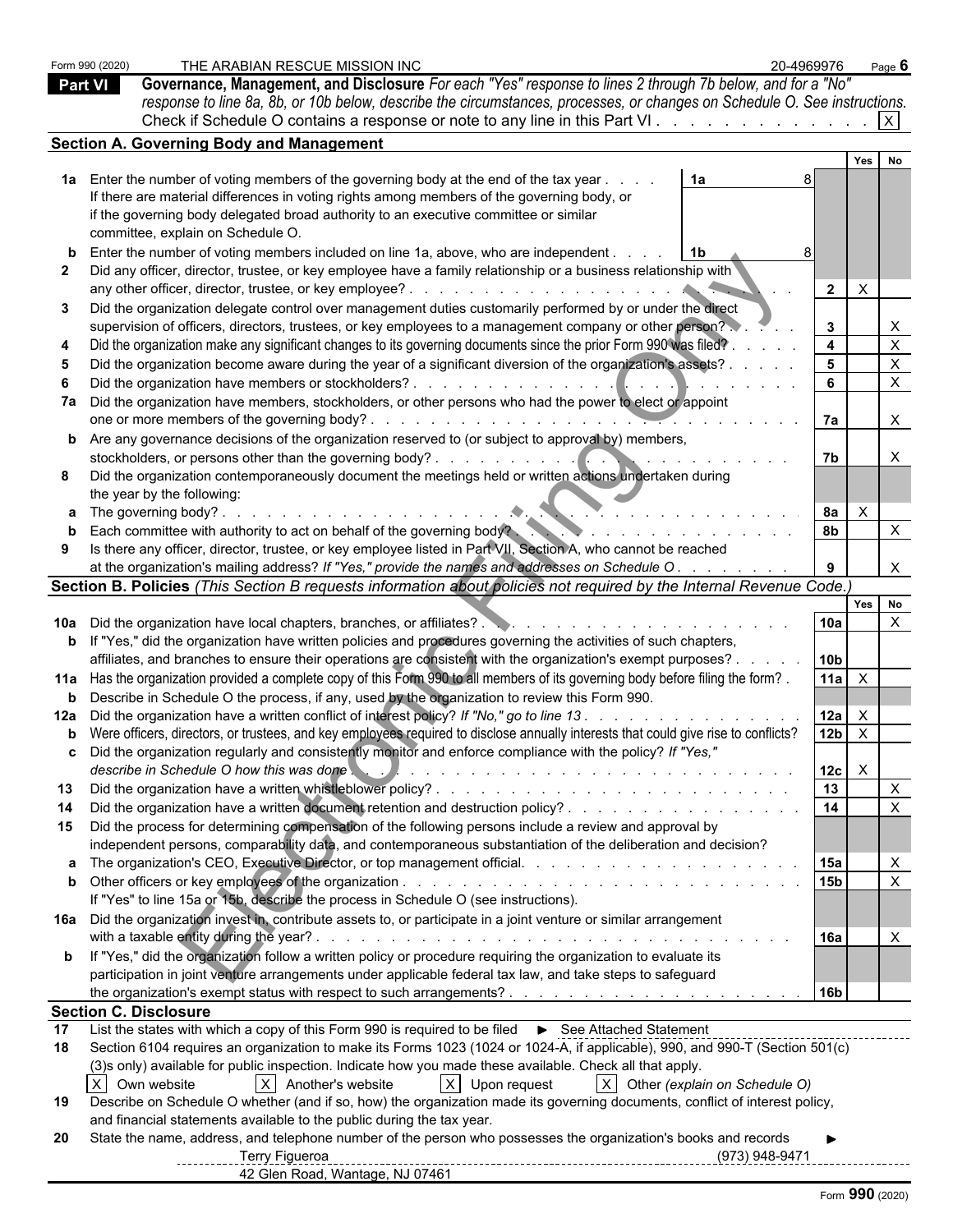| Form 990 (2020)          | THE ARABIAN RESCUE MISSION INC                                                                                                    | 20-4969976 | Page 7 |
|--------------------------|-----------------------------------------------------------------------------------------------------------------------------------|------------|--------|
| Part VII                 | <b>Compensation of Officers, Directors, Trustees, Key Employees, Highest Compensated</b>                                          |            |        |
|                          | <b>Employees, and Independent Contractors</b><br>Check if Schedule O contains a response or note to any line in this Part VII.    |            |        |
| <b>Section A.</b>        | Officers, Directors, Trustees, Key Employees, and Highest Compensated Employees                                                   |            |        |
| organization's tax year. | 1a Complete this table for all persons required to be listed. Report compensation for the calendar year ending with or within the |            |        |

List all of the organization's **current** officers, directors, trustees (whether individuals or organizations), regardless of amount of compensation. Enter -0- in columns (D), (E), and (F) if no compensation was paid.

- List all of the organization's **current** key employees, if any. See instructions for definition of "key employee."
- List the organization's five **current** highest compensated employees (other than an officer, director, trustee, or key employee)

| $\bullet$ List the organization's five current highest compensated employees (other than an officer, director, trustee, or key employee)<br>who received reportable compensation (Box 5 of Form W-2 and/or Box 7 of Form 1099-MISC) of more than \$100,000 from the |                                                                                                                                     |                                   |                       |          |              |                                                                  |                     |                                 |                                  |                                     |  |
|---------------------------------------------------------------------------------------------------------------------------------------------------------------------------------------------------------------------------------------------------------------------|-------------------------------------------------------------------------------------------------------------------------------------|-----------------------------------|-----------------------|----------|--------------|------------------------------------------------------------------|---------------------|---------------------------------|----------------------------------|-------------------------------------|--|
| organization and any related organizations.                                                                                                                                                                                                                         |                                                                                                                                     |                                   |                       |          |              |                                                                  |                     |                                 |                                  |                                     |  |
| • List all of the organization's former officers, key employees, and highest compensated employees who received more than<br>\$100,000 of reportable compensation from the organization and any related organizations.                                              |                                                                                                                                     |                                   |                       |          |              |                                                                  |                     |                                 |                                  |                                     |  |
|                                                                                                                                                                                                                                                                     | • List all of the organization's former directors or trustees that received, in the capacity as a former director or trustee of the |                                   |                       |          |              |                                                                  |                     |                                 |                                  |                                     |  |
| organization, more than \$10,000 of reportable compensation from the organization and any related organizations.                                                                                                                                                    |                                                                                                                                     |                                   |                       |          |              |                                                                  |                     |                                 |                                  |                                     |  |
| See instructions for the order in which to list the persons above.                                                                                                                                                                                                  |                                                                                                                                     |                                   |                       |          |              |                                                                  |                     |                                 |                                  |                                     |  |
| X<br>Check this box if neither the organization nor any related organization compensated any current officer, director, or trustee.                                                                                                                                 |                                                                                                                                     |                                   |                       |          |              |                                                                  |                     |                                 |                                  |                                     |  |
| (C)                                                                                                                                                                                                                                                                 |                                                                                                                                     |                                   |                       |          |              |                                                                  |                     |                                 |                                  |                                     |  |
|                                                                                                                                                                                                                                                                     |                                                                                                                                     |                                   |                       | Position |              |                                                                  |                     |                                 |                                  |                                     |  |
| (A)                                                                                                                                                                                                                                                                 | (B)                                                                                                                                 |                                   |                       |          |              | (do not check more than one                                      |                     | (D)                             | (E)                              | (F)                                 |  |
| Name and title                                                                                                                                                                                                                                                      | Average<br>hours                                                                                                                    |                                   |                       |          |              | box, unless person is both an<br>officer and a director/trustee) |                     | Reportable<br>compensation      | Reportable<br>compensation       | <b>Estimated amount</b><br>of other |  |
|                                                                                                                                                                                                                                                                     | per week                                                                                                                            |                                   |                       |          |              |                                                                  |                     | from the                        | from related                     | compensation                        |  |
|                                                                                                                                                                                                                                                                     | (list any<br>hours for                                                                                                              | or director<br>Individual trustee | Institutional trustee | Officer  | Key employee | Highest compensated<br>employee                                  | ∣ <sup>Former</sup> | organization<br>(W-2/1099-MISC) | organizations<br>(W-2/1099-MISC) | from the<br>organization and        |  |
|                                                                                                                                                                                                                                                                     | related                                                                                                                             |                                   |                       |          |              |                                                                  |                     |                                 |                                  | related organizations               |  |
|                                                                                                                                                                                                                                                                     | organizations<br>below                                                                                                              |                                   |                       |          |              |                                                                  |                     |                                 |                                  |                                     |  |
|                                                                                                                                                                                                                                                                     | dotted line)                                                                                                                        |                                   |                       |          |              |                                                                  |                     |                                 |                                  |                                     |  |
|                                                                                                                                                                                                                                                                     |                                                                                                                                     |                                   |                       |          |              |                                                                  |                     |                                 |                                  |                                     |  |
| (1) Terry Figueroa                                                                                                                                                                                                                                                  | 60.00                                                                                                                               |                                   |                       |          |              |                                                                  |                     |                                 |                                  |                                     |  |
| <b>President and Treasurer</b>                                                                                                                                                                                                                                      | 60.00                                                                                                                               | X                                 |                       |          |              |                                                                  |                     |                                 |                                  |                                     |  |
| (2) Lisa Schader                                                                                                                                                                                                                                                    | 1.00.                                                                                                                               |                                   |                       |          |              |                                                                  |                     |                                 |                                  |                                     |  |
| Director                                                                                                                                                                                                                                                            | 1.00                                                                                                                                | /X                                |                       |          |              |                                                                  |                     |                                 |                                  |                                     |  |
| (3) Kristen Yiengst                                                                                                                                                                                                                                                 | 1.00                                                                                                                                |                                   |                       |          |              |                                                                  |                     |                                 |                                  |                                     |  |
| Marketing Consultant and Vise President                                                                                                                                                                                                                             | 1:00                                                                                                                                |                                   |                       | X        |              |                                                                  |                     |                                 |                                  |                                     |  |
| (4) Lynn Coleman                                                                                                                                                                                                                                                    | 2.00                                                                                                                                |                                   |                       |          |              |                                                                  |                     |                                 |                                  |                                     |  |
| Regional Representative                                                                                                                                                                                                                                             | 2.00                                                                                                                                |                                   |                       |          | X            |                                                                  |                     |                                 |                                  |                                     |  |
| (5) Gloria Gonzalez                                                                                                                                                                                                                                                 | 1.00                                                                                                                                |                                   |                       |          |              |                                                                  |                     |                                 |                                  |                                     |  |
| Regional Representative                                                                                                                                                                                                                                             | 1.00                                                                                                                                |                                   |                       |          | X            |                                                                  |                     |                                 |                                  |                                     |  |
| (6)                                                                                                                                                                                                                                                                 |                                                                                                                                     |                                   |                       |          |              |                                                                  |                     |                                 |                                  |                                     |  |
| (7)                                                                                                                                                                                                                                                                 |                                                                                                                                     |                                   |                       |          |              |                                                                  |                     |                                 |                                  |                                     |  |
|                                                                                                                                                                                                                                                                     |                                                                                                                                     |                                   |                       |          |              |                                                                  |                     |                                 |                                  |                                     |  |
| (8)                                                                                                                                                                                                                                                                 |                                                                                                                                     |                                   |                       |          |              |                                                                  |                     |                                 |                                  |                                     |  |
|                                                                                                                                                                                                                                                                     |                                                                                                                                     |                                   |                       |          |              |                                                                  |                     |                                 |                                  |                                     |  |
| (9)                                                                                                                                                                                                                                                                 |                                                                                                                                     |                                   |                       |          |              |                                                                  |                     |                                 |                                  |                                     |  |
|                                                                                                                                                                                                                                                                     |                                                                                                                                     |                                   |                       |          |              |                                                                  |                     |                                 |                                  |                                     |  |
| (10)                                                                                                                                                                                                                                                                |                                                                                                                                     |                                   |                       |          |              |                                                                  |                     |                                 |                                  |                                     |  |
|                                                                                                                                                                                                                                                                     |                                                                                                                                     |                                   |                       |          |              |                                                                  |                     |                                 |                                  |                                     |  |
| (11)                                                                                                                                                                                                                                                                |                                                                                                                                     |                                   |                       |          |              |                                                                  |                     |                                 |                                  |                                     |  |
|                                                                                                                                                                                                                                                                     |                                                                                                                                     |                                   |                       |          |              |                                                                  |                     |                                 |                                  |                                     |  |
| (12)                                                                                                                                                                                                                                                                |                                                                                                                                     |                                   |                       |          |              |                                                                  |                     |                                 |                                  |                                     |  |
|                                                                                                                                                                                                                                                                     |                                                                                                                                     |                                   |                       |          |              |                                                                  |                     |                                 |                                  |                                     |  |
| (13)                                                                                                                                                                                                                                                                |                                                                                                                                     |                                   |                       |          |              |                                                                  |                     |                                 |                                  |                                     |  |
|                                                                                                                                                                                                                                                                     |                                                                                                                                     |                                   |                       |          |              |                                                                  |                     |                                 |                                  |                                     |  |
| (14)                                                                                                                                                                                                                                                                |                                                                                                                                     |                                   |                       |          |              |                                                                  |                     |                                 |                                  |                                     |  |
|                                                                                                                                                                                                                                                                     |                                                                                                                                     |                                   |                       |          |              |                                                                  |                     |                                 |                                  |                                     |  |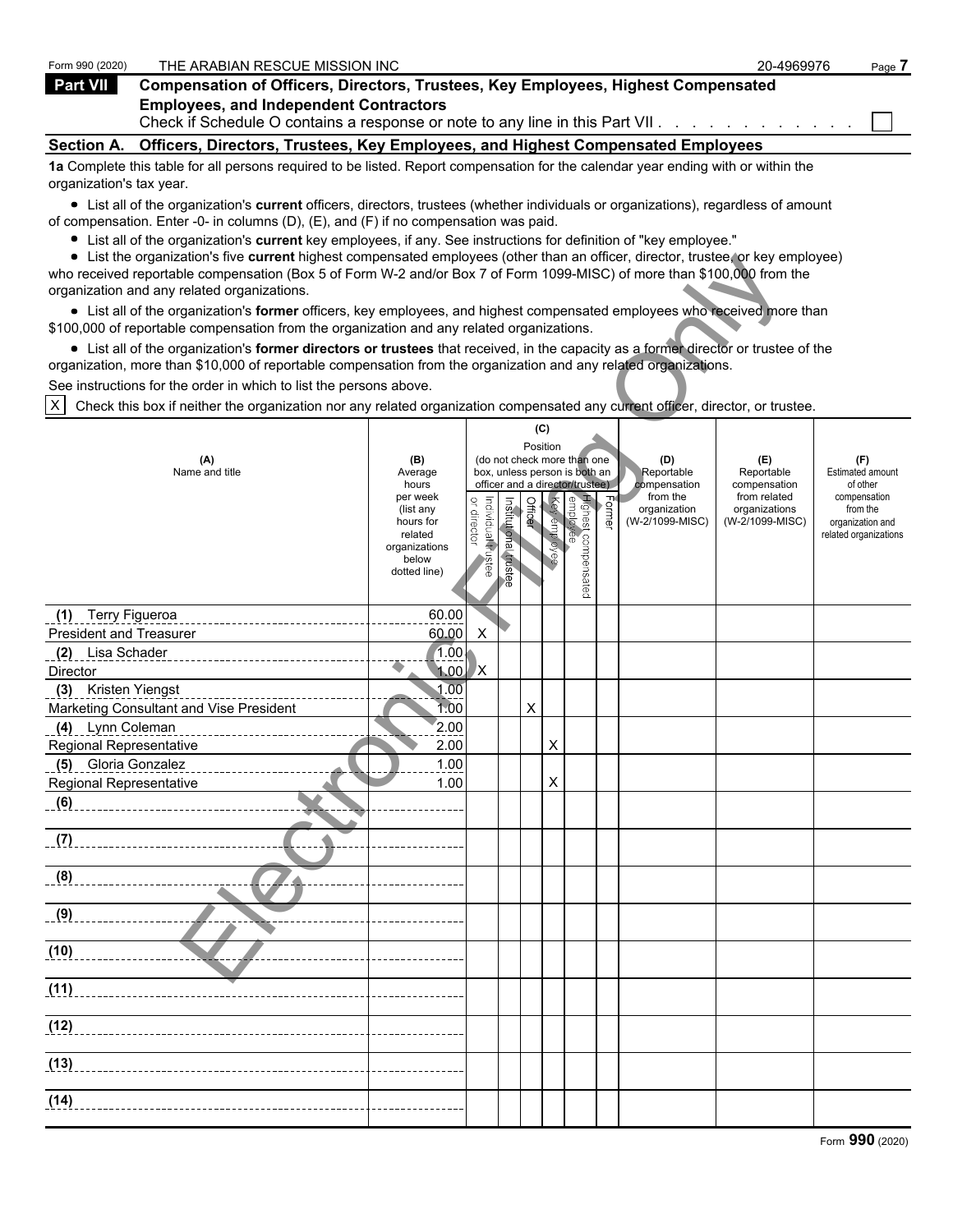| <b>Part VII</b><br>Section A. Officers, Directors, Trustees, Key Employees, and Highest Compensated Employees (continued)<br>(C)<br>Position<br>(do not check more than one<br>(A)<br>(D)<br>(F)<br>(E)<br>(B)<br>Name and title<br>box, unless person is both an<br>Reportable<br>Reportable<br><b>Estimated amount</b><br>Average<br>officer and a director/trustee)<br>compensation<br>compensation<br>of other<br>hours<br>from the<br>from related<br>compensation<br>per week<br>Highest compensated<br>  employee<br>  Key employee<br>Former<br>Institutional trustee<br><b>Officer</b><br>Individual trustee<br>or director<br>organization<br>organizations<br>from the<br>(list any<br>(W-2/1099-MISC)<br>(W-2/1099-MISC)<br>hours for<br>organization and<br>related<br>related organizations<br>organizations<br>below<br>dotted line)<br>(18)<br>(20)<br>(25)<br>0<br>$\mathbf{0}$<br>Subtotal.<br>0<br>1b<br>Total from continuation sheets to Part VII, Section A.V. ▶<br>$\mathbf{0}$<br>$\mathbf{0}$<br>0<br>$\mathbf{0}$<br>$\Omega$<br>Total (add lines 1b and 1c).<br>$\Omega$<br>Total number of individuals (including but not limited to those listed above) who received more than \$100,000 of<br>reportable compensation from the organization<br>◢▸<br>Yes No<br>Did the organization list any former officer, director, trustee, key employee, or highest compensated<br>3<br>3<br>X<br>For any individual listed on line 1a, is the sum of reportable compensation and other compensation from<br>4<br>the organization and related organizations greater than \$150,000? If "Yes," complete Schedule J for such<br>4<br>X<br>and a constitution of the constitution of the constitution of the constitution of the constitution of the constitution of the constitution of the constitution of the constitution of the constitution of the constitution of<br>Did any person listed on line 1a receive or accrue compensation from any unrelated organization or individual<br>5<br>for services rendered to the organization? If "Yes," complete Schedule J for such person<br>5<br>X<br><b>Section B. Independent Contractors</b><br>Complete this table for your five highest compensated independent contractors that received more than \$100,000 of<br>1<br>compensation from the organization. Report compensation for the calendar year ending with or within the organization's tax year.<br>(B)<br>(C)<br>(A)<br>Description of services<br>Name and business address<br>Compensation<br>0<br>0<br>0<br>Total number of independent contractors (including but not limited to those listed above) who received<br>2 | Form 990 (2020) | THE ARABIAN RESCUE MISSION INC |  |  |  |  | 20-4969976 | Page 8 |  |
|--------------------------------------------------------------------------------------------------------------------------------------------------------------------------------------------------------------------------------------------------------------------------------------------------------------------------------------------------------------------------------------------------------------------------------------------------------------------------------------------------------------------------------------------------------------------------------------------------------------------------------------------------------------------------------------------------------------------------------------------------------------------------------------------------------------------------------------------------------------------------------------------------------------------------------------------------------------------------------------------------------------------------------------------------------------------------------------------------------------------------------------------------------------------------------------------------------------------------------------------------------------------------------------------------------------------------------------------------------------------------------------------------------------------------------------------------------------------------------------------------------------------------------------------------------------------------------------------------------------------------------------------------------------------------------------------------------------------------------------------------------------------------------------------------------------------------------------------------------------------------------------------------------------------------------------------------------------------------------------------------------------------------------------------------------------------------------------------------------------------------------------------------------------------------------------------------------------------------------------------------------------------------------------------------------------------------------------------------------------------------------------------------------------------------------------------------------------------------------------------------------------------------------------------------------------------------------------------------------------------------------------------------------------|-----------------|--------------------------------|--|--|--|--|------------|--------|--|
|                                                                                                                                                                                                                                                                                                                                                                                                                                                                                                                                                                                                                                                                                                                                                                                                                                                                                                                                                                                                                                                                                                                                                                                                                                                                                                                                                                                                                                                                                                                                                                                                                                                                                                                                                                                                                                                                                                                                                                                                                                                                                                                                                                                                                                                                                                                                                                                                                                                                                                                                                                                                                                                              |                 |                                |  |  |  |  |            |        |  |
| 0<br>0                                                                                                                                                                                                                                                                                                                                                                                                                                                                                                                                                                                                                                                                                                                                                                                                                                                                                                                                                                                                                                                                                                                                                                                                                                                                                                                                                                                                                                                                                                                                                                                                                                                                                                                                                                                                                                                                                                                                                                                                                                                                                                                                                                                                                                                                                                                                                                                                                                                                                                                                                                                                                                                       |                 |                                |  |  |  |  |            |        |  |
| (16)<br>(17)<br>(19)<br>(21)<br>(23)                                                                                                                                                                                                                                                                                                                                                                                                                                                                                                                                                                                                                                                                                                                                                                                                                                                                                                                                                                                                                                                                                                                                                                                                                                                                                                                                                                                                                                                                                                                                                                                                                                                                                                                                                                                                                                                                                                                                                                                                                                                                                                                                                                                                                                                                                                                                                                                                                                                                                                                                                                                                                         | (15)            |                                |  |  |  |  |            |        |  |
|                                                                                                                                                                                                                                                                                                                                                                                                                                                                                                                                                                                                                                                                                                                                                                                                                                                                                                                                                                                                                                                                                                                                                                                                                                                                                                                                                                                                                                                                                                                                                                                                                                                                                                                                                                                                                                                                                                                                                                                                                                                                                                                                                                                                                                                                                                                                                                                                                                                                                                                                                                                                                                                              |                 |                                |  |  |  |  |            |        |  |
| (24)                                                                                                                                                                                                                                                                                                                                                                                                                                                                                                                                                                                                                                                                                                                                                                                                                                                                                                                                                                                                                                                                                                                                                                                                                                                                                                                                                                                                                                                                                                                                                                                                                                                                                                                                                                                                                                                                                                                                                                                                                                                                                                                                                                                                                                                                                                                                                                                                                                                                                                                                                                                                                                                         |                 |                                |  |  |  |  |            |        |  |
|                                                                                                                                                                                                                                                                                                                                                                                                                                                                                                                                                                                                                                                                                                                                                                                                                                                                                                                                                                                                                                                                                                                                                                                                                                                                                                                                                                                                                                                                                                                                                                                                                                                                                                                                                                                                                                                                                                                                                                                                                                                                                                                                                                                                                                                                                                                                                                                                                                                                                                                                                                                                                                                              |                 |                                |  |  |  |  |            |        |  |
|                                                                                                                                                                                                                                                                                                                                                                                                                                                                                                                                                                                                                                                                                                                                                                                                                                                                                                                                                                                                                                                                                                                                                                                                                                                                                                                                                                                                                                                                                                                                                                                                                                                                                                                                                                                                                                                                                                                                                                                                                                                                                                                                                                                                                                                                                                                                                                                                                                                                                                                                                                                                                                                              |                 |                                |  |  |  |  |            |        |  |
|                                                                                                                                                                                                                                                                                                                                                                                                                                                                                                                                                                                                                                                                                                                                                                                                                                                                                                                                                                                                                                                                                                                                                                                                                                                                                                                                                                                                                                                                                                                                                                                                                                                                                                                                                                                                                                                                                                                                                                                                                                                                                                                                                                                                                                                                                                                                                                                                                                                                                                                                                                                                                                                              |                 |                                |  |  |  |  |            |        |  |
|                                                                                                                                                                                                                                                                                                                                                                                                                                                                                                                                                                                                                                                                                                                                                                                                                                                                                                                                                                                                                                                                                                                                                                                                                                                                                                                                                                                                                                                                                                                                                                                                                                                                                                                                                                                                                                                                                                                                                                                                                                                                                                                                                                                                                                                                                                                                                                                                                                                                                                                                                                                                                                                              |                 |                                |  |  |  |  |            |        |  |
|                                                                                                                                                                                                                                                                                                                                                                                                                                                                                                                                                                                                                                                                                                                                                                                                                                                                                                                                                                                                                                                                                                                                                                                                                                                                                                                                                                                                                                                                                                                                                                                                                                                                                                                                                                                                                                                                                                                                                                                                                                                                                                                                                                                                                                                                                                                                                                                                                                                                                                                                                                                                                                                              |                 |                                |  |  |  |  |            |        |  |
|                                                                                                                                                                                                                                                                                                                                                                                                                                                                                                                                                                                                                                                                                                                                                                                                                                                                                                                                                                                                                                                                                                                                                                                                                                                                                                                                                                                                                                                                                                                                                                                                                                                                                                                                                                                                                                                                                                                                                                                                                                                                                                                                                                                                                                                                                                                                                                                                                                                                                                                                                                                                                                                              |                 |                                |  |  |  |  |            |        |  |
|                                                                                                                                                                                                                                                                                                                                                                                                                                                                                                                                                                                                                                                                                                                                                                                                                                                                                                                                                                                                                                                                                                                                                                                                                                                                                                                                                                                                                                                                                                                                                                                                                                                                                                                                                                                                                                                                                                                                                                                                                                                                                                                                                                                                                                                                                                                                                                                                                                                                                                                                                                                                                                                              |                 |                                |  |  |  |  |            |        |  |
|                                                                                                                                                                                                                                                                                                                                                                                                                                                                                                                                                                                                                                                                                                                                                                                                                                                                                                                                                                                                                                                                                                                                                                                                                                                                                                                                                                                                                                                                                                                                                                                                                                                                                                                                                                                                                                                                                                                                                                                                                                                                                                                                                                                                                                                                                                                                                                                                                                                                                                                                                                                                                                                              |                 |                                |  |  |  |  |            |        |  |
|                                                                                                                                                                                                                                                                                                                                                                                                                                                                                                                                                                                                                                                                                                                                                                                                                                                                                                                                                                                                                                                                                                                                                                                                                                                                                                                                                                                                                                                                                                                                                                                                                                                                                                                                                                                                                                                                                                                                                                                                                                                                                                                                                                                                                                                                                                                                                                                                                                                                                                                                                                                                                                                              |                 |                                |  |  |  |  |            |        |  |
|                                                                                                                                                                                                                                                                                                                                                                                                                                                                                                                                                                                                                                                                                                                                                                                                                                                                                                                                                                                                                                                                                                                                                                                                                                                                                                                                                                                                                                                                                                                                                                                                                                                                                                                                                                                                                                                                                                                                                                                                                                                                                                                                                                                                                                                                                                                                                                                                                                                                                                                                                                                                                                                              |                 |                                |  |  |  |  |            |        |  |
|                                                                                                                                                                                                                                                                                                                                                                                                                                                                                                                                                                                                                                                                                                                                                                                                                                                                                                                                                                                                                                                                                                                                                                                                                                                                                                                                                                                                                                                                                                                                                                                                                                                                                                                                                                                                                                                                                                                                                                                                                                                                                                                                                                                                                                                                                                                                                                                                                                                                                                                                                                                                                                                              |                 |                                |  |  |  |  |            |        |  |
|                                                                                                                                                                                                                                                                                                                                                                                                                                                                                                                                                                                                                                                                                                                                                                                                                                                                                                                                                                                                                                                                                                                                                                                                                                                                                                                                                                                                                                                                                                                                                                                                                                                                                                                                                                                                                                                                                                                                                                                                                                                                                                                                                                                                                                                                                                                                                                                                                                                                                                                                                                                                                                                              |                 |                                |  |  |  |  |            |        |  |
|                                                                                                                                                                                                                                                                                                                                                                                                                                                                                                                                                                                                                                                                                                                                                                                                                                                                                                                                                                                                                                                                                                                                                                                                                                                                                                                                                                                                                                                                                                                                                                                                                                                                                                                                                                                                                                                                                                                                                                                                                                                                                                                                                                                                                                                                                                                                                                                                                                                                                                                                                                                                                                                              |                 |                                |  |  |  |  |            |        |  |
|                                                                                                                                                                                                                                                                                                                                                                                                                                                                                                                                                                                                                                                                                                                                                                                                                                                                                                                                                                                                                                                                                                                                                                                                                                                                                                                                                                                                                                                                                                                                                                                                                                                                                                                                                                                                                                                                                                                                                                                                                                                                                                                                                                                                                                                                                                                                                                                                                                                                                                                                                                                                                                                              |                 |                                |  |  |  |  |            |        |  |
|                                                                                                                                                                                                                                                                                                                                                                                                                                                                                                                                                                                                                                                                                                                                                                                                                                                                                                                                                                                                                                                                                                                                                                                                                                                                                                                                                                                                                                                                                                                                                                                                                                                                                                                                                                                                                                                                                                                                                                                                                                                                                                                                                                                                                                                                                                                                                                                                                                                                                                                                                                                                                                                              |                 |                                |  |  |  |  |            |        |  |
|                                                                                                                                                                                                                                                                                                                                                                                                                                                                                                                                                                                                                                                                                                                                                                                                                                                                                                                                                                                                                                                                                                                                                                                                                                                                                                                                                                                                                                                                                                                                                                                                                                                                                                                                                                                                                                                                                                                                                                                                                                                                                                                                                                                                                                                                                                                                                                                                                                                                                                                                                                                                                                                              |                 |                                |  |  |  |  |            |        |  |
|                                                                                                                                                                                                                                                                                                                                                                                                                                                                                                                                                                                                                                                                                                                                                                                                                                                                                                                                                                                                                                                                                                                                                                                                                                                                                                                                                                                                                                                                                                                                                                                                                                                                                                                                                                                                                                                                                                                                                                                                                                                                                                                                                                                                                                                                                                                                                                                                                                                                                                                                                                                                                                                              |                 |                                |  |  |  |  |            |        |  |
|                                                                                                                                                                                                                                                                                                                                                                                                                                                                                                                                                                                                                                                                                                                                                                                                                                                                                                                                                                                                                                                                                                                                                                                                                                                                                                                                                                                                                                                                                                                                                                                                                                                                                                                                                                                                                                                                                                                                                                                                                                                                                                                                                                                                                                                                                                                                                                                                                                                                                                                                                                                                                                                              |                 |                                |  |  |  |  |            |        |  |
| more than \$100,000 of compensation from the organization ▶                                                                                                                                                                                                                                                                                                                                                                                                                                                                                                                                                                                                                                                                                                                                                                                                                                                                                                                                                                                                                                                                                                                                                                                                                                                                                                                                                                                                                                                                                                                                                                                                                                                                                                                                                                                                                                                                                                                                                                                                                                                                                                                                                                                                                                                                                                                                                                                                                                                                                                                                                                                                  |                 |                                |  |  |  |  |            |        |  |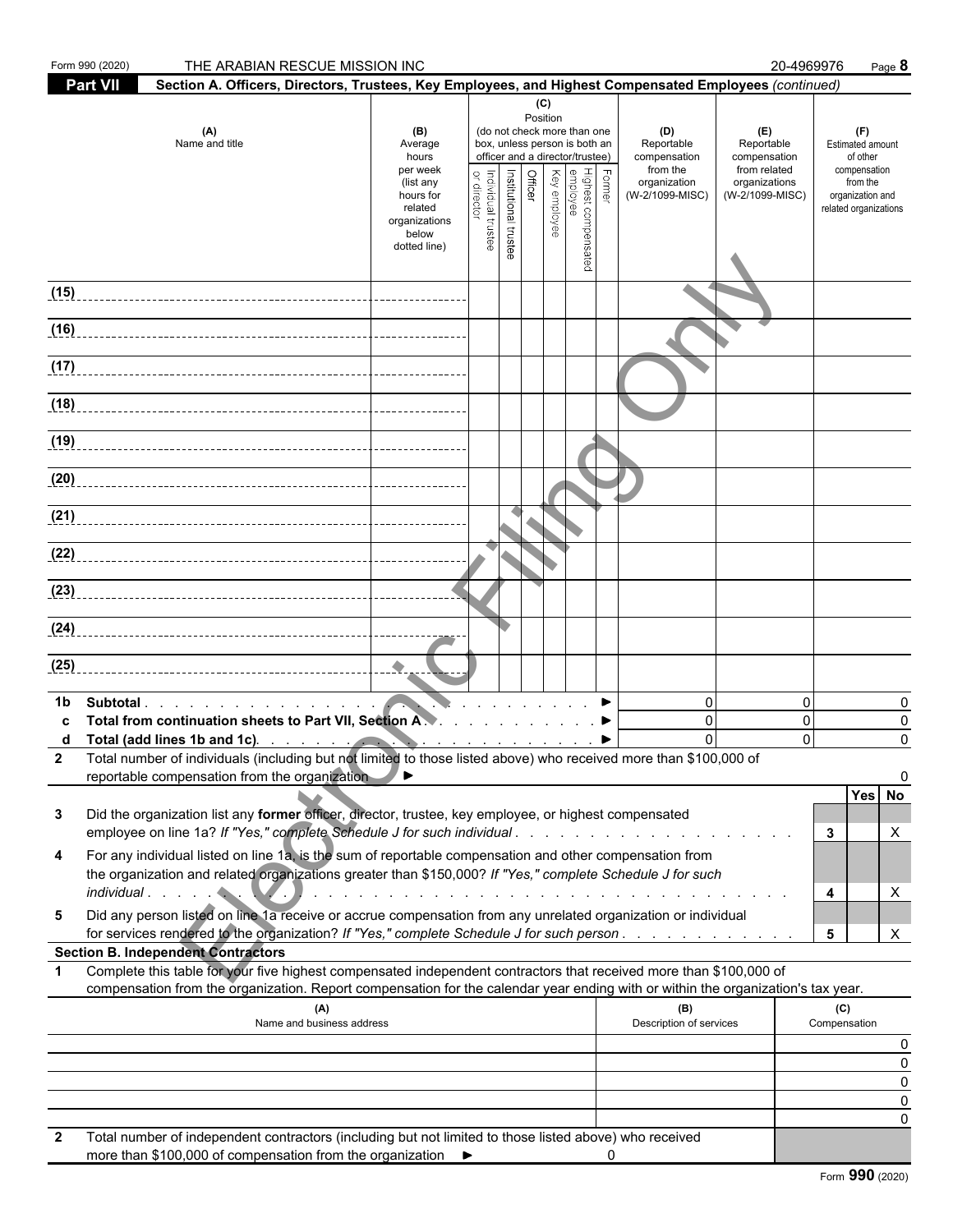|                                                                     | Form 990 (2020)  | THE ARABIAN RESCUE MISSION INC                                                          |                      |                                              | 20-4969976                                      | Page 9                                                        |
|---------------------------------------------------------------------|------------------|-----------------------------------------------------------------------------------------|----------------------|----------------------------------------------|-------------------------------------------------|---------------------------------------------------------------|
|                                                                     | <b>Part VIII</b> | <b>Statement of Revenue</b>                                                             |                      |                                              |                                                 |                                                               |
|                                                                     |                  |                                                                                         |                      |                                              |                                                 |                                                               |
|                                                                     |                  |                                                                                         | (A)<br>Total revenue | (B)<br>Related or exempt<br>function revenue | $\overline{c}$<br>Unrelated<br>business revenue | (D)<br>Revenue excluded<br>from tax under<br>sections 512-514 |
|                                                                     | 1a               | Federated campaigns<br>1a                                                               |                      |                                              |                                                 |                                                               |
| Grants<br>Contributions, Gifts, Grants<br>and Other Similar Amounts | b                | 1 <sub>b</sub><br>Membership dues                                                       |                      |                                              |                                                 |                                                               |
|                                                                     |                  | Fundraising events<br>1 <sub>c</sub>                                                    |                      |                                              |                                                 |                                                               |
|                                                                     |                  | Related organizations<br>1 <sub>d</sub>                                                 |                      |                                              |                                                 |                                                               |
|                                                                     | е                | Government grants (contributions)<br>1e                                                 |                      |                                              |                                                 |                                                               |
|                                                                     |                  | All other contributions, gifts, grants, and<br>similar amounts not included above<br>1f |                      |                                              |                                                 |                                                               |
|                                                                     |                  | 116,207<br>Noncash contributions included in                                            |                      |                                              |                                                 |                                                               |
|                                                                     | g                | $1g$   \$<br>lines $1a-1f$ . $\ldots$ $\ldots$ $\ldots$ $\ldots$<br>0                   |                      |                                              |                                                 |                                                               |
|                                                                     |                  | <b>h</b> Total. Add lines $1a-1f$                                                       | 116,207              |                                              |                                                 |                                                               |
|                                                                     |                  | <b>Business Code</b>                                                                    |                      |                                              |                                                 |                                                               |
| Service                                                             | 2a               | 110000                                                                                  | 24,343               | 24,343                                       |                                                 |                                                               |
|                                                                     |                  |                                                                                         | $\Omega$             |                                              |                                                 |                                                               |
| Program Serv<br>Revenue                                             |                  |                                                                                         |                      |                                              |                                                 |                                                               |
|                                                                     |                  |                                                                                         | $\bullet$ 0          |                                              |                                                 |                                                               |
|                                                                     |                  |                                                                                         | $\overline{0}$<br>ΩI |                                              |                                                 |                                                               |
|                                                                     |                  | All other program service revenue<br>$\blacktriangleright$<br>Total. Add lines 2a-2f.   | 24,343               |                                              |                                                 |                                                               |
|                                                                     | 3                | Investment income (including dividends, interest, and                                   |                      |                                              |                                                 |                                                               |
|                                                                     |                  | other similar amounts).                                                                 | $\Omega$             |                                              |                                                 |                                                               |
|                                                                     | 4                | Income from investment of tax-exempt bond proceeds.                                     | 283                  | 283                                          |                                                 |                                                               |
|                                                                     | 5                | Royalties <u>.</u>                                                                      | $\Omega$             |                                              |                                                 |                                                               |
|                                                                     |                  | (i) Real<br>(ii) Personal                                                               |                      |                                              |                                                 |                                                               |
|                                                                     | 6a               | 6а<br>Gross rents                                                                       |                      |                                              |                                                 |                                                               |
|                                                                     |                  | Less: rental expenses.<br>6b<br>O                                                       |                      |                                              |                                                 |                                                               |
|                                                                     | С                | Rental income or (loss)<br>6c<br>$\Omega$<br>Net rental income or (loss)                | $\Omega$             |                                              |                                                 |                                                               |
|                                                                     | 7а               | Gross amount from<br>(ii) Other<br>(i) Securities                                       |                      |                                              |                                                 |                                                               |
|                                                                     |                  | sales of assets                                                                         |                      |                                              |                                                 |                                                               |
|                                                                     |                  | other than inventory.<br>7a<br>$\overline{0}$                                           |                      |                                              |                                                 |                                                               |
| nue                                                                 |                  | Less: cost or other basis                                                               |                      |                                              |                                                 |                                                               |
|                                                                     |                  | 7b<br>and sales expenses                                                                |                      |                                              |                                                 |                                                               |
|                                                                     | c.               | 7c <br><b>O</b><br>Gain or (loss)                                                       |                      |                                              |                                                 |                                                               |
| Other Rev                                                           |                  | $\sim$ 100 $\sim$ 100 $\sim$<br>Gross income from fundraising                           | $\Omega$             |                                              |                                                 |                                                               |
|                                                                     | 8а               | events (not including \$                                                                |                      |                                              |                                                 |                                                               |
|                                                                     |                  | of contributions reported on line 1c).                                                  |                      |                                              |                                                 |                                                               |
|                                                                     |                  | See Part IV, line 18.<br>8a<br>379,485                                                  |                      |                                              |                                                 |                                                               |
|                                                                     |                  | 8b<br>Less: direct expenses                                                             |                      |                                              |                                                 |                                                               |
|                                                                     |                  | $\blacktriangleright$<br>Net income or (loss) from fundraising events                   | 379,485              |                                              |                                                 |                                                               |
|                                                                     | 9а               | Gross income from gaming activities.                                                    |                      |                                              |                                                 |                                                               |
|                                                                     |                  | See Part IV, line 19.<br>9a                                                             |                      |                                              |                                                 |                                                               |
|                                                                     |                  | 9 <sub>b</sub><br>Less: direct expenses<br>$\Omega$                                     | $\Omega$             |                                              |                                                 |                                                               |
|                                                                     | C<br>10a         | Net income or (loss) from gaming activities<br>Gross sales of inventory, less           |                      |                                              |                                                 |                                                               |
|                                                                     |                  | 10a<br>returns and allowances                                                           |                      |                                              |                                                 |                                                               |
|                                                                     |                  | 10b<br><b>b</b> Less: $\cosh$ of goods $\sinh$<br>$\Omega$                              |                      |                                              |                                                 |                                                               |
|                                                                     |                  | Net income or (loss) from sales of inventory                                            | $\Omega$             |                                              |                                                 |                                                               |
|                                                                     |                  | <b>Business Code</b>                                                                    |                      |                                              |                                                 |                                                               |
| Miscellaneous<br>Revenue                                            | 11a              |                                                                                         | $\Omega$             |                                              |                                                 |                                                               |
|                                                                     |                  |                                                                                         | $\Omega$             |                                              |                                                 |                                                               |
|                                                                     |                  |                                                                                         | $\Omega$             |                                              |                                                 |                                                               |
|                                                                     | d                | All other revenue                                                                       | $\Omega$             |                                              |                                                 |                                                               |
|                                                                     | е                | Total. Add lines 11a-11d<br>$\blacktriangleright$                                       | $\Omega$             |                                              |                                                 |                                                               |
|                                                                     | 12               | Total revenue. See instructions.                                                        | 520,318              | 24,626                                       | $\Omega$                                        |                                                               |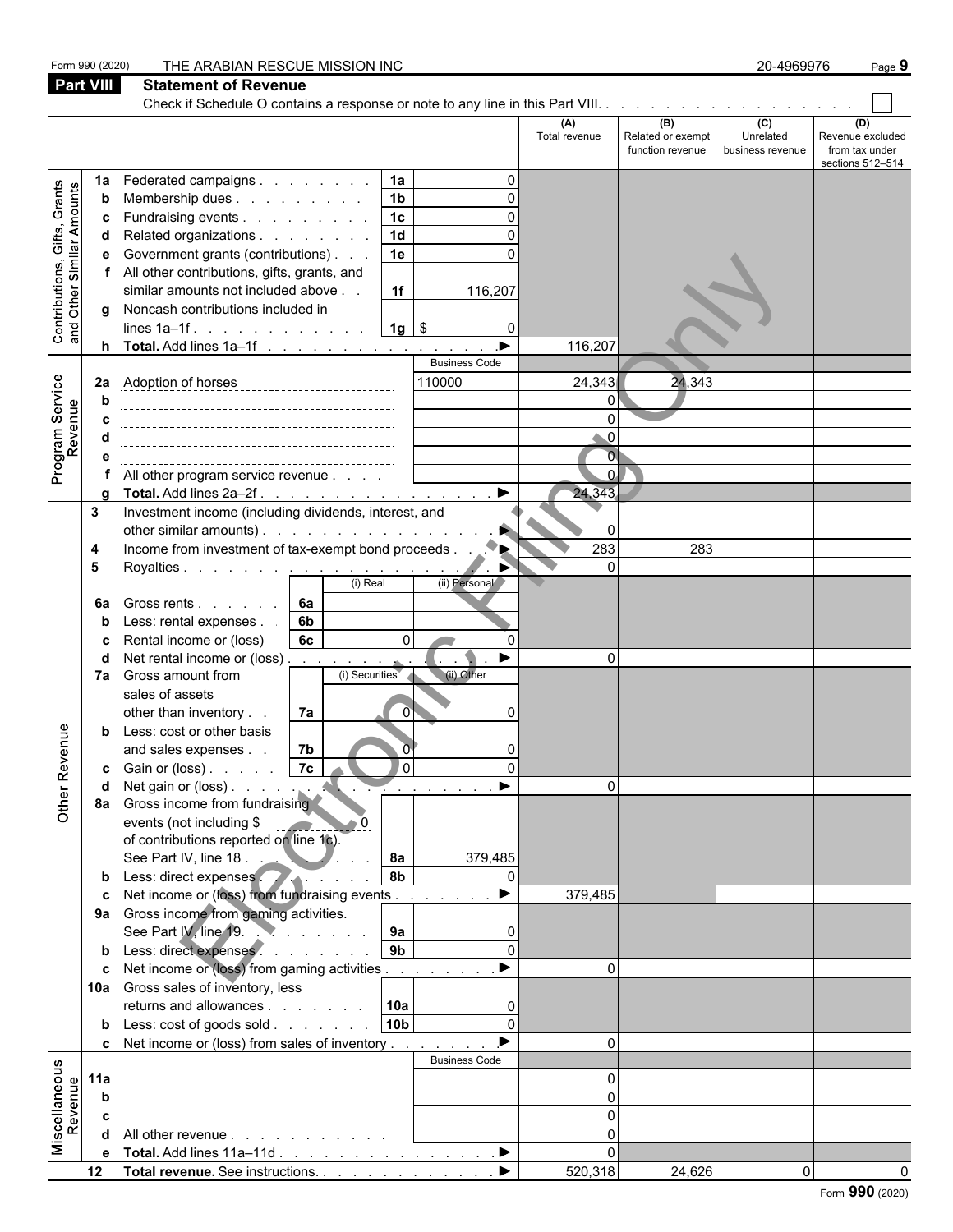following SOP 98-2 (ASC 958-720)

|              | Part IX<br><b>Statement of Functional Expenses</b>                                                                                                                                                                                 |                      |                 |                                    |             |
|--------------|------------------------------------------------------------------------------------------------------------------------------------------------------------------------------------------------------------------------------------|----------------------|-----------------|------------------------------------|-------------|
|              | Section 501(c)(3) and 501(c)(4) organizations must complete all columns. All other organizations must complete column (A).                                                                                                         |                      |                 |                                    |             |
|              |                                                                                                                                                                                                                                    |                      |                 |                                    |             |
|              | Do not include amounts reported on lines 6b, 7b,                                                                                                                                                                                   | (A)                  | (B)             | (C)                                | (D)         |
|              | 8b, 9b, and 10b of Part VIII.                                                                                                                                                                                                      | Total expenses       | Program service | Management and<br>general expenses | Fundraising |
| $\mathbf 1$  | Grants and other assistance to domestic organizations                                                                                                                                                                              |                      | expenses        |                                    | expenses    |
|              | domestic governments. See Part IV, line 21                                                                                                                                                                                         | 0                    |                 |                                    |             |
| $\mathbf{2}$ | Grants and other assistance to domestic                                                                                                                                                                                            |                      |                 |                                    |             |
|              | individuals. See Part IV, line 22.<br>and the contract of the contract of                                                                                                                                                          | <sup>0</sup>         |                 |                                    |             |
| 3            | Grants and other assistance to foreign                                                                                                                                                                                             |                      |                 |                                    |             |
|              | organizations, foreign governments, and foreign                                                                                                                                                                                    |                      |                 |                                    |             |
|              | individuals. See Part IV, lines 15 and 16                                                                                                                                                                                          |                      |                 |                                    |             |
| 4            | Benefits paid to or for members                                                                                                                                                                                                    |                      |                 |                                    |             |
| 5            | Compensation of current officers, directors,                                                                                                                                                                                       |                      |                 |                                    |             |
|              | trustees, and key employees                                                                                                                                                                                                        | $\Omega$             |                 | ŋ                                  |             |
| 6            | Compensation not included above to disqualified                                                                                                                                                                                    |                      |                 |                                    |             |
|              | persons (as defined under section 4958(f)(1)) and                                                                                                                                                                                  |                      |                 |                                    |             |
|              | persons described in section 4958(c)(3)(B)                                                                                                                                                                                         | 0                    |                 |                                    |             |
| 7            | Other salaries and wages                                                                                                                                                                                                           | $\Omega$             |                 |                                    |             |
| 8            | Pension plan accruals and contributions (include                                                                                                                                                                                   |                      |                 |                                    |             |
|              | section 401(k) and 403(b) employer contributions)                                                                                                                                                                                  | 0                    |                 |                                    |             |
| 9            | Other employee benefits                                                                                                                                                                                                            | $\Omega$             |                 |                                    |             |
| 10           | Payroll taxes                                                                                                                                                                                                                      | $\overline{0}$       |                 |                                    |             |
| 11           | Fees for services (nonemployees):                                                                                                                                                                                                  | ۰<br>$\sim$ $\sigma$ |                 |                                    |             |
| a            | Management.                                                                                                                                                                                                                        | 269                  |                 |                                    |             |
| b            |                                                                                                                                                                                                                                    | 10,000               |                 | 269<br>10,000                      |             |
|              |                                                                                                                                                                                                                                    | $\Omega$             |                 |                                    |             |
|              | Professional fundraising services. See Part IV, line 17.                                                                                                                                                                           | 29,538               |                 |                                    | 29,538      |
|              | Investment management fees                                                                                                                                                                                                         | $\Omega$             |                 |                                    |             |
| g            | Other. (If line 11g amount exceeds 10% of line 25, column                                                                                                                                                                          |                      |                 |                                    |             |
|              | (A) amount, list line 11g expenses on Schedule O.)                                                                                                                                                                                 |                      |                 | O                                  |             |
| $12 \,$      |                                                                                                                                                                                                                                    | 71,155               |                 |                                    | 71,155      |
| 13           | Office expenses                                                                                                                                                                                                                    | 168,786              | 10,544          | 11,411                             | 146,831     |
| 14           |                                                                                                                                                                                                                                    | $\overline{0}$       |                 |                                    |             |
| 15           | Royalties                                                                                                                                                                                                                          | $\Omega$             |                 |                                    |             |
| 16           | Occupancy                                                                                                                                                                                                                          | 21,600               | 21,600          |                                    |             |
| 17           |                                                                                                                                                                                                                                    | 9,953                | 9,953           |                                    |             |
| 18           | Payments of travel or entertainment expenses                                                                                                                                                                                       |                      |                 |                                    |             |
|              | for any federal, state, or local public officials                                                                                                                                                                                  | 0                    |                 |                                    |             |
| 19           | Conferences, conventions, and meetings.                                                                                                                                                                                            | $\Omega$             |                 |                                    |             |
| 20           | Interest<br>Payments to affiliates<br>expansion of the set of the set of the set of the set of the set of the set of the set of the set of the set of the set of the set of the set of the set of the set of the set of the set of | $\Omega$<br>$\Omega$ |                 |                                    |             |
| 21           |                                                                                                                                                                                                                                    | $\Omega$             | $\Omega$        | $\Omega$                           |             |
| 22<br>23     | Depreciation, depletion, and amortization                                                                                                                                                                                          | $\Omega$             |                 |                                    |             |
| 24           | Insurance<br>Other expenses. Itemize expenses not covered                                                                                                                                                                          |                      |                 |                                    |             |
|              | above (List miscellaneous expenses on line 24e. If                                                                                                                                                                                 |                      |                 |                                    |             |
|              | line 24e amount exceeds 10% of line 25, column                                                                                                                                                                                     |                      |                 |                                    |             |
|              | (A) amount, list line 24e expenses on Schedule O.)                                                                                                                                                                                 |                      |                 |                                    |             |
| a            | Care and Maintenance of Horses                                                                                                                                                                                                     | 68,529               | 68,529          |                                    |             |
| b            |                                                                                                                                                                                                                                    | 34,654               | 34,654          |                                    |             |
| c            |                                                                                                                                                                                                                                    | 5,555                | 5,555           |                                    |             |
|              | Maintenance and Repairs<br>Maintenance and Repairs                                                                                                                                                                                 | 9,670                |                 | 9,670                              |             |
| е            | All other expenses                                                                                                                                                                                                                 | $\Omega$             |                 |                                    |             |
| 25           | Total functional expenses. Add lines 1 through 24e                                                                                                                                                                                 | 429,709              | 150,835         | 31,350                             | 247,524     |
| 26           | Joint costs. Complete this line only if the                                                                                                                                                                                        |                      |                 |                                    |             |
|              | organization reported in column (B) joint costs                                                                                                                                                                                    |                      |                 |                                    |             |
|              | from a combined educational campaign and                                                                                                                                                                                           |                      |                 |                                    |             |
|              | fundraising solicitation. Check here $\mathbf{P}   X  $ if                                                                                                                                                                         |                      |                 |                                    |             |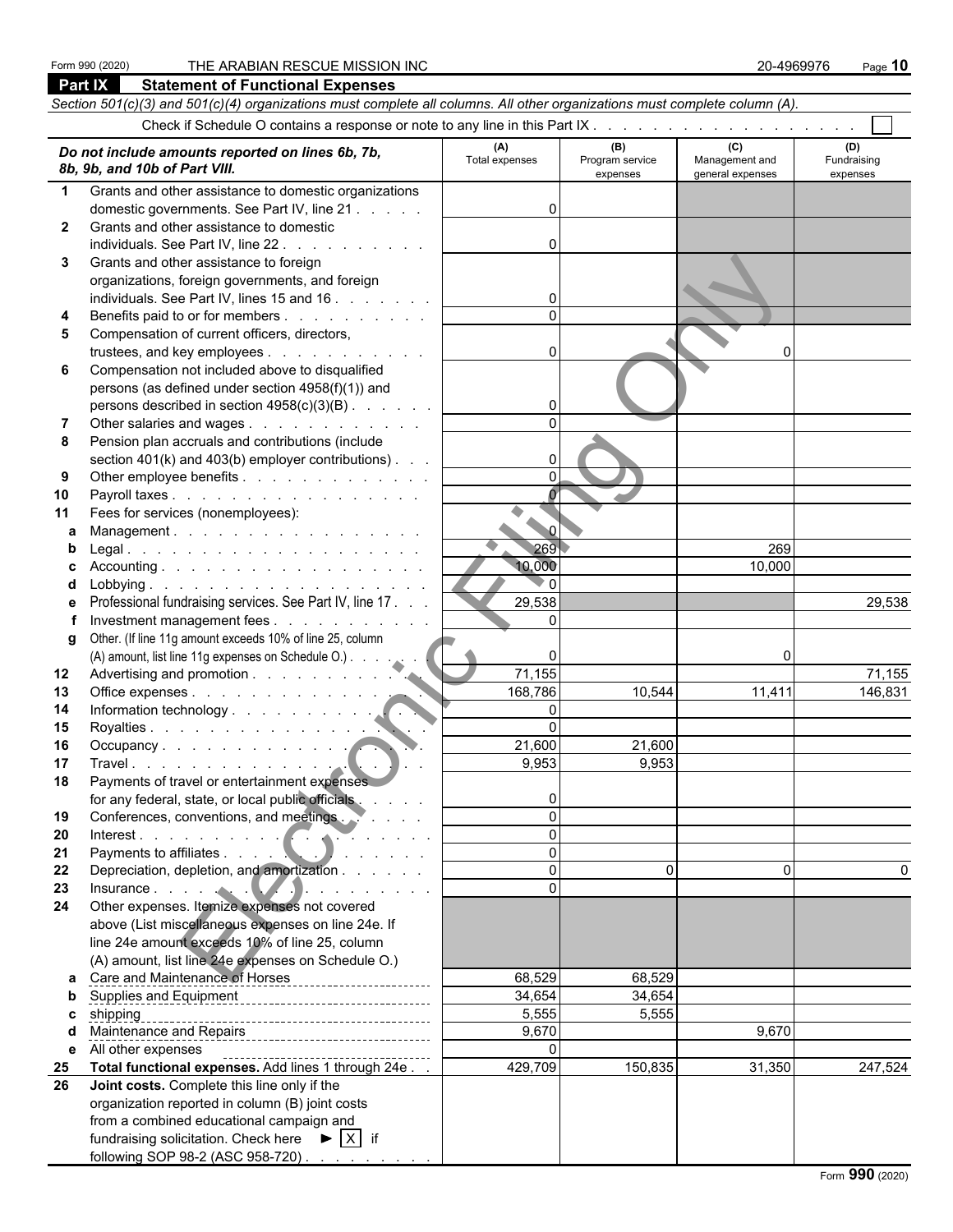|  |                                                                                                                                                                                                                                                                     | THE ARABIAN RESCUE MISSION INC                                                                |                   |                 | 20-4969976<br>Page 11 |
|--|---------------------------------------------------------------------------------------------------------------------------------------------------------------------------------------------------------------------------------------------------------------------|-----------------------------------------------------------------------------------------------|-------------------|-----------------|-----------------------|
|  |                                                                                                                                                                                                                                                                     | <b>Balance Sheet</b>                                                                          |                   |                 |                       |
|  |                                                                                                                                                                                                                                                                     |                                                                                               |                   |                 |                       |
|  |                                                                                                                                                                                                                                                                     |                                                                                               | (A)               |                 | (B)                   |
|  |                                                                                                                                                                                                                                                                     |                                                                                               | Beginning of year |                 | End of year           |
|  |                                                                                                                                                                                                                                                                     |                                                                                               | 25,307            | $\overline{1}$  | 41,035                |
|  | $\mathbf{2}$                                                                                                                                                                                                                                                        | Savings and temporary cash investments                                                        | $\Omega$          | $\overline{2}$  |                       |
|  | 3                                                                                                                                                                                                                                                                   |                                                                                               | $\Omega$          | $\mathbf{3}$    |                       |
|  | 4                                                                                                                                                                                                                                                                   |                                                                                               |                   | $\overline{4}$  |                       |
|  | 5                                                                                                                                                                                                                                                                   | Loans and other receivables from any current or former officer, director,                     |                   |                 |                       |
|  |                                                                                                                                                                                                                                                                     | trustee, key employee, creator or founder, substantial contributor, or 35%                    |                   |                 |                       |
|  |                                                                                                                                                                                                                                                                     | controlled entity or family member of any of these persons                                    | $\overline{0}$    | $\overline{5}$  |                       |
|  | Form 990 (2020)<br><b>Part X</b><br>6<br>Assets<br>-7<br>8<br>9<br>10a<br>b<br>11<br>12<br>13<br>14<br>15<br>16<br>17<br>18<br>19<br>20<br>21<br>Liabilities<br>22<br>23<br>24<br>25<br>26<br>Net Assets or Fund Balances<br>27<br>28<br>29<br>30<br>31<br>32<br>33 | Loans and other receivables from other disqualified persons (as defined                       |                   |                 |                       |
|  |                                                                                                                                                                                                                                                                     | under section $4958(f)(1)$ , and persons described in section $4958(c)(3)(B)$                 |                   | 6               |                       |
|  |                                                                                                                                                                                                                                                                     |                                                                                               |                   | $\overline{\ }$ |                       |
|  |                                                                                                                                                                                                                                                                     |                                                                                               |                   | 8               |                       |
|  |                                                                                                                                                                                                                                                                     | Prepaid expenses and deferred charges                                                         | $\Omega$          | 9               |                       |
|  |                                                                                                                                                                                                                                                                     | Land, buildings, and equipment: cost or                                                       |                   |                 |                       |
|  |                                                                                                                                                                                                                                                                     | other basis. Complete Part VI of Schedule D<br>10a<br>0                                       |                   |                 |                       |
|  |                                                                                                                                                                                                                                                                     | 10 <sub>b</sub><br>Less: accumulated depreciation<br>$\Omega$                                 | $\Omega$          | 10 <sub>c</sub> |                       |
|  |                                                                                                                                                                                                                                                                     | Investments—publicly traded securities                                                        | $\Omega$          | 11              |                       |
|  |                                                                                                                                                                                                                                                                     | Investments—other securities. See Part IV, line 11.                                           | $\Omega$          | 12              |                       |
|  |                                                                                                                                                                                                                                                                     | Investments-program-related. See Part IV, line 11                                             | $\overline{0}$    | 13              | U                     |
|  |                                                                                                                                                                                                                                                                     |                                                                                               | $\Omega$          | 14              | U                     |
|  |                                                                                                                                                                                                                                                                     |                                                                                               | 13,951            | 15              | 12,864                |
|  |                                                                                                                                                                                                                                                                     |                                                                                               | 39,258 16         |                 | 53,899                |
|  |                                                                                                                                                                                                                                                                     |                                                                                               | 125,809 17        |                 | 51,184                |
|  |                                                                                                                                                                                                                                                                     |                                                                                               |                   | 18              |                       |
|  |                                                                                                                                                                                                                                                                     |                                                                                               | $\Omega$          | 19              |                       |
|  |                                                                                                                                                                                                                                                                     |                                                                                               |                   | 20              |                       |
|  |                                                                                                                                                                                                                                                                     | Escrow or custodial account liability. Complete Part IV of Schedule D                         | $\Omega$          | 21              |                       |
|  |                                                                                                                                                                                                                                                                     | Loans and other payables to any current or former officer, director,                          |                   |                 |                       |
|  |                                                                                                                                                                                                                                                                     | trustee, key employee, creator or founder, substantial contributor, or 35%                    |                   |                 |                       |
|  |                                                                                                                                                                                                                                                                     | controlled entity or family member of any of these persons                                    | 22,395 22         |                 | 21,052                |
|  |                                                                                                                                                                                                                                                                     | Secured mortgages and notes payable to unrelated third parties                                |                   | 23              | O                     |
|  |                                                                                                                                                                                                                                                                     | Unsecured notes and loans payable to unrelated third parties                                  |                   | 24              | 0                     |
|  |                                                                                                                                                                                                                                                                     | Other liabilities (including federal income tax, payables to related third                    |                   |                 |                       |
|  |                                                                                                                                                                                                                                                                     | parties, and other liabilities not included on lines 17-24). Complete                         |                   |                 |                       |
|  |                                                                                                                                                                                                                                                                     |                                                                                               |                   | 25              | O                     |
|  |                                                                                                                                                                                                                                                                     | Total liabilities. Add lines 17 through 25                                                    | 148,204 26        |                 | 72,236                |
|  |                                                                                                                                                                                                                                                                     |                                                                                               |                   |                 |                       |
|  |                                                                                                                                                                                                                                                                     | Organizations that follow FASB ASC 958, check here $\blacktriangleright \lceil \times \rceil$ |                   |                 |                       |
|  |                                                                                                                                                                                                                                                                     | and complete lines 27, 28, 32, and 33.                                                        |                   |                 |                       |
|  |                                                                                                                                                                                                                                                                     |                                                                                               | $-108,946$ 27     |                 | $-18,337$             |
|  |                                                                                                                                                                                                                                                                     |                                                                                               |                   | 28              |                       |
|  |                                                                                                                                                                                                                                                                     | Organizations that do not follow FASB ASC 958, check here ▶                                   |                   |                 |                       |
|  |                                                                                                                                                                                                                                                                     | and complete lines 29 through 33.                                                             |                   |                 |                       |
|  |                                                                                                                                                                                                                                                                     | Capital stock or trust principal, or current funds                                            | $\Omega$          | 29              |                       |
|  |                                                                                                                                                                                                                                                                     | Paid-in or capital surplus, or land, building, or equipment fund                              | $\Omega$          | 30              |                       |
|  |                                                                                                                                                                                                                                                                     | Retained earnings, endowment, accumulated income, or other funds                              | 0                 | 31              |                       |
|  |                                                                                                                                                                                                                                                                     |                                                                                               | $-108,946$ 32     |                 | $-18,337$             |
|  |                                                                                                                                                                                                                                                                     | Total liabilities and net assets/fund balances                                                | $39,258$ 33       |                 | 53,899                |
|  |                                                                                                                                                                                                                                                                     |                                                                                               |                   |                 | Form 990 (2020)       |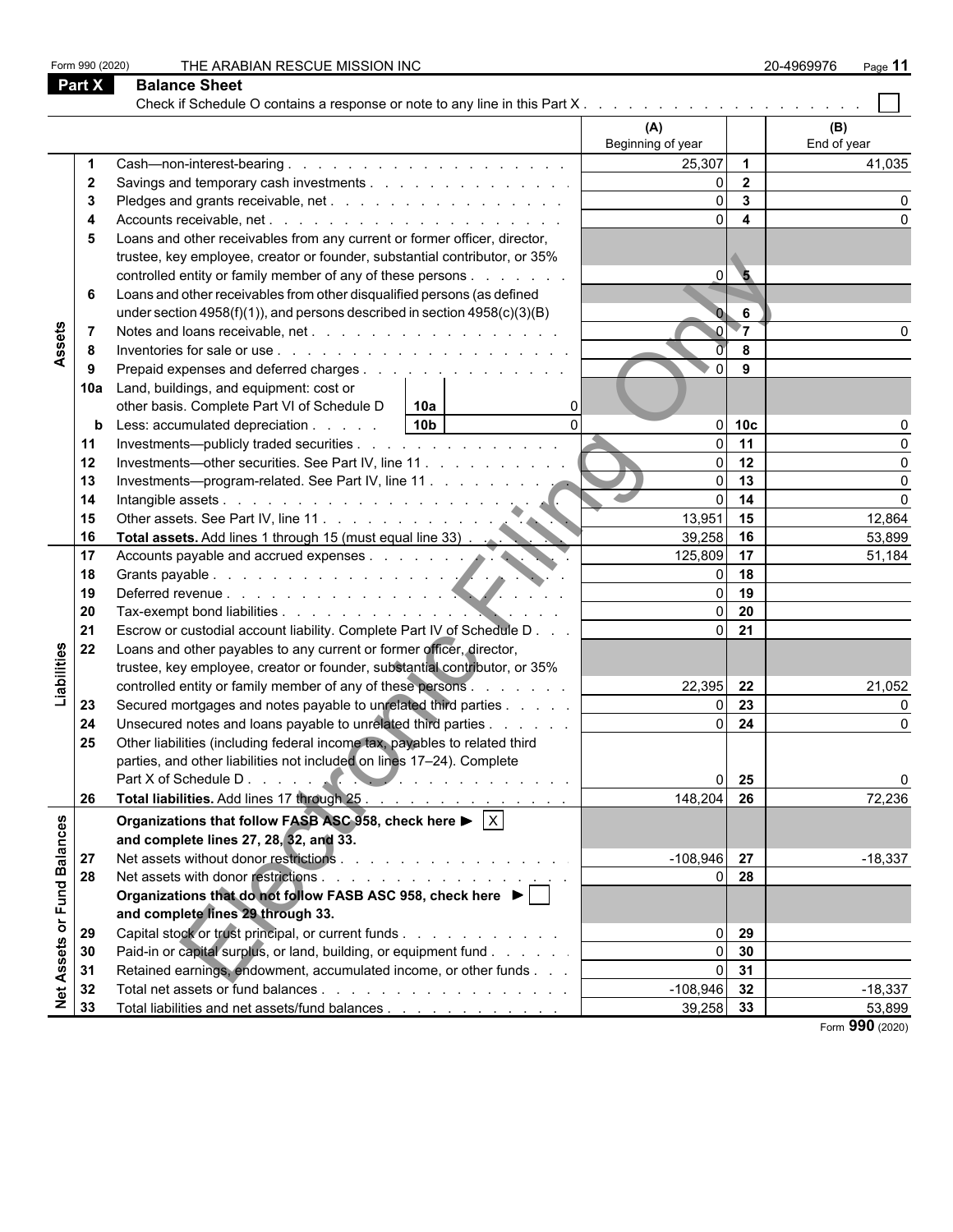|                | Form 990 (2020)<br>THE ARABIAN RESCUE MISSION INC                                                                                                                                             | 20-4969976     | Page 12                   |
|----------------|-----------------------------------------------------------------------------------------------------------------------------------------------------------------------------------------------|----------------|---------------------------|
| <b>Part XI</b> | <b>Reconciliation of Net Assets</b>                                                                                                                                                           |                |                           |
|                | Check if Schedule O contains a response or note to any line in this Part XI                                                                                                                   |                |                           |
|                | $\mathbf 1$                                                                                                                                                                                   |                | 520,318                   |
|                | $\overline{2}$                                                                                                                                                                                |                | 429,709                   |
| 3              | $\mathbf{3}$                                                                                                                                                                                  |                | 90,609                    |
|                | Net assets or fund balances at beginning of year (must equal Part X, line 32, column (A))<br>4                                                                                                |                | $-108,946$                |
| -5             | 5                                                                                                                                                                                             |                |                           |
|                | 6                                                                                                                                                                                             |                |                           |
|                | $\overline{7}$                                                                                                                                                                                |                |                           |
| 8              | 8                                                                                                                                                                                             |                |                           |
|                |                                                                                                                                                                                               |                |                           |
| 10             | Net assets or fund balances at end of year. Combine lines 3 through 9 (must equal Part X, line 32,<br>10)                                                                                     |                | $-18,337$                 |
|                | <b>Part XII</b> Financial Statements and Reporting<br>Check if Schedule O contains a response or note to any line in this Part XII.                                                           |                |                           |
|                |                                                                                                                                                                                               |                |                           |
|                |                                                                                                                                                                                               |                | Yes<br>No                 |
|                | X Accrual<br><b>Other</b><br>Accounting method used to prepare the Form 990:<br>Cash<br>If the organization changed its method of accounting from a prior year or checked "Other," explain in |                |                           |
|                | Schedule O.                                                                                                                                                                                   |                |                           |
| 2a             | Were the organization's financial statements compiled or reviewed by an independent accountant? .                                                                                             | 2a             | $\times$                  |
|                | If "Yes," check a box below to indicate whether the financial statements for the year were compiled or                                                                                        |                |                           |
|                | reviewed on a separate basis, consolidated basis, or both:                                                                                                                                    |                |                           |
|                | Separate basis<br>Consolidated basis<br>Both consolidated and separate basis                                                                                                                  |                |                           |
|                |                                                                                                                                                                                               |                |                           |
|                | Were the organization's financial statements audited by an independent accountant? .                                                                                                          | 2 <sub>b</sub> | $\times$                  |
|                | If "Yes," check a box below to indicate whether the financial statements for the year were audited on a                                                                                       |                |                           |
|                | separate basis, consolidated basis, or both:                                                                                                                                                  |                |                           |
|                | X Separate basis<br><b>Consolidated basis</b><br>Both consolidated and separate basis                                                                                                         |                |                           |
|                | If "Yes" to line 2a or 2b, does the organization have a committee that assumes responsibility for oversight of                                                                                |                |                           |
|                | the audit, review, or compilation of its financial statements and selection of an independent accountant?                                                                                     | 2c             | $\boldsymbol{\mathsf{X}}$ |
|                | If the organization changed either its oversight process or selection process during the tax year, explain on                                                                                 |                |                           |
|                | Schedule O.                                                                                                                                                                                   |                |                           |
|                | 3a  As a result of a federal award, was the organization required to undergo an audit or audits as set forth in                                                                               |                |                           |
|                | the Single Audit Act and OMB Circular A-133?.                                                                                                                                                 | За             | X                         |
|                | If "Yes," did the organization undergo the required audit or audits? If the organization did not undergo the                                                                                  |                |                           |
|                | required audit or audits, explain why on Schedule O and describe any steps taken to undergo such audits                                                                                       | 3 <sub>b</sub> |                           |
|                |                                                                                                                                                                                               |                | Form 990 (2020)           |
|                |                                                                                                                                                                                               |                |                           |
|                |                                                                                                                                                                                               |                |                           |
|                |                                                                                                                                                                                               |                |                           |
|                |                                                                                                                                                                                               |                |                           |
|                | 150                                                                                                                                                                                           |                |                           |
|                |                                                                                                                                                                                               |                |                           |
|                |                                                                                                                                                                                               |                |                           |
|                |                                                                                                                                                                                               |                |                           |
|                |                                                                                                                                                                                               |                |                           |
|                |                                                                                                                                                                                               |                |                           |
|                |                                                                                                                                                                                               |                |                           |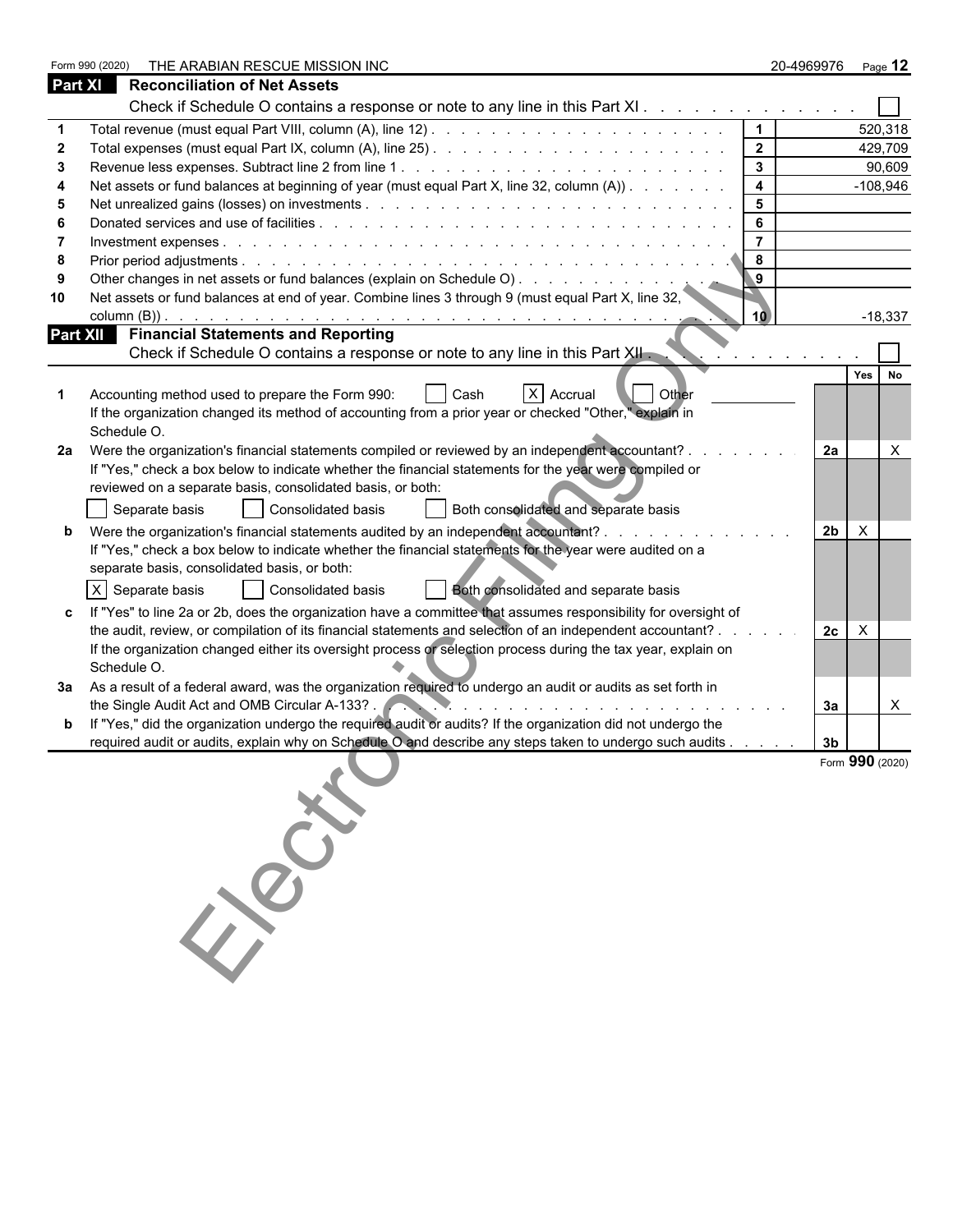| <b>SCHEDULE A</b> |  |                      |
|-------------------|--|----------------------|
|                   |  | (Form 990 or 990-EZ) |

# **Public Charity Status and Public Support** <br> **COLUTE A 2020**

**Complete if the organization is a section 501(c)(3) organization or a section 4947(a)(1) nonexempt charitable trust. 2020**

▶ Attach to Form 990 or Form 990-EZ.

|              |                                                                                                                                                                                                                                                                                | Department of the Treasury<br>Internal Revenue Service |                                               |                                                                                                                           | Go to www.irs.gov/Form990 for instructions and the latest information.                                                                                                                                                                                                                                                                                                                                                                                                           |                                                                   |    |                                                         | Inspection                                            |  |  |  |  |
|--------------|--------------------------------------------------------------------------------------------------------------------------------------------------------------------------------------------------------------------------------------------------------------------------------|--------------------------------------------------------|-----------------------------------------------|---------------------------------------------------------------------------------------------------------------------------|----------------------------------------------------------------------------------------------------------------------------------------------------------------------------------------------------------------------------------------------------------------------------------------------------------------------------------------------------------------------------------------------------------------------------------------------------------------------------------|-------------------------------------------------------------------|----|---------------------------------------------------------|-------------------------------------------------------|--|--|--|--|
|              |                                                                                                                                                                                                                                                                                | Name of the organization                               |                                               |                                                                                                                           |                                                                                                                                                                                                                                                                                                                                                                                                                                                                                  |                                                                   |    | <b>Employer identification number</b>                   |                                                       |  |  |  |  |
|              |                                                                                                                                                                                                                                                                                |                                                        | THE ARABIAN RESCUE MISSION INC                |                                                                                                                           |                                                                                                                                                                                                                                                                                                                                                                                                                                                                                  |                                                                   |    | 20-4969976                                              |                                                       |  |  |  |  |
|              | Part I                                                                                                                                                                                                                                                                         |                                                        |                                               |                                                                                                                           | Reason for Public Charity Status. (All organizations must complete this part.) See instructions.<br>The organization is not a private foundation because it is: (For lines 1 through 12, check only one box.)                                                                                                                                                                                                                                                                    |                                                                   |    |                                                         |                                                       |  |  |  |  |
| 1            |                                                                                                                                                                                                                                                                                |                                                        |                                               |                                                                                                                           | A church, convention of churches, or association of churches described in section 170(b)(1)(A)(i).                                                                                                                                                                                                                                                                                                                                                                               |                                                                   |    |                                                         |                                                       |  |  |  |  |
| $\mathbf{2}$ |                                                                                                                                                                                                                                                                                |                                                        |                                               | A school described in section 170(b)(1)(A)(ii). (Attach Schedule E (Form 990 or 990-EZ).)                                 |                                                                                                                                                                                                                                                                                                                                                                                                                                                                                  |                                                                   |    |                                                         |                                                       |  |  |  |  |
| 3            |                                                                                                                                                                                                                                                                                |                                                        |                                               | A hospital or a cooperative hospital service organization described in section $170(b)(1)(A)(iii)$ .                      |                                                                                                                                                                                                                                                                                                                                                                                                                                                                                  |                                                                   |    |                                                         |                                                       |  |  |  |  |
|              |                                                                                                                                                                                                                                                                                |                                                        |                                               |                                                                                                                           | A medical research organization operated in conjunction with a hospital described in section 170(b)(1)(A)(iii). Enter the                                                                                                                                                                                                                                                                                                                                                        |                                                                   |    |                                                         |                                                       |  |  |  |  |
|              |                                                                                                                                                                                                                                                                                |                                                        | hospital's name, city, and state:             |                                                                                                                           |                                                                                                                                                                                                                                                                                                                                                                                                                                                                                  |                                                                   |    |                                                         |                                                       |  |  |  |  |
| 5            |                                                                                                                                                                                                                                                                                |                                                        | section 170(b)(1)(A)(iv). (Complete Part II.) | An organization operated for the benefit of a college or university owned or operated by a governmental unit described in |                                                                                                                                                                                                                                                                                                                                                                                                                                                                                  |                                                                   |    |                                                         |                                                       |  |  |  |  |
| 6            |                                                                                                                                                                                                                                                                                |                                                        |                                               |                                                                                                                           | A federal, state, or local government or governmental unit described in section 170(b)(1)(A)(v).                                                                                                                                                                                                                                                                                                                                                                                 |                                                                   |    |                                                         |                                                       |  |  |  |  |
|              |                                                                                                                                                                                                                                                                                |                                                        |                                               | described in section 170(b)(1)(A)(vi). (Complete Part II.)                                                                | An organization that normally receives a substantial part of its support from a governmental unit or from the general public                                                                                                                                                                                                                                                                                                                                                     |                                                                   |    |                                                         |                                                       |  |  |  |  |
| 8            |                                                                                                                                                                                                                                                                                |                                                        |                                               |                                                                                                                           | A community trust described in section 170(b)(1)(A)(vi). (Complete Part II.)                                                                                                                                                                                                                                                                                                                                                                                                     |                                                                   |    |                                                         |                                                       |  |  |  |  |
| 9            | An agricultural research organization described in section 170(b)(1)(A)(ix) operated in conjunction with a land-grant college<br>or university or a non-land-grant college of agriculture (see instructions). Enter the name, city, and state of the college or<br>university: |                                                        |                                               |                                                                                                                           |                                                                                                                                                                                                                                                                                                                                                                                                                                                                                  |                                                                   |    |                                                         |                                                       |  |  |  |  |
| 10           | $\vert x \vert$                                                                                                                                                                                                                                                                |                                                        |                                               |                                                                                                                           | An organization that normally receives: (1) more than 33 1/3% of its support from contributions, membership fees, and gross<br>receipts from activities related to its exempt functions—subject to certain exceptions, and (2) no more than 33 1/3% of its<br>support from gross investment income and unrelated business taxable income (less section 511 tax) from businesses<br>acquired by the organization after June 30, 1975. See section 509(a)(2). (Complete Part III.) |                                                                   |    |                                                         |                                                       |  |  |  |  |
| 11           |                                                                                                                                                                                                                                                                                |                                                        |                                               |                                                                                                                           | An organization organized and operated exclusively to test for public safety. See section 509(a)(4).                                                                                                                                                                                                                                                                                                                                                                             |                                                                   |    |                                                         |                                                       |  |  |  |  |
| 12           |                                                                                                                                                                                                                                                                                |                                                        |                                               |                                                                                                                           | An organization organized and operated exclusively for the benefit of, to perform the functions of, or to carry out the purposes<br>of one or more publicly supported organizations described in section 509(a)(1) or section 509(a)(2). See section 509(a)(3).<br>Check the box in lines 12a through 12d that describes the type of supporting organization and complete lines 12e, 12f, and 12g.                                                                               |                                                                   |    |                                                         |                                                       |  |  |  |  |
| a            |                                                                                                                                                                                                                                                                                |                                                        |                                               | organization. You must complete Part IV, Sections A and B.                                                                | Type I. A supporting organization operated, supervised, or controlled by its supported organization(s), typically by giving<br>the supported organization(s) the power to regularly appoint or elect a majority of the directors or trustees of the supporting                                                                                                                                                                                                                   |                                                                   |    |                                                         |                                                       |  |  |  |  |
| b            |                                                                                                                                                                                                                                                                                |                                                        |                                               |                                                                                                                           | Type II. A supporting organization supervised or controlled in connection with its supported organization(s), by having                                                                                                                                                                                                                                                                                                                                                          |                                                                   |    |                                                         |                                                       |  |  |  |  |
|              |                                                                                                                                                                                                                                                                                |                                                        |                                               | organization(s). You must complete Part IV, Sections A and C.                                                             | control or management of the supporting organization vested in the same persons that control or manage the supported                                                                                                                                                                                                                                                                                                                                                             |                                                                   |    |                                                         |                                                       |  |  |  |  |
| c            |                                                                                                                                                                                                                                                                                |                                                        |                                               |                                                                                                                           | Type III functionally integrated. A supporting organization operated in connection with, and functionally integrated with,                                                                                                                                                                                                                                                                                                                                                       |                                                                   |    |                                                         |                                                       |  |  |  |  |
|              |                                                                                                                                                                                                                                                                                |                                                        |                                               |                                                                                                                           | its supported organization(s) (see instructions). You must complete Part IV, Sections A, D, and E.                                                                                                                                                                                                                                                                                                                                                                               |                                                                   |    |                                                         |                                                       |  |  |  |  |
| d            |                                                                                                                                                                                                                                                                                |                                                        |                                               |                                                                                                                           | Type III non-functionally integrated. A supporting organization operated in connection with its supported organization(s)<br>that is not functionally integrated. The organization generally must satisfy a distribution requirement and an attentiveness<br>requirement (see instructions). You must complete Part IV, Sections A and D, and Part V.                                                                                                                            |                                                                   |    |                                                         |                                                       |  |  |  |  |
| е            |                                                                                                                                                                                                                                                                                |                                                        |                                               |                                                                                                                           | Check this box if the organization received a written determination from the IRS that it is a Type I, Type II, Type III                                                                                                                                                                                                                                                                                                                                                          |                                                                   |    |                                                         |                                                       |  |  |  |  |
|              |                                                                                                                                                                                                                                                                                |                                                        |                                               |                                                                                                                           | functionally integrated, or Type III non-functionally integrated supporting organization.                                                                                                                                                                                                                                                                                                                                                                                        |                                                                   |    |                                                         |                                                       |  |  |  |  |
| f            |                                                                                                                                                                                                                                                                                |                                                        |                                               | Provide the following information about the supported organization(s).                                                    |                                                                                                                                                                                                                                                                                                                                                                                                                                                                                  |                                                                   |    |                                                         | $\overline{0}$                                        |  |  |  |  |
|              |                                                                                                                                                                                                                                                                                | (i) Name of supported organization                     |                                               | $(ii)$ EIN                                                                                                                | (iii) Type of organization<br>(described on lines 1-10<br>above (see instructions))                                                                                                                                                                                                                                                                                                                                                                                              | (iv) Is the organization<br>listed in your governing<br>document? |    | (v) Amount of monetary<br>support (see<br>instructions) | (vi) Amount of<br>other support (see<br>instructions) |  |  |  |  |
|              |                                                                                                                                                                                                                                                                                |                                                        |                                               |                                                                                                                           |                                                                                                                                                                                                                                                                                                                                                                                                                                                                                  |                                                                   |    |                                                         |                                                       |  |  |  |  |
|              |                                                                                                                                                                                                                                                                                |                                                        |                                               |                                                                                                                           |                                                                                                                                                                                                                                                                                                                                                                                                                                                                                  | Yes                                                               | No |                                                         |                                                       |  |  |  |  |
| (A)          |                                                                                                                                                                                                                                                                                |                                                        |                                               |                                                                                                                           |                                                                                                                                                                                                                                                                                                                                                                                                                                                                                  |                                                                   |    |                                                         |                                                       |  |  |  |  |
| (B)          |                                                                                                                                                                                                                                                                                |                                                        |                                               |                                                                                                                           |                                                                                                                                                                                                                                                                                                                                                                                                                                                                                  |                                                                   |    |                                                         |                                                       |  |  |  |  |
| (C)          |                                                                                                                                                                                                                                                                                |                                                        |                                               |                                                                                                                           |                                                                                                                                                                                                                                                                                                                                                                                                                                                                                  |                                                                   |    |                                                         |                                                       |  |  |  |  |
| (D)          |                                                                                                                                                                                                                                                                                |                                                        |                                               |                                                                                                                           |                                                                                                                                                                                                                                                                                                                                                                                                                                                                                  |                                                                   |    |                                                         |                                                       |  |  |  |  |
| (E)          |                                                                                                                                                                                                                                                                                |                                                        |                                               |                                                                                                                           |                                                                                                                                                                                                                                                                                                                                                                                                                                                                                  |                                                                   |    |                                                         |                                                       |  |  |  |  |
|              |                                                                                                                                                                                                                                                                                |                                                        |                                               |                                                                                                                           |                                                                                                                                                                                                                                                                                                                                                                                                                                                                                  |                                                                   |    |                                                         |                                                       |  |  |  |  |

**Total** 0 0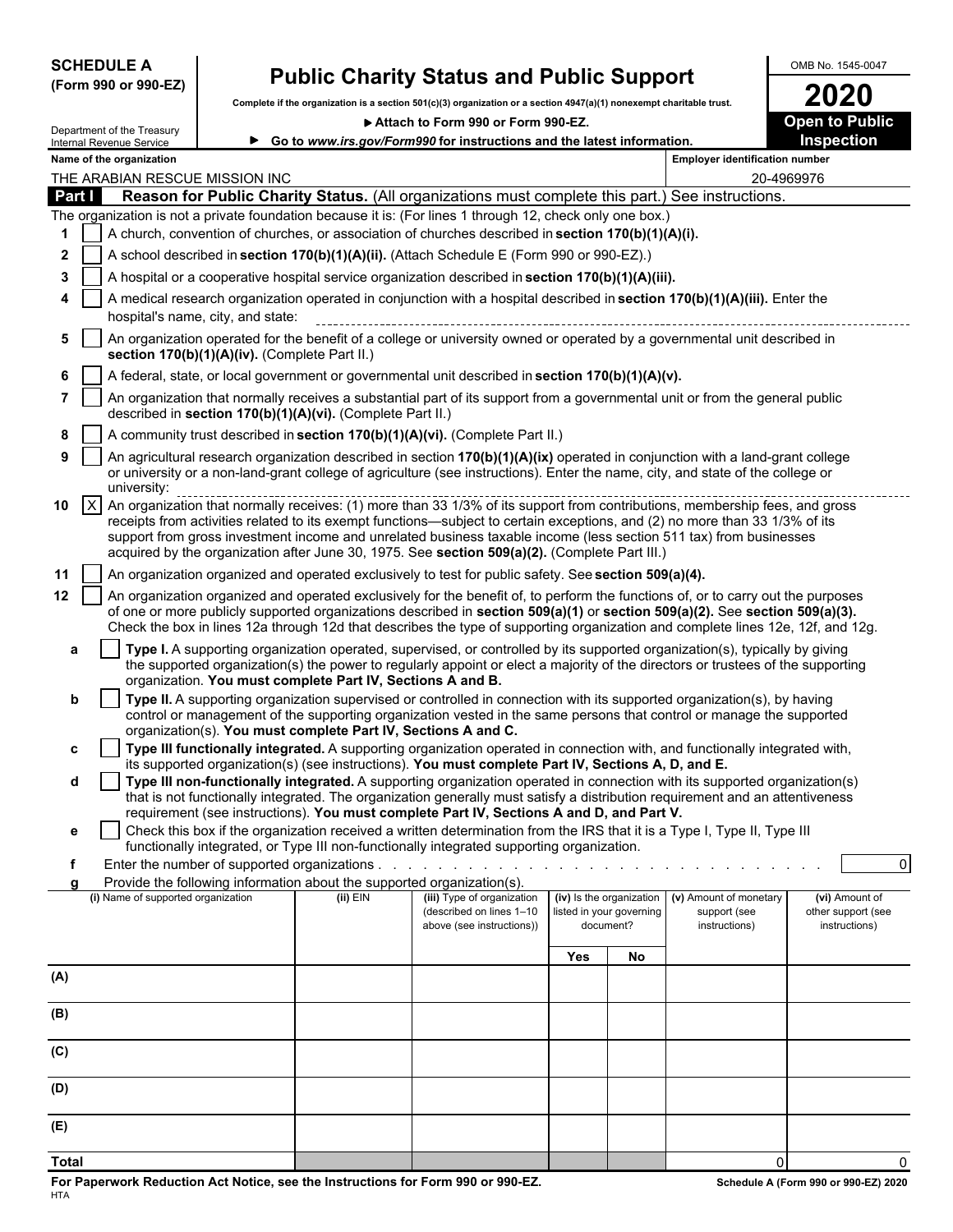|              | Schedule A (Form 990 or 990-EZ) 2020                                                                                                                                                                                                                                                                                                                                                     | THE ARABIAN RESCUE MISSION INC |          |             |             | 20-4969976       | Page 2        |
|--------------|------------------------------------------------------------------------------------------------------------------------------------------------------------------------------------------------------------------------------------------------------------------------------------------------------------------------------------------------------------------------------------------|--------------------------------|----------|-------------|-------------|------------------|---------------|
|              | Support Schedule for Organizations Described in Sections 170(b)(1)(A)(iv) and 170(b)(1)(A)(vi)<br>Part II<br>(Complete only if you checked the box on line 5, 7, or 8 of Part I or if the organization failed to qualify under<br>Part III. If the organization fails to qualify under the tests listed below, please complete Part III.)                                                |                                |          |             |             |                  |               |
|              | <b>Section A. Public Support</b>                                                                                                                                                                                                                                                                                                                                                         |                                |          |             |             |                  |               |
|              | Calendar year (or fiscal year beginning in)<br>▶                                                                                                                                                                                                                                                                                                                                         | (a) 2016                       | (b) 2017 | $(c)$ 2018  | $(d)$ 2019  | (e) 2020         | (f) Total     |
| 1.           | Gifts, grants, contributions, and<br>membership fees received. (Do not<br>include any "unusual grants.")                                                                                                                                                                                                                                                                                 |                                |          |             |             |                  | 0             |
| $\mathbf{2}$ | Tax revenues levied for the<br>organization's benefit and either paid<br>to or expended on its behalf                                                                                                                                                                                                                                                                                    |                                |          |             |             |                  | 0             |
| 3            | The value of services or facilities<br>furnished by a governmental unit to the<br>organization without charge                                                                                                                                                                                                                                                                            |                                |          |             |             |                  | 0             |
| 5            | Total. Add lines 1 through 3<br>The portion of total contributions by<br>each person (other than a<br>governmental unit or publicly<br>supported organization) included on<br>line 1 that exceeds 2% of the amount<br>shown on line 11, column $(f)$ .                                                                                                                                   | $\Omega$                       | 0        | 0           | 0           | $\Omega$         | $\Omega$      |
| 6            | Public support. Subtract line 5 from line 4                                                                                                                                                                                                                                                                                                                                              |                                |          |             |             |                  | 0             |
|              | <b>Section B. Total Support</b>                                                                                                                                                                                                                                                                                                                                                          |                                |          |             |             |                  |               |
|              | Calendar year (or fiscal year beginning in)<br>▶                                                                                                                                                                                                                                                                                                                                         | (a) 2016                       | (b) 2017 | $(c)$ 2018  | $(d)$ 2019  | (e) 2020         | (f) Total     |
| 7<br>8       | Gross income from interest, dividends,<br>payments received on securities loans,<br>rents, royalties, and income from                                                                                                                                                                                                                                                                    | $\mathbf 0$                    | $\Omega$ | $\mathbf 0$ | $\mathbf 0$ | $\Omega$         | 0<br>0        |
| 9            | Net income from unrelated business<br>activities, whether or not the business is<br>regularly carried on                                                                                                                                                                                                                                                                                 |                                |          |             |             |                  | 0             |
| 10           | Other income. Do not include gain or<br>loss from the sale of capital assets<br>(Explain in Part VI.).                                                                                                                                                                                                                                                                                   |                                |          |             |             |                  | 0             |
| 12           | 11 Total support. Add lines 7 through 10<br>13 First 5 years. If the Form 990 is for the organization's first, second, third, fourth, or fifth tax year as a section 501(c)(3)                                                                                                                                                                                                           |                                |          |             |             | 12 <sup>12</sup> | $\Omega$<br>▶ |
|              | <b>Section C. Computation of Public Support Percentage</b>                                                                                                                                                                                                                                                                                                                               |                                |          |             |             |                  |               |
| 14           | Public support percentage for 2020 (line 6, column (f), divided by line 11, column (f)).                                                                                                                                                                                                                                                                                                 |                                |          |             |             | 14               | 0.00%         |
| 15           |                                                                                                                                                                                                                                                                                                                                                                                          |                                |          |             |             | 15               | $0.00\%$      |
|              | 16a 33 1/3% support test-2020. If the organization did not check the box on line 13, and line 14 is 33 1/3% or more, check this box                                                                                                                                                                                                                                                      |                                |          |             |             |                  |               |
|              | <b>b</b> 33 1/3% support test-2019. If the organization did not check a box on line 13 or 16a, and line 15 is 33 1/3% or more, check this                                                                                                                                                                                                                                                |                                |          |             |             |                  |               |
|              | 17a 10%-facts-and-circumstances test-2020. If the organization did not check a box on line 13, 16a, or 16b, and line 14<br>10% or more, and if the organization meets the facts-and-circumstances test, check this box and stop here. Explain in<br>Part VI how the organization meets the facts-and-circumstances test. The organization qualifies as a publicly supported              |                                |          |             |             |                  |               |
|              | <b>b</b> 10%-facts-and-circumstances test-2019. If the organization did not check a box on line 13, 16a, 16b, or 17a, and line<br>15 is 10% or more, and if the organization meets the facts-and-circumstances test, check this box and stop here. Explain<br>in Part VI how the organization meets the facts-and-circumstances test. The organization qualifies as a publicly supported |                                |          |             |             |                  |               |
| 18           | Private foundation. If the organization did not check a box on line 13, 16a, 16b, 17a, or 17b, check this box and see                                                                                                                                                                                                                                                                    |                                |          |             |             |                  |               |
|              |                                                                                                                                                                                                                                                                                                                                                                                          |                                |          |             |             |                  |               |

|  | Schedule A (Form 990 or 990-EZ) 2020 |  |
|--|--------------------------------------|--|
|  |                                      |  |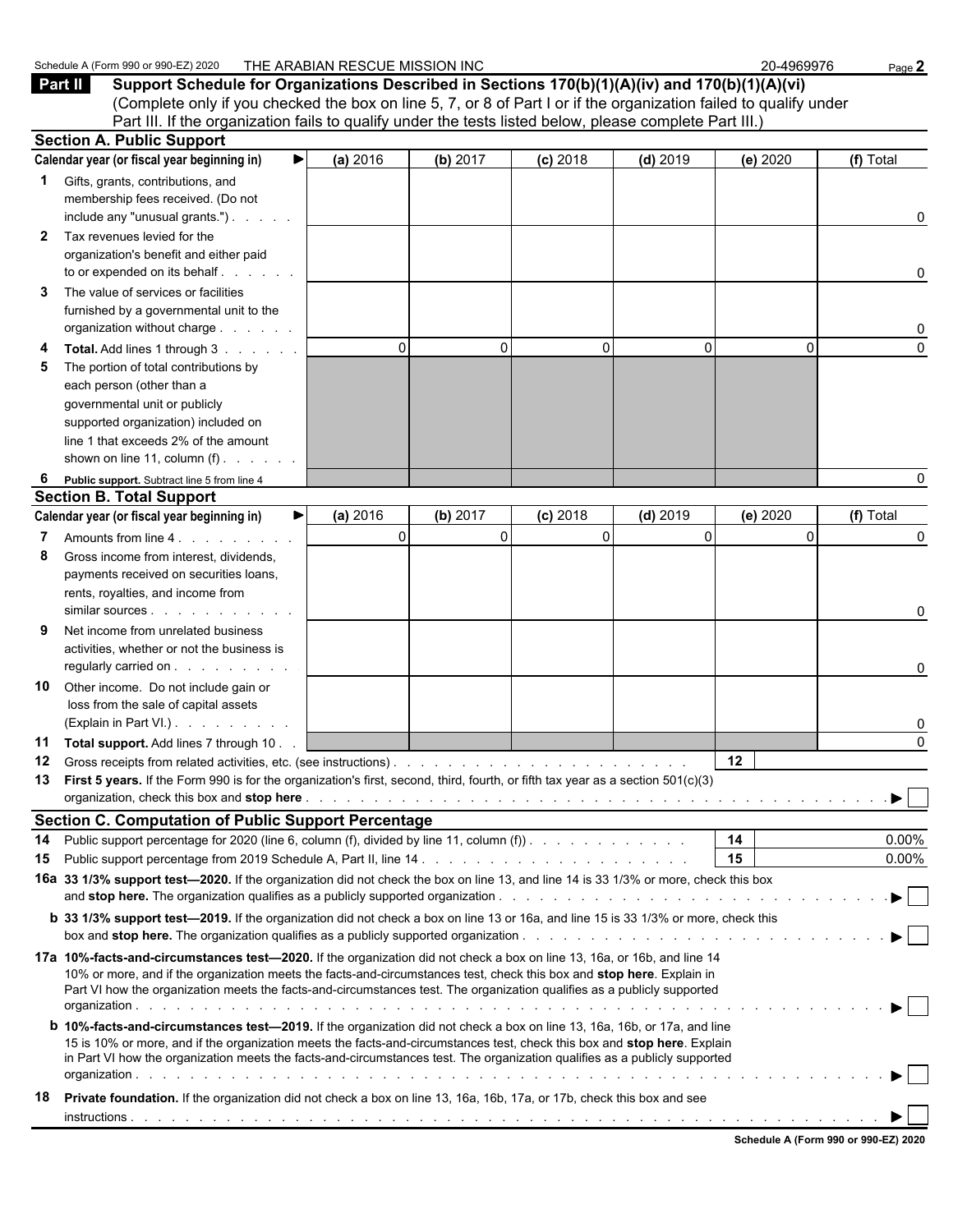#### Schedule A (Form 990 or 990-EZ) 2020 THE ARABIAN RESCUE MISSION INC 20-4969976 Page 3

### **Part III Support Schedule for Organizations Described in Section 509(a)(2)**

(Complete only if you checked the box on line 10 of Part I or if the organization failed to qualify under Part II. If the organization fails to qualify under the tests listed below, please complete Part II.)

|          | <b>Section A. Public Support</b>                                                                                                       |          |          |            |            |          |                                |
|----------|----------------------------------------------------------------------------------------------------------------------------------------|----------|----------|------------|------------|----------|--------------------------------|
|          | Calendar year (or fiscal year beginning in)                                                                                            | (a) 2016 | (b) 2017 | $(c)$ 2018 | $(d)$ 2019 | (e) 2020 | (f) Total                      |
|          | <b>1</b> Gifts, grants, contributions, and membership fees                                                                             |          |          |            |            |          |                                |
|          | received. (Do not include any "unusual grants.")<br>Gross receipts from admissions, merchandise                                        | 503,737  | 488,322  | 501,039    | 445,846    | 456,663  | 2,395,607                      |
| 2        | sold or services performed, or facilities                                                                                              |          |          |            |            |          |                                |
|          | furnished in any activity that is related to the                                                                                       |          |          |            |            |          |                                |
|          | organization's tax-exempt purpose                                                                                                      | 20,504   | 15,400   | 4,851      | 5,475      | 24,343   | 70,573                         |
| 3        | Gross receipts from activities that are not an                                                                                         | 48,649   | 47,072   | 25,900     |            | 39,029   |                                |
|          | unrelated trade or business under section 513                                                                                          |          |          |            | 29,086     |          | 189,736                        |
| 4        | Tax revenues levied for the<br>organization's benefit and either paid to                                                               |          |          |            |            |          |                                |
|          | or expended on its behalf expension or expended on its behalf                                                                          |          |          |            |            |          | 0                              |
| 5        | The value of services or facilities                                                                                                    |          |          |            |            |          |                                |
|          | furnished by a governmental unit to the                                                                                                |          |          |            |            |          |                                |
|          | organization without charge                                                                                                            |          |          |            |            |          | 0                              |
| 6        | <b>Total.</b> Add lines 1 through 5.                                                                                                   | 572,890  | 550,794  | 531,790    | 480,407    | 520,035  | 2,655,916                      |
|          | 7a Amounts included on lines 1, 2, and 3                                                                                               |          |          |            |            |          |                                |
|          | received from disqualified persons                                                                                                     |          |          |            |            |          | 0                              |
|          | <b>b</b> Amounts included on lines 2 and 3                                                                                             |          |          |            |            |          |                                |
|          | received from other than disqualified                                                                                                  |          |          |            |            |          |                                |
|          | persons that exceed the greater of \$5,000                                                                                             |          |          |            |            |          |                                |
|          | or 1% of the amount on line 13 for the year                                                                                            | $\Omega$ | $\Omega$ | $\Omega$   | $\Omega$   | 0        | 0<br>$\Omega$                  |
|          | c Add lines $7a$ and $7b$ .                                                                                                            |          |          |            |            |          |                                |
| 8        | <b>Public support (Subtract line 7c from</b><br>line 6.). <u>.</u>                                                                     |          |          |            |            |          | 2,655,916                      |
|          | <b>Section B. Total Support</b>                                                                                                        |          |          |            |            |          |                                |
|          | Calendar year (or fiscal year beginning in)<br>▶                                                                                       | (a) 2016 | (b) 2017 | $(c)$ 2018 | $(d)$ 2019 | (e) 2020 | (f) Total                      |
| 9        | Amounts from line 6.                                                                                                                   | 572,890  | 550,794  | 531,790    | 480,407    | 520,035  | 2,655,916                      |
|          | <b>10a</b> Gross income from interest, dividends,                                                                                      |          |          |            |            |          |                                |
|          | payments received on securities loans, rents,                                                                                          |          |          |            |            |          |                                |
|          | royalties, and income from similar sources.                                                                                            |          |          |            |            |          | 0                              |
|          | <b>b</b> Unrelated business taxable income (less                                                                                       |          |          |            |            |          |                                |
|          | section 511 taxes) from businesses                                                                                                     |          |          |            |            |          |                                |
|          | acquired after June 30, 1975                                                                                                           | 46,719   | 43,297   | 21,107     | 90         | 283      | 111,496                        |
|          | c Add lines 10a and 10b. $\ldots$ $\ldots$                                                                                             | 46,719   | 43,297   | 21,107     | 90         | 283      | 111,496                        |
| 11       | Net income from unrelated business<br>activities not included in line 10b, whether                                                     |          |          |            |            |          |                                |
|          | or not the business is regularly carried on.                                                                                           |          |          |            |            |          | 0                              |
|          | 12 Other income. Do not include gain or                                                                                                |          |          |            |            |          |                                |
|          | loss from the sale of capital assets                                                                                                   |          |          |            |            |          |                                |
|          | (Explain in Part VI.).                                                                                                                 |          |          |            |            |          | 0                              |
|          | 13 Total support. (Add lines 9, 10c, 11,                                                                                               |          |          |            |            |          |                                |
|          | and $12.$ ). $\ldots$ $\ldots$ $\ldots$ $\ldots$                                                                                       | 619,609  | 594,091  | 552,897    | 480,497    | 520,318  | 2,767,412                      |
|          | 14 First 5 years. If the Form 990 is for the organization's first, second, third, fourth, or fifth tax year as a section 501(c)(3)     |          |          |            |            |          |                                |
|          |                                                                                                                                        |          |          |            |            |          | $\blacktriangleright$ $\vdash$ |
|          | <b>Section C. Computation of Public Support Percentage</b>                                                                             |          |          |            |            |          |                                |
| 15       | Public support percentage for 2020 (line 8, column (f), divided by line 13, column (f)).                                               |          |          |            |            | 15       | 95.97%                         |
| 16       |                                                                                                                                        |          |          |            |            | 16       | 94.16%                         |
|          | Section D. Computation of Investment Income Percentage                                                                                 |          |          |            |            | 17       | 4.03%                          |
| 17<br>18 | Investment income percentage for 2020 (line 10c, column (f), divided by line 13, column (f)).                                          |          |          |            |            | 18       | 5.84%                          |
|          | 19a 33 1/3% support tests-2020. If the organization did not check the box on line 14, and line 15 is more than 33 1/3%, and line 17 is |          |          |            |            |          |                                |
|          |                                                                                                                                        |          |          |            |            |          | $\blacktriangleright$ $\mid$ X |
|          | b 33 1/3% support tests—2019. If the organization did not check a box on line 14 or line 19a, and line 16 is more than 33 1/3%, and    |          |          |            |            |          |                                |
|          | line 18 is not more than 33 1/3%, check this box and stop here. The organization qualifies as a publicly supported organization        |          |          |            |            |          | ▶                              |
|          |                                                                                                                                        |          |          |            |            |          |                                |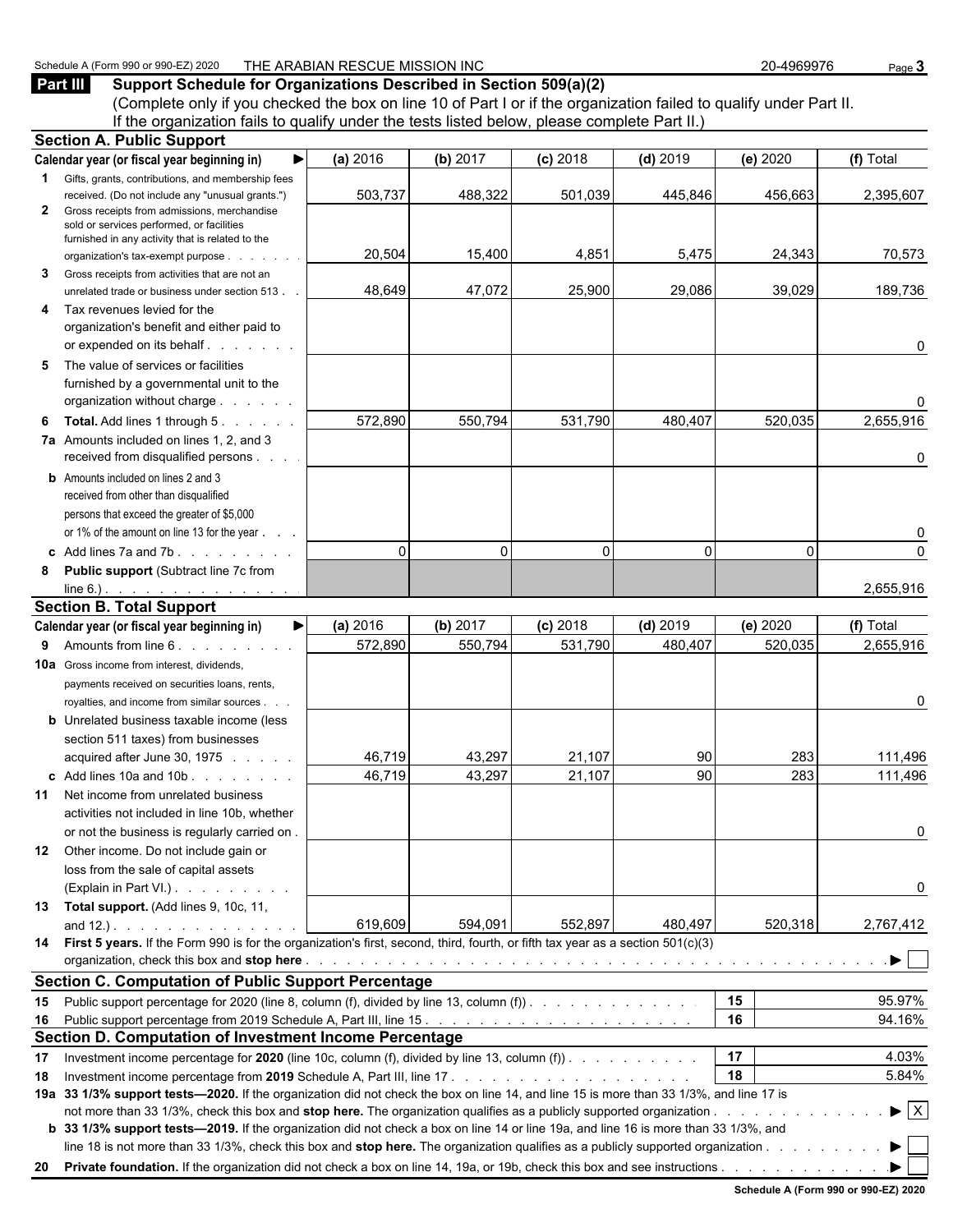#### **Part IV Supporting Organizations**

(Complete only if you checked a box in line 12 on Part I. If you checked box 12a, Part I, complete Sections A and B. If you checked box 12b, Part I, complete Sections A and C. If you checked box 12c, Part I, complete Sections A, D, and E. If you checked box 12d, Part I, complete Sections A and D, and complete Part V.)

#### **Section A. All Supporting Organizations**

- **1** Are all of the organization's supported organizations listed by name in the organization's governing documents? *If "No," describe in Part VI how the supported organizations are designated. If designated by class or purpose, describe the designation. If historic and continuing relationship, explain.* **1**
- **2** Did the organization have any supported organization that does not have an IRS determination of status under section 509(a)(1) or (2)? *If "Yes," explain in Part VI how the organization determined that the supported organization was described in section 509(a)(1) or (2).*
- **3a** Did the organization have a supported organization described in section 501(c)(4), (5), or (6)? *If "Yes," answer*  $lines$  3b and 3c below.
- **b** Did the organization confirm that each supported organization qualified under section 501(c)(4), (5), or (6) and satisfied the public support tests under section 509(a)(2)? *If "Yes," describe in Part VI when and how the organization made the determination.* **3b**
- **c** Did the organization ensure that all support to such organizations was used exclusively for section 170(c)(2) (B) purposes? *If* "*Yes,*" *explain in Part VI what controls the organization put in place to ensure such use.* **3c**
- **4a** Was any supported organization not organized in the United States ("foreign supported organization")? *If "Yes," and if you checked box 12a or 12b in Part I, answer lines 4b and 4c below.* **4a**
- **b** Did the organization have ultimate control and discretion in deciding whether to make grants to the foreign supported organization? *If* "*Yes,*" *describe in Part VI how the organization had such control and discretion despite being controlled or supervised by or in connection with its supported organizations.* **4b**
- **c** Did the organization support any foreign supported organization that does not have an IRS determination under sections 501(c)(3) and 509(a)(1) or (2)? *If* "*Yes,*" *explain in Part VI what controls the organization used to ensure that all support to the foreign supported organization was used exclusively for section 170(c)(2)(B) purposes.* **4c**
- **5a** Did the organization add, substitute, or remove any supported organizations during the tax year? *If* "*Yes,*" *answer lines 5b and 5c below (if applicable). Also, provide detail in Part VI, including (i) the names and EIN numbers of the supported organizations added, substituted, or removed; (ii) the reasons for each such action; (iii) the authority under the organization's organizing document authorizing such action; and (iv) how the action was accomplished (such as by amendment to the organizing document).* **5a**
- **b Type I or Type II only.** Was any added or substituted supported organization part of a class already designated in the organization's organizing document? **5b**
- **c Substitutions only.** Was the substitution the result of an event beyond the organization's control? **5c**
- **6** Did the organization provide support (whether in the form of grants or the provision of services or facilities) to anyone other than (i) its supported organizations, (ii) individuals that are part of the charitable class benefited by one or more of its supported organizations, or (iii) other supporting organizations that also support or benefit one or more of the filing organization's supported organizations? *If "Yes," provide detail in Part VI.* **6**
- **7** Did the organization provide a grant, loan, compensation, or other similar payment to a substantial contributor (as defined in section 4958(c)(3)(C)), a family member of a substantial contributor, or a 35% controlled entity with regard to a substantial contribut*or? If "Yes," complete Part I of Schedule L (Form 990 or 990-EZ).* **7**
- **8** Did the organization make a loan to a disqualified person (as defined in section 4958) not described in line 7? *If "Yes," complete Part I of Schedule L (Form 990 or 990-EZ).* **8**
- **9a** Was the organization controlled directly or indirectly at any time during the tax year by one or more disqualified persons, as defined in section 4946 (other than foundation managers and organizations described in section 509(a)(1) or (2))? If "Yes," provide detail in Part VI.
- **b** Did one or more disqualified persons (as defined in line 9a) hold a controlling interest in any entity in which the supporting organization had an interest? *If* "*Yes,*" *provide detail in Part VI.* **9b**
- **c** Did a disqualified person (as defined in line 9a) have an ownership interest in, or derive any personal benefit from, assets in which the supporting organization also had an interest? *If* "*Yes,*" *provide detail in Part VI.* **9c**
- **10a** Was the organization subject to the excess business holdings rules of section 4943 because of section 4943(f) (regarding certain Type II supporting organizations, and all Type III non-functionally integrated supporting organizations)? If "Yes," answer line 10b below.
	- **b** Did the organization have any excess business holdings in the tax year? *(Use Schedule C, Form 4720, to determine whether the organization had excess business holdings.)*

|           | <u>Yes</u> | <u>No</u> |
|-----------|------------|-----------|
|           |            |           |
| 1         |            |           |
|           |            |           |
| <u>2</u>  |            |           |
|           |            |           |
| <u>3a</u> |            |           |
|           |            |           |
| <u>3b</u> |            |           |
| <u>3c</u> |            |           |
| <u>4a</u> |            |           |
|           |            |           |
| <u>4b</u> |            |           |
|           |            |           |
| <u>4c</u> |            |           |
|           |            |           |
| <u>5a</u> |            |           |
| <u>5b</u> |            |           |
| 5c        |            |           |
|           |            |           |
| 6         |            |           |
|           |            |           |
| ľ<br>I    |            |           |
| 8         |            |           |
|           |            |           |
| į<br>Jа   |            |           |
|           |            |           |
| J         |            |           |
| ι         |            |           |
|           |            |           |
| 0a        |            |           |
|           |            |           |
| Ωł        |            |           |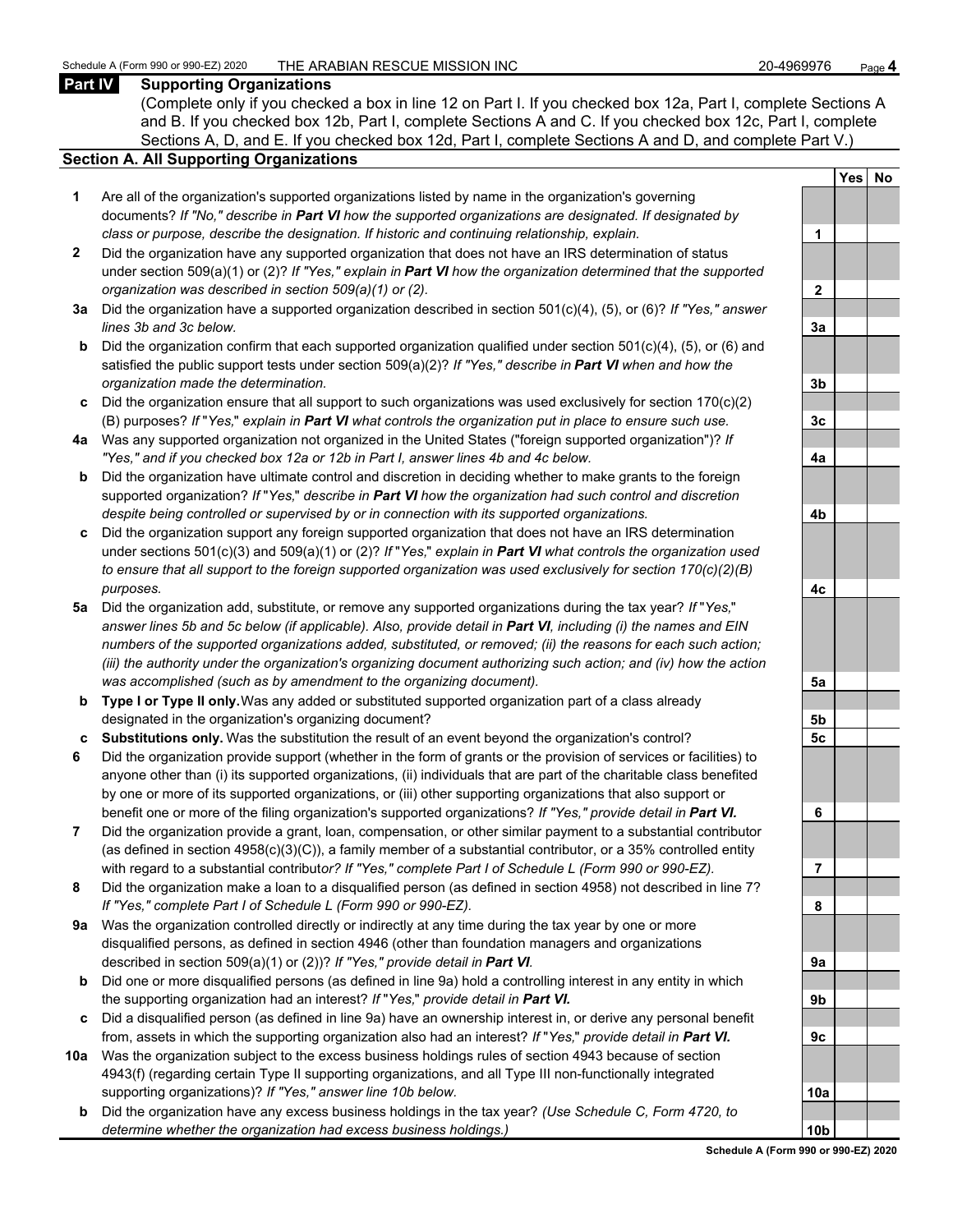|         |                                                                                                                         |                 |            | $1$ ago $\bullet$ |
|---------|-------------------------------------------------------------------------------------------------------------------------|-----------------|------------|-------------------|
| Part IV | <b>Supporting Organizations (continued)</b>                                                                             |                 |            |                   |
|         |                                                                                                                         |                 | <b>Yes</b> | No                |
| 11      | Has the organization accepted a gift or contribution from any of the following persons?                                 |                 |            |                   |
| а       | A person who directly or indirectly controls, either alone or together with persons described in lines 11b and          |                 |            |                   |
|         | 11c below, the governing body of a supported organization?                                                              | 11a             |            |                   |
| b       | A family member of a person described in line 11a above?                                                                | 11 <sub>b</sub> |            |                   |
| c.      | A 35% controlled entity of a person described in line 11a or 11b above? If "Yes" to line 11a, 11b, or 11c, provide      |                 |            |                   |
|         | detail in <b>Part VI.</b>                                                                                               | 11c             |            |                   |
|         | <b>Section B. Type I Supporting Organizations</b>                                                                       |                 |            |                   |
|         |                                                                                                                         |                 | Yes        | No                |
|         | Did the governing hody members of the governing hody officers esting in their official conseity or membership of ano or |                 |            |                   |

- **1** Did the governing body, members of the governing body, officers acting in their official capacity, or membership of one or more supported organizations have the power to regularly appoint or elect at least a majority of the organization's officers, directors, or trustees at all times during the tax year? *If "No," describe in Part VI how the supported organization(s) effectively operated, supervised, or controlled the organization's activities. If the organization had more than one supported organization, describe how the powers to appoint and/or remove officers, directors, or trustees were allocated among the supported organizations and what conditions or restrictions, if any, applied to such powers during the tax year.* **1**
- **2** Did the organization operate for the benefit of any supported organization other than the supported organization(s) that operated, supervised, or controlled the supporting organization? *If* "*Yes,*" *explain in Part VI how providing such benefit carried out the purposes of the supported organization(s) that operated, supervised, or controlled the supporting organization.* **2**

#### **Section C. Type II Supporting Organizations**

| Were a majority of the organization's directors or trustees during the tax year also a majority of the directors     |  |
|----------------------------------------------------------------------------------------------------------------------|--|
| or trustees of each of the organization's supported organization(s)? If "No," describe in <b>Part VI</b> how control |  |
| or management of the supporting organization was vested in the same persons that controlled or managed               |  |
| the supported organization(s).                                                                                       |  |

#### **Section D. All Type III Supporting Organizations**

|                |                                                                                                                        |   | <b>Yes</b> | No |
|----------------|------------------------------------------------------------------------------------------------------------------------|---|------------|----|
| 1              | Did the organization provide to each of its supported organizations, by the last day of the fifth month of the         |   |            |    |
|                | organization's tax year, (i) a written notice describing the type and amount of support provided during the prior tax  |   |            |    |
|                | year, (ii) a copy of the Form 990 that was most recently filed as of the date of notification, and (iii) copies of the |   |            |    |
|                | organization's governing documents in effect on the date of notification, to the extent not previously provided?       |   |            |    |
| $\overline{2}$ | Were any of the organization's officers, directors, or trustees either (i) appointed or elected by the supported       |   |            |    |
|                | organization(s) or (ii) serving on the governing body of a supported organization? If "No," explain in Part VI how     |   |            |    |
|                | the organization maintained a close and continuous working relationship with the supported organization(s).            | 2 |            |    |
| 3              | By reason of the relationship described in line 2, above, did the organization's supported organizations have          |   |            |    |
|                | a significant voice in the organization's investment policies and in directing the use of the organization's           |   |            |    |
|                | income or assets at all times during the tax year? If "Yes," describe in Part VI the role the organization's           |   |            |    |
|                | supported organizations played in this regard.                                                                         |   |            |    |

#### **Section E. Type III Functionally Integrated Supporting Organizations**

- **1** *Check the box next to the method that the organization used to satisfy the Integral Part Test during the year (see instructions).*
- **a** The organization satisfied the Activities Test. *Complete line 2 below.*
- **b** The organization is the parent of each of its supported organizations. *Complete line 3 below.*
- **c** The organization supported a governmental entity. *Describe in Part VI how you supported a governmental entity (see instructions).*
- **2** Activities Test. *Answer lines 2a and 2b below.* **Yes No**
- **a** Did substantially all of the organization's activities during the tax year directly further the exempt purposes of the supported organization(s) to which the organization was responsive? *If* "*Yes,*" *then in Part VI identify those supported organizations and explain how these activities directly furthered their exempt purposes, how the organization was responsive to those supported organizations, and how the organization determined that these activities constituted substantially all of its activities.* **2a**
- **b** Did the activities described in line 2a, above, constitute activities that, but for the organization's involvement, one or more of the organization's supported organization(s) would have been engaged in? *If "Yes," explain in Part VI the reasons for the organization's position that its supported organization(s) would have engaged in these activities but for the organization's involvement.* **2b**
- **3** Parent of Supported Organizations. *Answer lines 3a and 3b below.*
- **a** Did the organization have the power to regularly appoint or elect a majority of the officers, directors, or trustees of each of the supported organizations? *If "Yes" or "No," provide details in Part VI.* **3a**
- **b** Did the organization exercise a substantial degree of direction over the policies, programs, and activities of each of its supported organizations? *If* "*Yes,*" *describe in Part VI the role played by the organization in this regard.* **3b**

**Schedule A (Form 990 or 990-EZ) 2020**

**Yes No**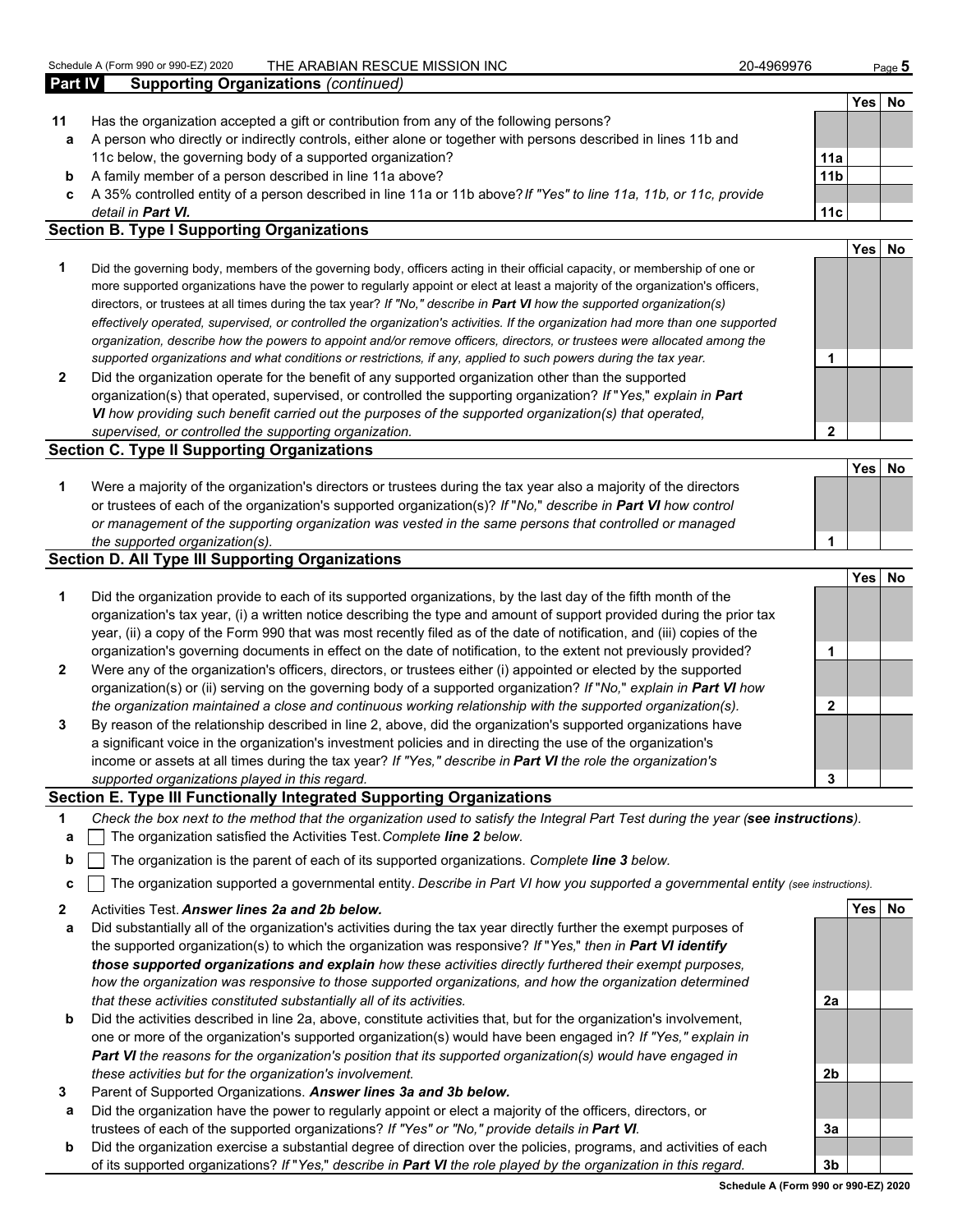Schedule A (Form 990 or 990-EZ) 2020 THE ARABIAN RESCUE MISSION INC 20-4969976 Page 6

| <b>Part V</b><br>Type III Non-Functionally Integrated 509(a)(3) Supporting Organizations                                              |                         |                                |                                |  |
|---------------------------------------------------------------------------------------------------------------------------------------|-------------------------|--------------------------------|--------------------------------|--|
| Check here if the organization satisfied the Integral Part Test as a qualifying trust on Nov. 20, 1970 (explain in Part VI). See<br>1 |                         |                                |                                |  |
| instructions. All other Type III non-functionally integrated supporting organizations must complete Sections A through E.             |                         |                                |                                |  |
| <b>Section A - Adjusted Net Income</b>                                                                                                | (A) Prior Year          | (B) Current Year<br>(optional) |                                |  |
| 1 Net short-term capital gain                                                                                                         | $\mathbf 1$             |                                |                                |  |
| 2 Recoveries of prior-year distributions                                                                                              | $\mathbf 2$             |                                |                                |  |
| 3 Other gross income (see instructions)                                                                                               | 3                       |                                |                                |  |
| 4 Add lines 1 through 3.                                                                                                              | $\overline{\mathbf{A}}$ | 0                              | 0                              |  |
| 5 Depreciation and depletion                                                                                                          | 5                       |                                |                                |  |
| 6 Portion of operating expenses paid or incurred for production or collection of                                                      |                         |                                |                                |  |
| gross income or for management, conservation, or maintenance of property                                                              |                         |                                |                                |  |
| held for production of income (see instructions)                                                                                      | 6                       |                                |                                |  |
| 7 Other expenses (see instructions)                                                                                                   | $\overline{7}$          |                                |                                |  |
| 8 Adjusted Net Income (subtract lines 5, 6, and 7 from line 4).                                                                       | 8                       | $\mathbf{0}$                   | 0                              |  |
| <b>Section B - Minimum Asset Amount</b>                                                                                               |                         | (A) Prior Year                 | (B) Current Year<br>(optional) |  |
| 1 Aggregate fair market value of all non-exempt-use assets (see                                                                       |                         |                                |                                |  |
| instructions for short tax year or assets held for part of year):                                                                     |                         |                                |                                |  |
| a Average monthly value of securities                                                                                                 | 1a                      |                                |                                |  |
| <b>b</b> Average monthly cash balances                                                                                                | 1 <sub>b</sub>          |                                |                                |  |
| c Fair market value of other non-exempt-use assets                                                                                    | 1 <sub>c</sub>          |                                |                                |  |
| <b>d Total</b> (add lines 1a, 1b, and 1c)                                                                                             | 1 <sub>d</sub>          | 0                              | 0                              |  |
| e Discount claimed for blockage or other factors                                                                                      |                         |                                |                                |  |
| (explain in detail in Part VI):                                                                                                       |                         |                                |                                |  |
| 2 Acquisition indebtedness applicable to non-exempt-use assets                                                                        | $\overline{2}$          |                                |                                |  |
| 3 Subtract line 2 from line 1d.                                                                                                       | $\overline{\mathbf{3}}$ | 0                              | 0                              |  |
| 4 Cash deemed held for exempt use. Enter 0.015 of line 3 (for greater amount,                                                         |                         |                                |                                |  |
| see instructions).                                                                                                                    | 4                       | 0                              | 0                              |  |
| 5 Net value of non-exempt-use assets (subtract line 4 from line 3)                                                                    | 5                       | $\Omega$                       | 0                              |  |
| 6 Multiply line 5 by 0.035.                                                                                                           | 6                       | 0                              | 0                              |  |
| 7 Recoveries of prior-year distributions                                                                                              | $\overline{7}$          | 0                              | 0                              |  |
| 8 Minimum Asset Amount (add line 7 to line 6)                                                                                         | 8                       | 0                              | 0                              |  |
| <b>Section C - Distributable Amount</b>                                                                                               |                         |                                | <b>Current Year</b>            |  |
| 1 Adjusted net income for prior year (from Section A, line 8, column A)                                                               | $\mathbf{1}$            |                                | 0                              |  |
| 2 Enter 0.85 of line 1.                                                                                                               | $\overline{2}$          |                                | 0                              |  |
| 3 Minimum asset amount for prior year (from Section B, line 8, column A)                                                              | 3                       |                                | 0                              |  |
| 4 Enter greater of line 2 or line 3.                                                                                                  | 4                       |                                | $\Omega$                       |  |
| 5 Income tax imposed in prior year                                                                                                    | 5                       |                                |                                |  |
| 6 Distributable Amount. Subtract line 5 from line 4, unless subject to                                                                |                         |                                |                                |  |
| emergency temporary reduction (see instructions).                                                                                     | 6                       |                                | 0                              |  |
|                                                                                                                                       |                         |                                |                                |  |

**7** Check here if the current year is the organization's first as a non-functionally integrated Type III supporting organization (see instructions).

**Schedule A (Form 990 or 990-EZ) 2020**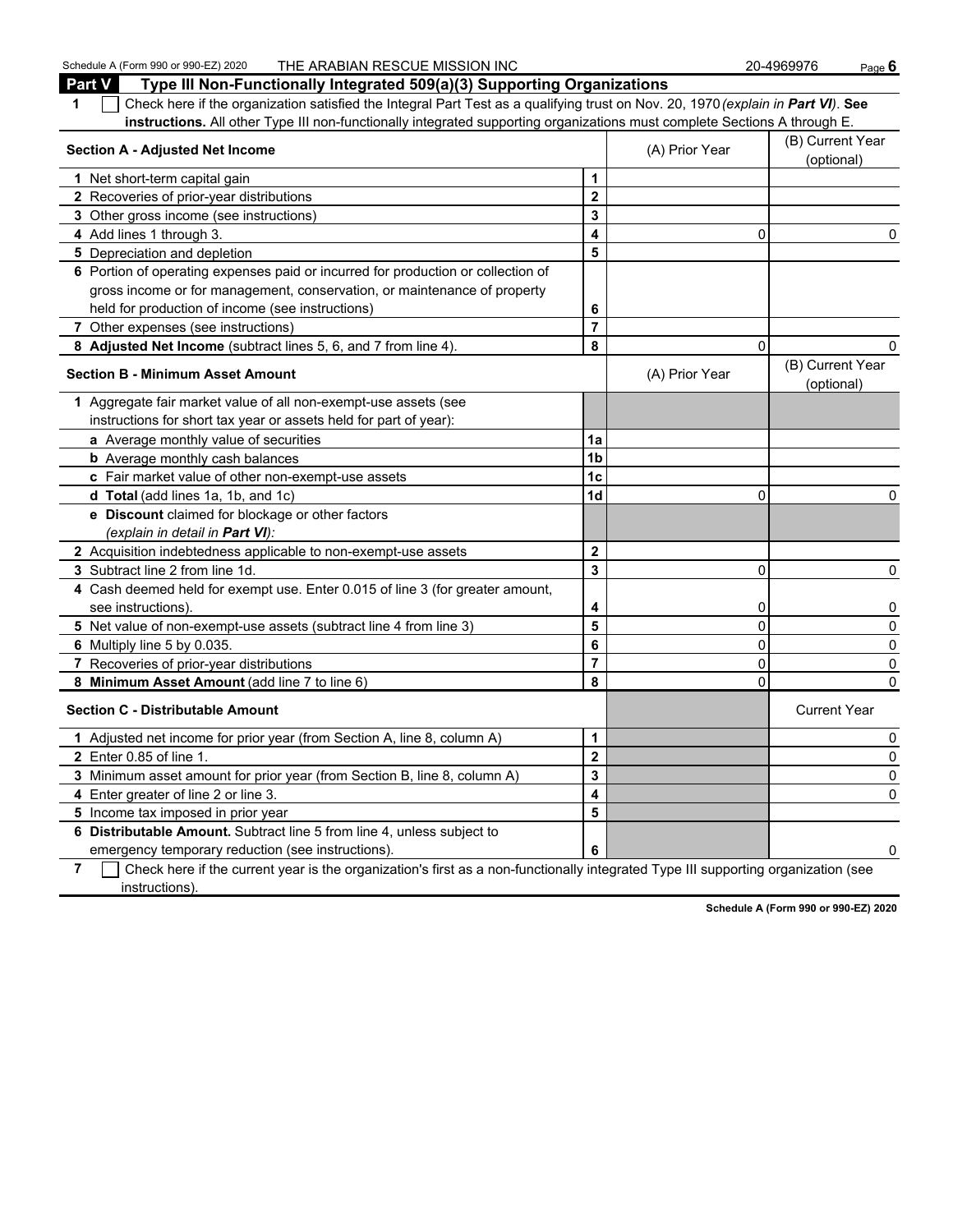| <b>Part V</b>  | Type III Non-Functionally Integrated 509(a)(3) Supporting Organizations (continued)          |          |                                             |                                               |                                                  |
|----------------|----------------------------------------------------------------------------------------------|----------|---------------------------------------------|-----------------------------------------------|--------------------------------------------------|
|                | <b>Section D - Distributions</b>                                                             |          |                                             |                                               | <b>Current Year</b>                              |
| 1              | Amounts paid to supported organizations to accomplish exempt purposes                        |          |                                             |                                               |                                                  |
|                | 2 Amounts paid to perform activity that directly furthers exempt purposes of supported       |          |                                             |                                               |                                                  |
|                | organizations, in excess of income from activity                                             |          |                                             |                                               |                                                  |
|                | 3 Administrative expenses paid to accomplish exempt purposes of supported organizations      |          |                                             |                                               |                                                  |
|                | 4 Amounts paid to acquire exempt-use assets                                                  |          |                                             |                                               |                                                  |
| 5.             | Qualified set-aside amounts (prior IRS approval required-provide details in Part VI)         |          |                                             |                                               |                                                  |
| 6              | Other distributions (describe in Part VI). See instructions.                                 |          |                                             |                                               |                                                  |
|                | 7 Total annual distributions. Add lines 1 through 6.                                         |          |                                             |                                               |                                                  |
|                | 8 Distributions to attentive supported organizations to which the organization is responsive |          |                                             |                                               |                                                  |
|                | (provide details in Part VI). See instructions.                                              |          |                                             |                                               |                                                  |
| 9              | Distributable amount for 2020 from Section C, line 6                                         |          |                                             |                                               |                                                  |
| 10             | Line 8 amount divided by line 9 amount                                                       |          |                                             |                                               | 0.000                                            |
|                | <b>Section E - Distribution Allocations (see instructions)</b>                               |          | $\sf ^{(l)}$<br><b>Excess Distributions</b> | (ii)<br><b>Underdistributions</b><br>Pre-2020 | (iii)<br><b>Distributable</b><br>Amount for 2020 |
| $\mathbf 1$    | Distributable amount for 2020 from Section C, line 6                                         |          |                                             |                                               |                                                  |
| $\mathbf{2}$   | Underdistributions, if any, for years prior to 2020                                          |          |                                             |                                               |                                                  |
|                | (reasonable cause required-explain in Part VI). See                                          |          |                                             |                                               |                                                  |
|                | instructions.                                                                                |          |                                             |                                               |                                                  |
| 3.             | Excess distributions carryover, if any, to 2020                                              |          |                                             |                                               |                                                  |
| a              | From 2015. $\ldots$                                                                          | 0        |                                             |                                               |                                                  |
|                | <b>b</b> From 2016. $\frac{1}{1}$                                                            | $\Omega$ |                                             |                                               |                                                  |
|                | <b>c</b> From 2017.                                                                          | 0        |                                             |                                               |                                                  |
|                | d From 2018.                                                                                 | 0        |                                             |                                               |                                                  |
|                | <b>e</b> From 2019.                                                                          | ΩI       |                                             |                                               |                                                  |
|                | f Total of lines 3a through 3e                                                               |          | 0                                           |                                               |                                                  |
|                | g Applied to underdistributions of prior years                                               |          |                                             | n                                             |                                                  |
|                | h Applied to 2020 distributable amount                                                       |          |                                             |                                               |                                                  |
| Ť.             | Carryover from 2015 not applied (see instructions)                                           |          |                                             |                                               |                                                  |
|                | Remainder. Subtract lines 3g, 3h, and 3i from line 3f.                                       |          | $\Omega$                                    |                                               |                                                  |
| 4              | Distributions for 2020 from                                                                  |          |                                             |                                               |                                                  |
|                | Section D, line 7:<br>\$                                                                     | 0        |                                             |                                               |                                                  |
|                | a Applied to underdistributions of prior years                                               |          |                                             | 0                                             |                                                  |
|                | <b>b</b> Applied to 2020 distributable amount                                                |          |                                             |                                               |                                                  |
|                | <b>c</b> Remainder. Subtract lines 4a and 4b from line 4.                                    |          | U.                                          |                                               |                                                  |
| 5              | Remaining underdistributions for years prior to 2020, if                                     |          |                                             |                                               |                                                  |
|                | any. Subtract lines 3g and 4a from line 2. For result                                        |          |                                             |                                               |                                                  |
|                | greater than zero, explain in Part VI. See instructions.                                     |          |                                             | 0                                             |                                                  |
| 6              | Remaining underdistributions for 2020. Subtract lines 3h                                     |          |                                             |                                               |                                                  |
|                | and 4b from line 1. For result greater than zero, explain                                    |          |                                             |                                               |                                                  |
|                | in Part VI. See instructions.                                                                |          |                                             |                                               |                                                  |
| $\overline{7}$ | Excess distributions carryover to 2021. Add lines 3j                                         |          |                                             |                                               |                                                  |
|                | and 4c.                                                                                      |          | 0                                           |                                               |                                                  |
| 8              | Breakdown of line 7:                                                                         |          |                                             |                                               |                                                  |
| a              | Excess from $2016. \ldots$ .                                                                 | 0        |                                             |                                               |                                                  |
| $\mathbf b$    | Excess from $2017.7.7.7.7.7$                                                                 | $\Omega$ |                                             |                                               |                                                  |
|                | <b>c</b> Excess from $2018$ .                                                                | $\Omega$ |                                             |                                               |                                                  |
|                | d Excess from $2019$ .                                                                       | $\Omega$ |                                             |                                               |                                                  |
|                | <b>e</b> Excess from $2020$ .                                                                | 0        |                                             |                                               |                                                  |

**Schedule A (Form 990 or 990-EZ) 2020**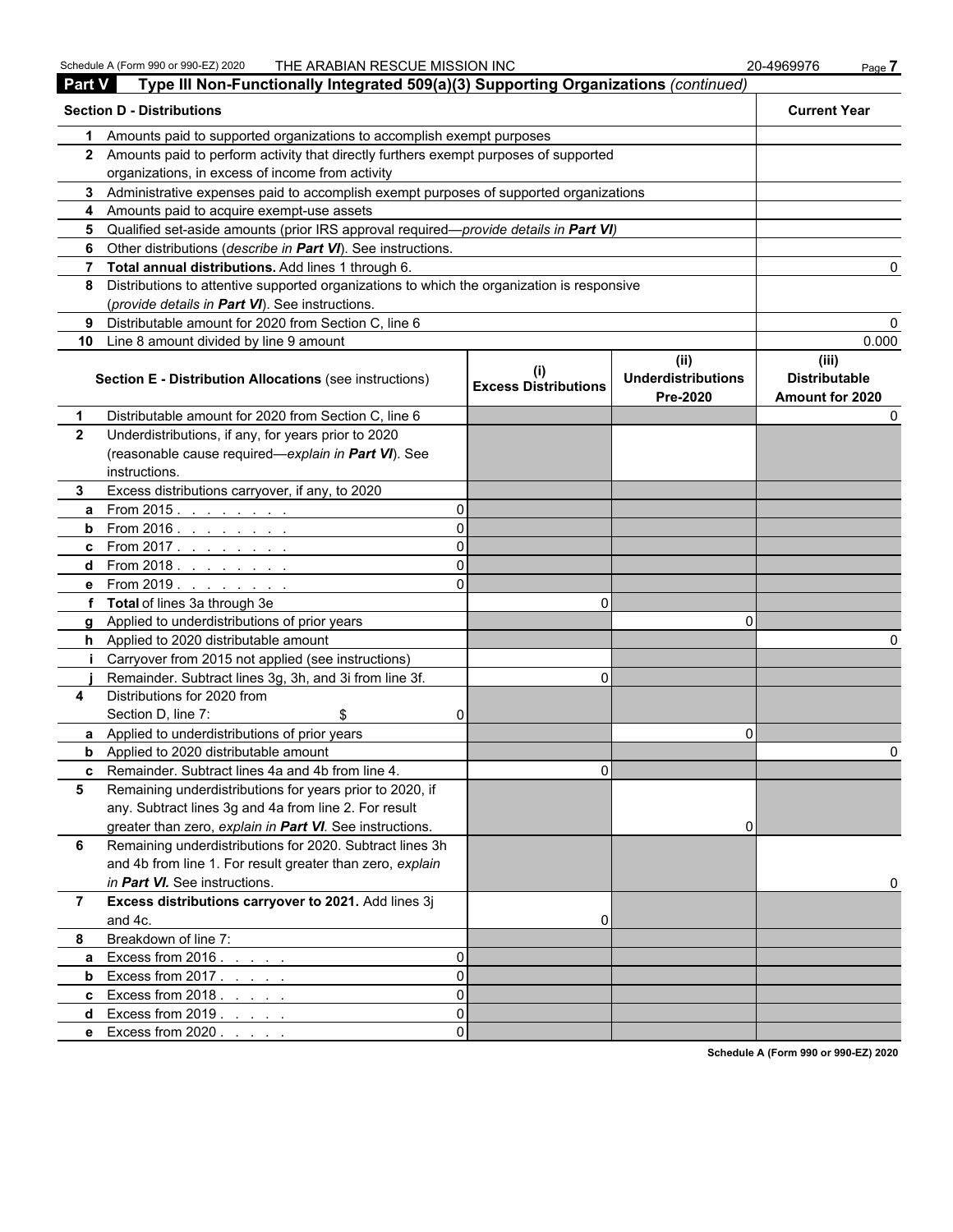|         | Schedule A (Form 990 or 990-EZ) 2020<br>THE ARABIAN RESCUE MISSION INC                                                                                                                                                                                                                                                                                                                                                                                                                                                                                                                      | 20-4969976 | Page 8 |
|---------|---------------------------------------------------------------------------------------------------------------------------------------------------------------------------------------------------------------------------------------------------------------------------------------------------------------------------------------------------------------------------------------------------------------------------------------------------------------------------------------------------------------------------------------------------------------------------------------------|------------|--------|
| Part VI | Supplemental Information. Provide the explanations required by Part II, line 10; Part II, line 17a or 17b; Part<br>III, line 12; Part IV, Section A, lines 1, 2, 3b, 3c, 4b, 4c, 5a, 6, 9a, 9b, 9c, 11a, 11b, and 11c; Part IV, Section<br>B, lines 1 and 2; Part IV, Section C, line 1; Part IV, Section D, lines 2 and 3; Part IV, Section E, lines 1c, 2a, 2b,<br>3a, and 3b; Part V, line 1; Part V, Section B, line 1e; Part V, Section D, lines 5, 6, and 8; and Part V, Section E,<br>lines 2, 5, and 6. Also complete this part for any additional information. (See instructions.) |            |        |
|         |                                                                                                                                                                                                                                                                                                                                                                                                                                                                                                                                                                                             |            |        |
|         |                                                                                                                                                                                                                                                                                                                                                                                                                                                                                                                                                                                             |            |        |
|         |                                                                                                                                                                                                                                                                                                                                                                                                                                                                                                                                                                                             |            |        |
|         |                                                                                                                                                                                                                                                                                                                                                                                                                                                                                                                                                                                             |            |        |
|         |                                                                                                                                                                                                                                                                                                                                                                                                                                                                                                                                                                                             |            |        |
|         |                                                                                                                                                                                                                                                                                                                                                                                                                                                                                                                                                                                             |            |        |
|         |                                                                                                                                                                                                                                                                                                                                                                                                                                                                                                                                                                                             |            |        |
|         |                                                                                                                                                                                                                                                                                                                                                                                                                                                                                                                                                                                             |            |        |
|         |                                                                                                                                                                                                                                                                                                                                                                                                                                                                                                                                                                                             |            |        |
|         |                                                                                                                                                                                                                                                                                                                                                                                                                                                                                                                                                                                             |            |        |
|         |                                                                                                                                                                                                                                                                                                                                                                                                                                                                                                                                                                                             |            |        |
|         |                                                                                                                                                                                                                                                                                                                                                                                                                                                                                                                                                                                             |            |        |
|         |                                                                                                                                                                                                                                                                                                                                                                                                                                                                                                                                                                                             |            |        |
|         |                                                                                                                                                                                                                                                                                                                                                                                                                                                                                                                                                                                             |            |        |
|         |                                                                                                                                                                                                                                                                                                                                                                                                                                                                                                                                                                                             |            |        |
|         |                                                                                                                                                                                                                                                                                                                                                                                                                                                                                                                                                                                             |            |        |
|         |                                                                                                                                                                                                                                                                                                                                                                                                                                                                                                                                                                                             |            |        |
|         |                                                                                                                                                                                                                                                                                                                                                                                                                                                                                                                                                                                             |            |        |
|         |                                                                                                                                                                                                                                                                                                                                                                                                                                                                                                                                                                                             |            |        |
|         |                                                                                                                                                                                                                                                                                                                                                                                                                                                                                                                                                                                             |            |        |
|         |                                                                                                                                                                                                                                                                                                                                                                                                                                                                                                                                                                                             |            |        |
|         |                                                                                                                                                                                                                                                                                                                                                                                                                                                                                                                                                                                             |            |        |
|         |                                                                                                                                                                                                                                                                                                                                                                                                                                                                                                                                                                                             |            |        |
|         |                                                                                                                                                                                                                                                                                                                                                                                                                                                                                                                                                                                             |            |        |
|         |                                                                                                                                                                                                                                                                                                                                                                                                                                                                                                                                                                                             |            |        |
|         |                                                                                                                                                                                                                                                                                                                                                                                                                                                                                                                                                                                             |            |        |
|         |                                                                                                                                                                                                                                                                                                                                                                                                                                                                                                                                                                                             |            |        |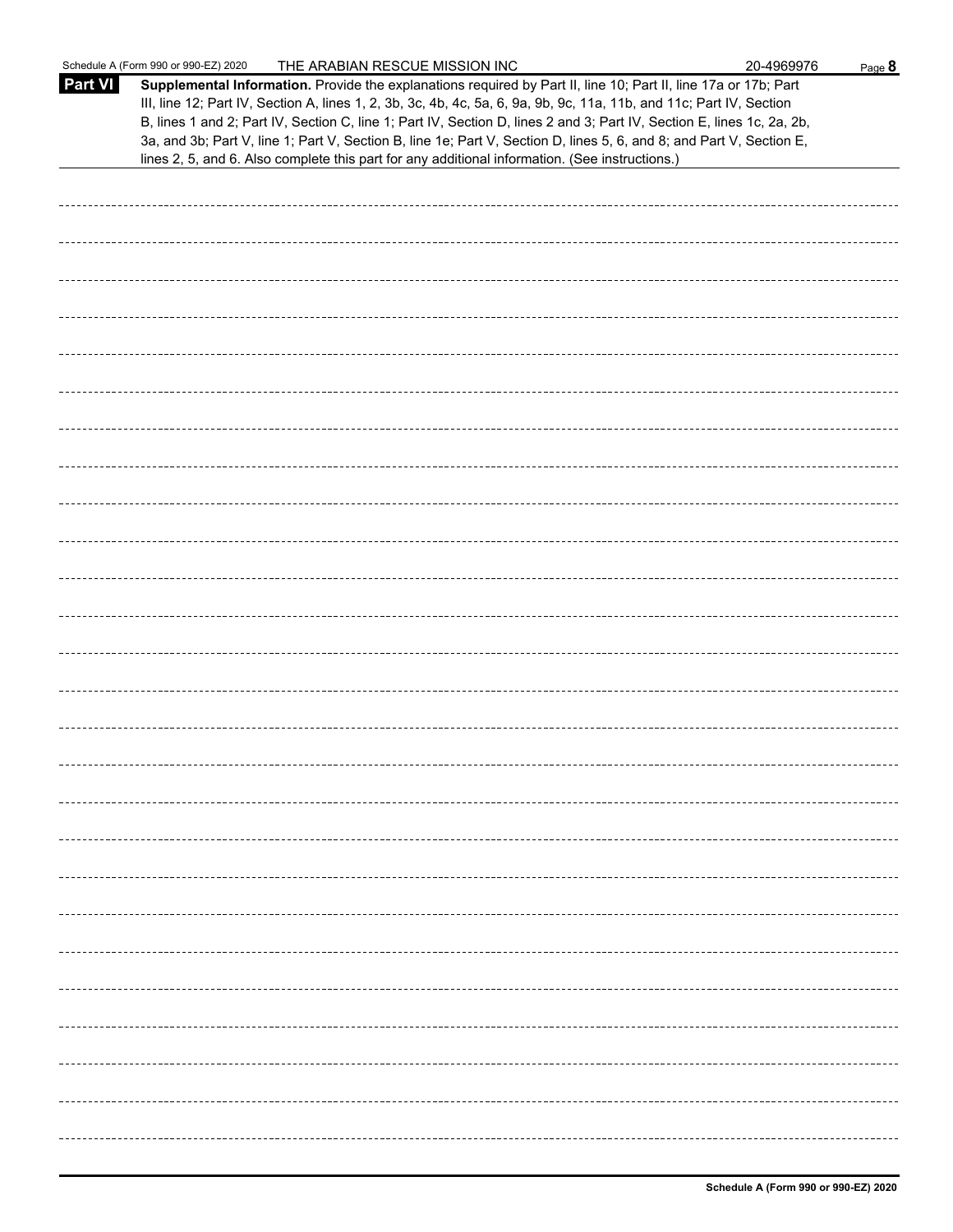| <b>Schedule B</b>  |  |
|--------------------|--|
| (Form 990, 990-EZ, |  |

Department of the Treasury

## **Schedule of Contributors**  $\frac{\text{OMB No. 1545-0047}}{}$

**2020 PP** Attach to Form 990, Form 990-EZ, or Form 990-PF.<br>Department of the Treasury

### Internal Revenue Service **Go to** *www.irs.gov/Form990* **for the latest information.**

| Name of the organization              | <b>Employer identification number</b> |
|---------------------------------------|---------------------------------------|
| THE ARABIAN RESCUE MISSION INC        | 20-4969976                            |
| <b>Organization type</b> (check one): |                                       |

| Filers of:         | Section:                                                                    |
|--------------------|-----------------------------------------------------------------------------|
| Form 990 or 990-EZ | $ X $ 501(c)( 3 ) (enter number) organization                               |
|                    | $4947(a)(1)$ nonexempt charitable trust not treated as a private foundation |
|                    | 527 political organization                                                  |
| Form 990-PF        | 501(c)(3) exempt private foundation                                         |
|                    | 4947(a)(1) nonexempt charitable trust treated as a private foundation       |
|                    | 501(c)(3) taxable private foundation                                        |
|                    |                                                                             |

Check if your organization is covered by the **General Rule** or a **Special Rule.**

**Note:** Only a section 501(c)(7), (8), or (10) organization can check boxes for both the General Rule and a Special Rule. See instructions.

#### **General Rule**

 $|X|$  For an organization filing Form 990, 990-EZ, or 990-PF that received, during the year, contributions totaling \$5,000 or more (in money or property) from any one contributor. Complete Parts I and II. See instructions for determining a contributor's total contributions.

#### **Special Rules**

 For an organization described in section 501(c)(3) filing Form 990 or 990-EZ that met the 33 1/3 % support test of the regulations under sections 509(a)(1) and 170(b)(1)(A)(vi), that checked Schedule A (Form 990 or 990-EZ), Part II, line 13, 16a, or 16b, and that received from any one contributor, during the year, total contributions of the greater of **(1)** \$5,000; or **(2)** 2% of the amount on (i) Form 990, Part VIII, line 1h; or (ii) Form 990-EZ, line 1. Complete Parts I and II.

 For an organization described in section 501(c)(7), (8), or (10) filing Form 990 or 990-EZ that received from any one contributor, during the year, total contributions of more than \$1,000 *exclusively* for religious, charitable, scientific, literary, or educational purposes, or for the prevention of cruelty to children or animals. Complete Parts I (entering "N/A" in column (b) instead of the contributor name and address), II, and III.

 For an organization described in section 501(c)(7), (8), or (10) filing Form 990 or 990-EZ that received from any one contributor, during the year, contributions *exclusively* for religious, charitable, etc., purposes, but no such contributions totaled more than \$1,000. If this box is checked, enter here the total contributions that were received during the year for an *exclusively* religious, charitable, etc., purpose. Don't complete any of the parts unless the **General Rule** applies to this organization because it received *nonexclusively* religious, charitable, etc., contributions totaling \$5,000 or more during the year . . . . . . . . . . . . . . . . . . . . . . . . . . . . . . . . . . . . . . . . . . . . . . . . . . . \$

**Caution:** An organization that isn't covered by the General Rule and/or the Special Rules doesn't file Schedule B (Form 990, 990-EZ, or 990-PF), but it **must** answer "No" on Part IV, line 2, of its Form 990; or check the box on line H of its Form 990-EZ or on its Form 990-PF, Part I, line 2, to certify that it doesn't meet the filing requirements of Schedule B (Form 990, 990-EZ, or 990-PF).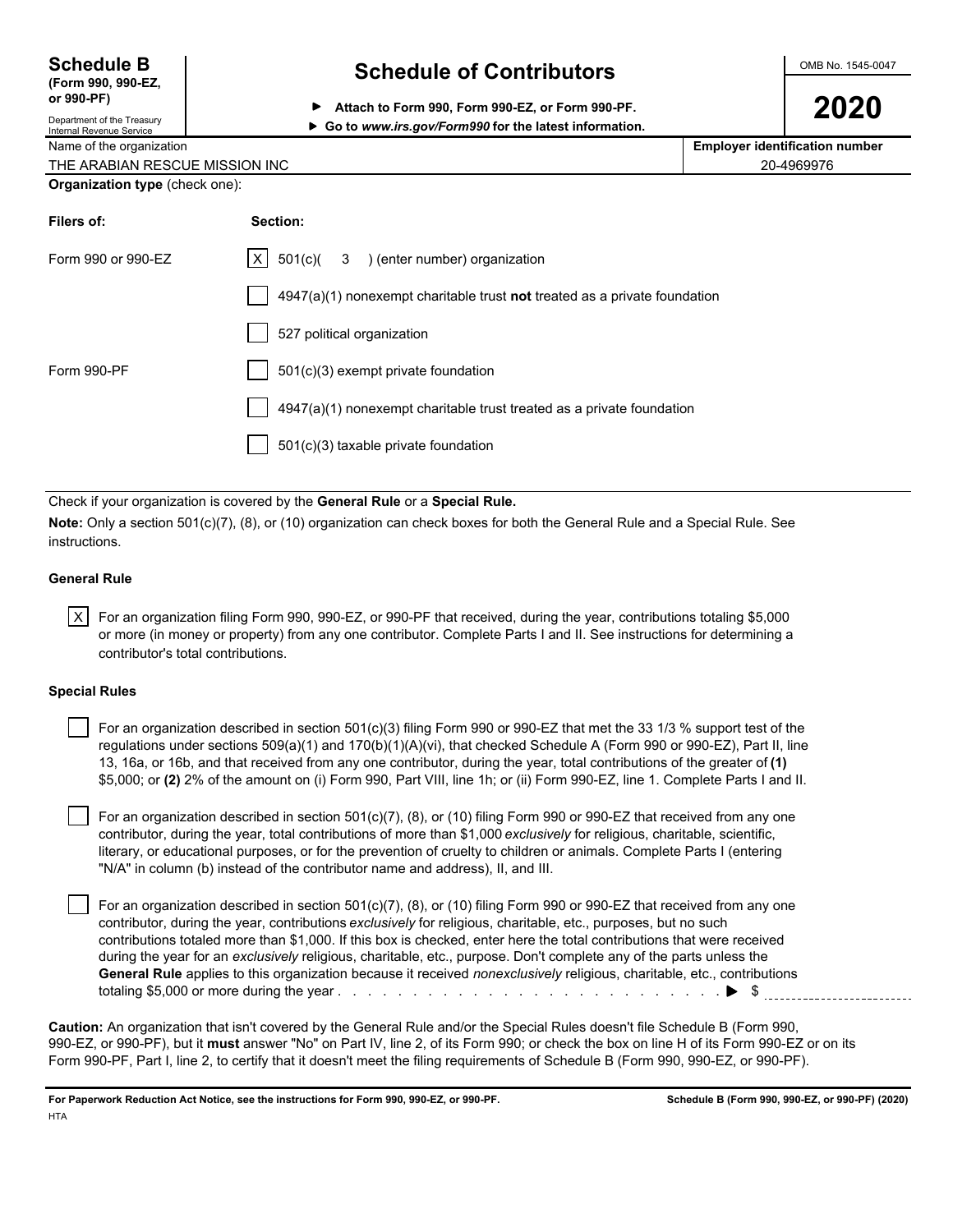Name of organization **Employer identification number** Name of organization **number** THE ARABIAN RESCUE MISSION INC 20-4969976

| Part I     | Contributors (see instructions). Use duplicate copies of Part I if additional space is needed.                                             |                                       |                                                                                                |  |  |
|------------|--------------------------------------------------------------------------------------------------------------------------------------------|---------------------------------------|------------------------------------------------------------------------------------------------|--|--|
| (a)<br>No. | (b)<br>Name, address, and ZIP + 4                                                                                                          | (c)<br><b>Total contributions</b>     | (d)<br>Type of contribution                                                                    |  |  |
| 1          | DON LEONARD AND ANNE DIERSING<br>20 CREEK PKWY<br>UPPER CHICHESTER PA 19061<br>Foreign State or Province: ________________________________ | $\$\$ 10,000                          | Person<br>X<br>Payroll<br><b>Noncash</b><br>(Complete Part II for<br>noncash contributions.)   |  |  |
| (a)<br>No. | (b)<br>Name, address, and ZIP + 4                                                                                                          | (c)<br><b>Total contributions</b>     | (d)<br>Type of contribution                                                                    |  |  |
| $^{2}$     | <u>WEST HILLS ______________CA_____91308 _________</u><br>Foreign State or Province: __________________________________                    | \$                                    | X<br>Person<br>Payroll<br><b>Noncash</b><br>(Complete Part II for<br>noncash contributions.)   |  |  |
| (a)<br>No. | (b)<br>Name, address, and ZIP + 4                                                                                                          | (c)<br><b>Total contributions</b>     | (d)<br>Type of contribution                                                                    |  |  |
|            | Foreign State or Province: ________________________________                                                                                | \$<br>------------------------------- | Person<br>Payroll<br>Noncash<br>(Complete Part II for<br>noncash contributions.)               |  |  |
| (a)<br>No. | (b)<br>Name, address, and ZIP + 4                                                                                                          | (c)<br><b>Total contributions</b>     | (d)<br>Type of contribution                                                                    |  |  |
|            | Foreign State or Province: ________________________________                                                                                |                                       | Person<br>Payroll<br><b>Noncash</b><br>(Complete Part II for<br>noncash contributions.)        |  |  |
| (a)<br>No. | (b)<br>Name, address, and ZIP + 4                                                                                                          | (c)<br><b>Total contributions</b>     | (d)<br>Type of contribution                                                                    |  |  |
|            | ---<br>Foreign State or Province: _______________________________                                                                          | \$                                    | Person<br><b>Payroll</b><br><b>Noncash</b><br>(Complete Part II for<br>noncash contributions.) |  |  |
| (a)<br>No. | (b)<br>Name, address, and ZIP + 4                                                                                                          | (c)<br><b>Total contributions</b>     | (d)<br>Type of contribution                                                                    |  |  |
|            | ----------------------------------<br>---<br>Foreign State or Province: _______________________________                                    |                                       | Person<br>Payroll<br><b>Noncash</b><br>(Complete Part II for<br>noncash contributions.)        |  |  |

**Schedule B (Form 990, 990-EZ, or 990-PF) (2020)**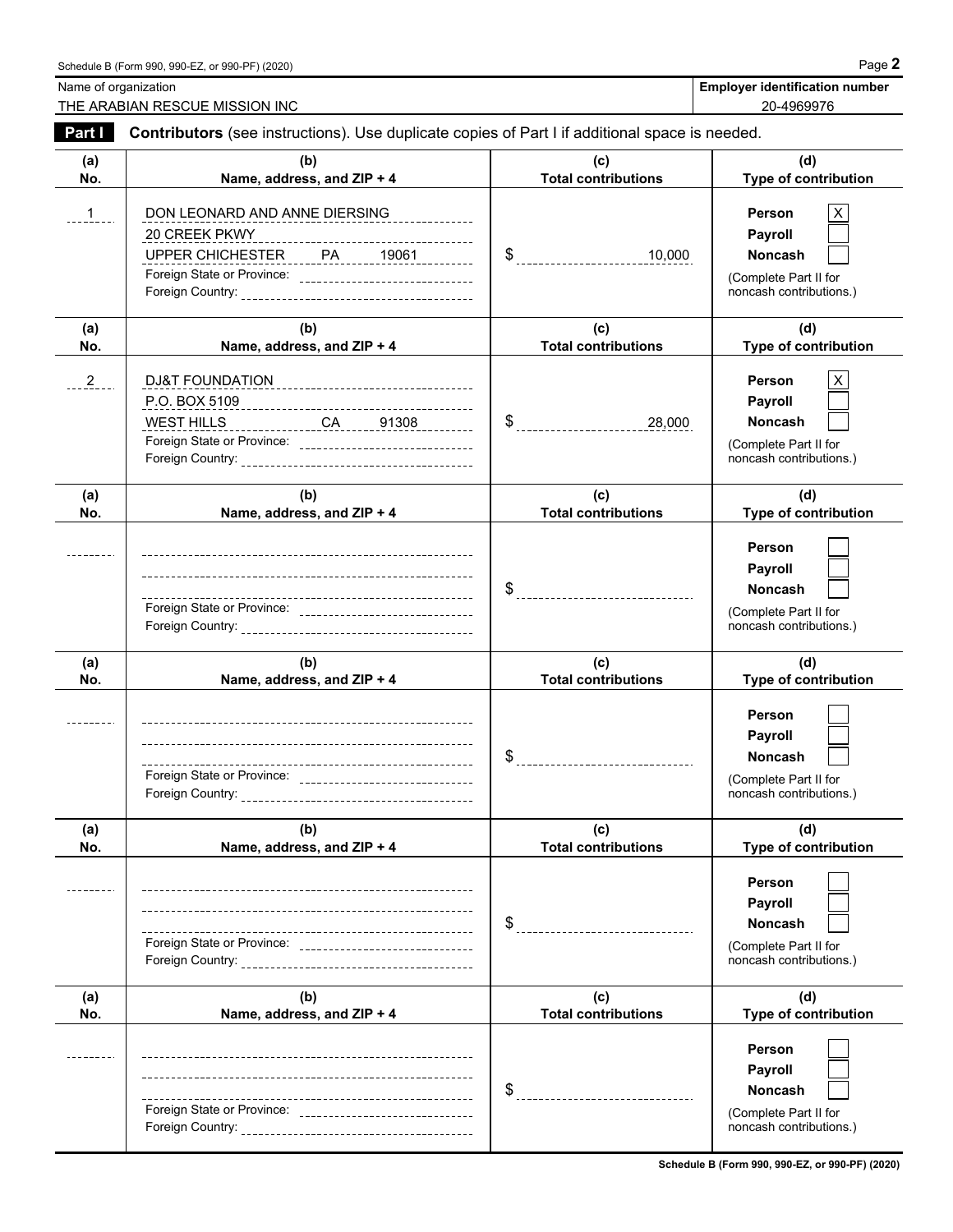THE ARABIAN RESCUE MISSION INC

**Name of organization** 

| <b>Employer identification number</b> |  |
|---------------------------------------|--|
| 20-4969976                            |  |

| Part II                   | Noncash Property (see instructions). Use duplicate copies of Part II if additional space is needed. |                                                 |                      |  |  |
|---------------------------|-----------------------------------------------------------------------------------------------------|-------------------------------------------------|----------------------|--|--|
| (a) No.<br>from<br>Part I | (b)<br>Description of noncash property given                                                        | (c)<br>FMV (or estimate)<br>(See instructions.) | (d)<br>Date received |  |  |
|                           |                                                                                                     | \$                                              |                      |  |  |
| (a) No.<br>from<br>Part I | (b)<br>Description of noncash property given                                                        | (c)<br>FMV (or estimate)<br>(See instructions.) | (d)<br>Date received |  |  |
|                           |                                                                                                     | \$                                              |                      |  |  |
| (a) No.<br>from<br>Part I | (b)<br>Description of noncash property given                                                        | (c)<br>FMV (or estimate)<br>(See instructions.) | (d)<br>Date received |  |  |
|                           |                                                                                                     | \$                                              |                      |  |  |
| (a) No.<br>from<br>Part I | (b)<br>Description of noncash property given                                                        | (c)<br>FMV (or estimate)<br>(See instructions.) | (d)<br>Date received |  |  |
|                           |                                                                                                     | \$                                              |                      |  |  |
| (a) No.<br>from<br>Part I | (b)<br>Description of noncash property given                                                        | (c)<br>FMV (or estimate)<br>(See instructions.) | (d)<br>Date received |  |  |
|                           |                                                                                                     | \$                                              |                      |  |  |
| (a) No.<br>from<br>Part I | (b)<br>Description of noncash property given                                                        | (c)<br>FMV (or estimate)<br>(See instructions.) | (d)<br>Date received |  |  |
|                           |                                                                                                     | \$                                              |                      |  |  |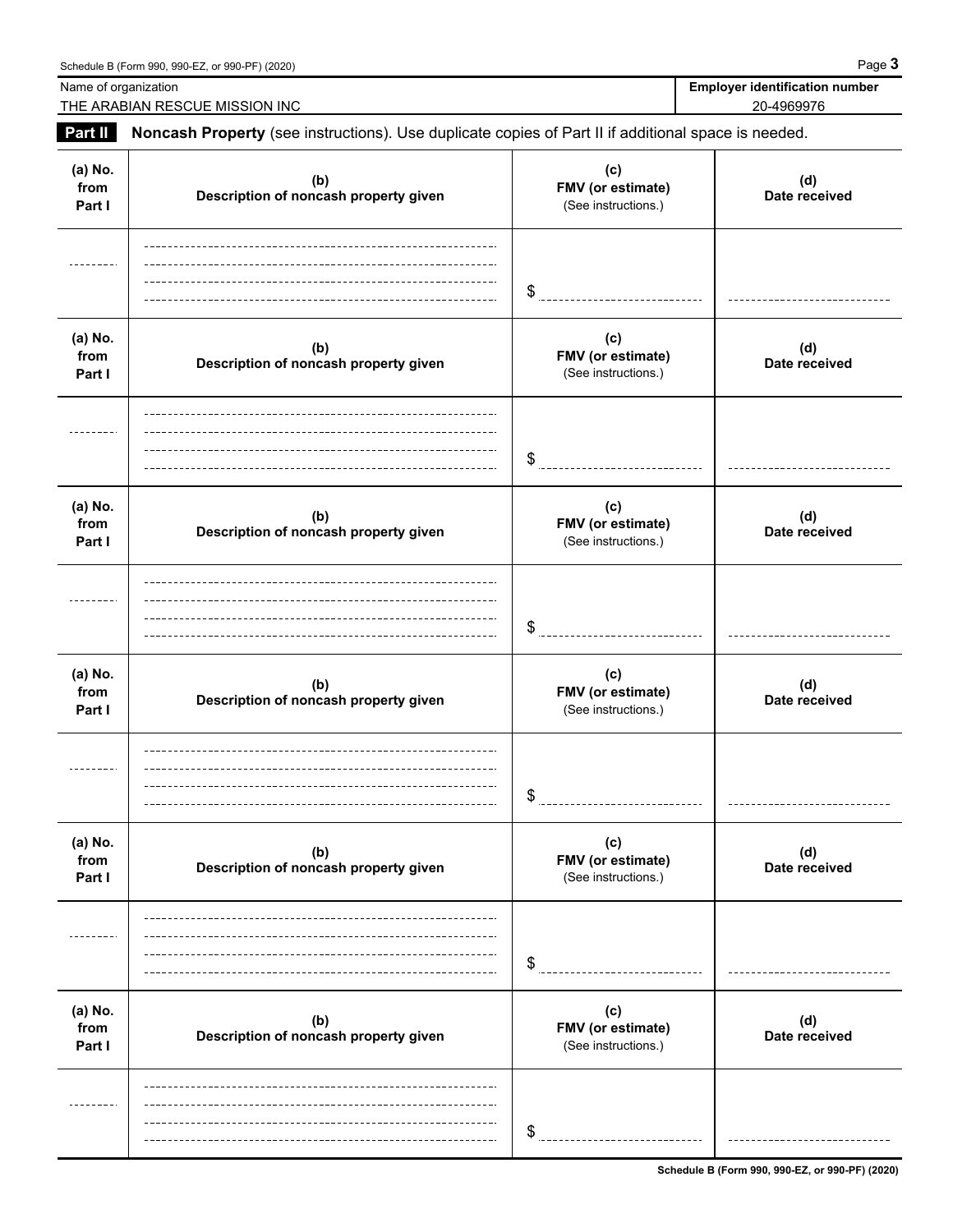| Name of organization         |                                                                                                                                                                                                                                  |                      | <b>Employer identification number</b>    |
|------------------------------|----------------------------------------------------------------------------------------------------------------------------------------------------------------------------------------------------------------------------------|----------------------|------------------------------------------|
|                              | THE ARABIAN RESCUE MISSION INC                                                                                                                                                                                                   |                      | 20-4969976                               |
| Part III                     | Exclusively religious, charitable, etc., contributions to organizations described in section 501(c)(7), (8), or<br>(10) that total more than \$1,000 for the year from any one contributor. Complete columns (a) through (e) and |                      |                                          |
|                              | the following line entry. For organizations completing Part III, enter the total of exclusively religious, charitable, etc.,                                                                                                     |                      |                                          |
|                              | contributions of \$1,000 or less for the year. (Enter this information once. See instructions.)                                                                                                                                  |                      | $\triangleright$ \$<br>$\mathbf 0$       |
|                              | Use duplicate copies of Part III if additional space is needed.                                                                                                                                                                  |                      |                                          |
| (a) $\overline{\text{No}}$ . |                                                                                                                                                                                                                                  |                      |                                          |
| from<br>Part I               | (b) Purpose of gift                                                                                                                                                                                                              | (c) Use of gift      | (d) Description of how gift is held      |
|                              |                                                                                                                                                                                                                                  |                      |                                          |
|                              |                                                                                                                                                                                                                                  |                      |                                          |
|                              |                                                                                                                                                                                                                                  |                      |                                          |
|                              |                                                                                                                                                                                                                                  |                      |                                          |
|                              |                                                                                                                                                                                                                                  | (e) Transfer of gift |                                          |
|                              | Transferee's name, address, and ZIP + 4                                                                                                                                                                                          |                      | Relationship of transferor to transferee |
|                              |                                                                                                                                                                                                                                  |                      |                                          |
|                              |                                                                                                                                                                                                                                  |                      |                                          |
|                              | -------------------------------                                                                                                                                                                                                  |                      |                                          |
| (a) No.                      | For. Prov.<br>Country                                                                                                                                                                                                            |                      |                                          |
| from                         | (b) Purpose of gift                                                                                                                                                                                                              | (c) Use of gift      | (d) Description of how gift is held      |
| Part I                       |                                                                                                                                                                                                                                  |                      |                                          |
|                              |                                                                                                                                                                                                                                  |                      |                                          |
|                              |                                                                                                                                                                                                                                  |                      |                                          |
|                              |                                                                                                                                                                                                                                  |                      |                                          |
|                              |                                                                                                                                                                                                                                  | (e) Transfer of gift |                                          |
|                              |                                                                                                                                                                                                                                  |                      |                                          |
|                              | Transferee's name, address, and ZIP + 4                                                                                                                                                                                          |                      | Relationship of transferor to transferee |
|                              |                                                                                                                                                                                                                                  |                      |                                          |
|                              |                                                                                                                                                                                                                                  |                      |                                          |
|                              | For. Prov.<br>Country                                                                                                                                                                                                            |                      |                                          |
| $(a)$ No.                    |                                                                                                                                                                                                                                  |                      |                                          |
| from<br>Part I               | (b) Purpose of gift                                                                                                                                                                                                              | (c) Use of gift      | (d) Description of how gift is held      |
|                              |                                                                                                                                                                                                                                  |                      |                                          |
|                              |                                                                                                                                                                                                                                  |                      |                                          |
|                              |                                                                                                                                                                                                                                  |                      |                                          |
|                              |                                                                                                                                                                                                                                  | (e) Transfer of gift |                                          |
|                              |                                                                                                                                                                                                                                  |                      |                                          |
|                              | Transferee's name, address, and ZIP + 4                                                                                                                                                                                          |                      | Relationship of transferor to transferee |
|                              |                                                                                                                                                                                                                                  |                      |                                          |
|                              |                                                                                                                                                                                                                                  |                      |                                          |
|                              |                                                                                                                                                                                                                                  |                      |                                          |
| (a) No.                      | For. Prov.<br>Country                                                                                                                                                                                                            |                      |                                          |
| from                         | (b) Purpose of gift                                                                                                                                                                                                              | (c) Use of gift      | (d) Description of how gift is held      |
| Part I                       |                                                                                                                                                                                                                                  |                      |                                          |
|                              |                                                                                                                                                                                                                                  |                      |                                          |
|                              |                                                                                                                                                                                                                                  |                      |                                          |
|                              |                                                                                                                                                                                                                                  |                      |                                          |
|                              |                                                                                                                                                                                                                                  | (e) Transfer of gift |                                          |
|                              |                                                                                                                                                                                                                                  |                      |                                          |
|                              | Transferee's name, address, and ZIP + 4                                                                                                                                                                                          |                      | Relationship of transferor to transferee |
|                              |                                                                                                                                                                                                                                  |                      |                                          |
|                              |                                                                                                                                                                                                                                  |                      |                                          |
|                              | For. Prov.<br>Country                                                                                                                                                                                                            |                      |                                          |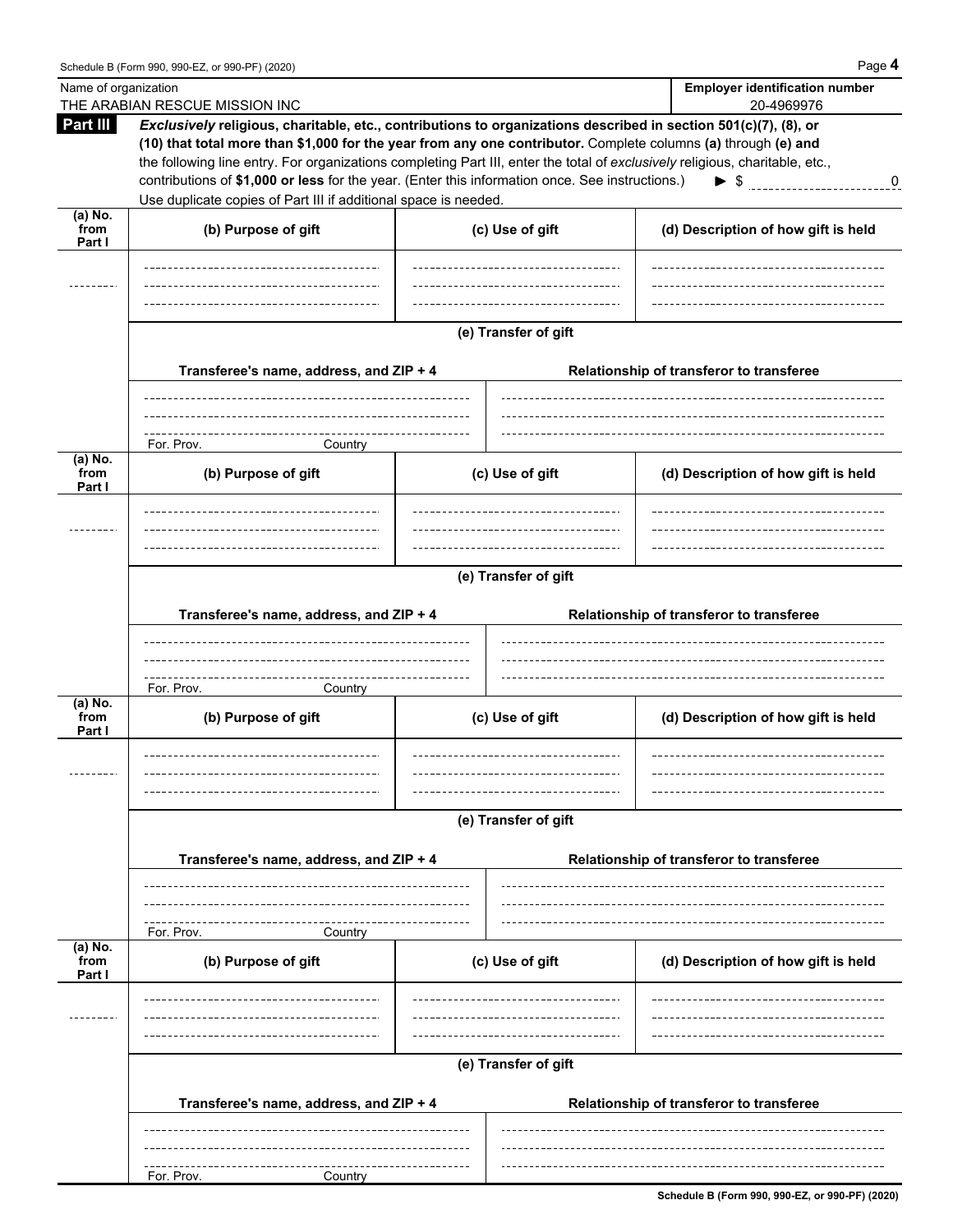**(Form 990)**

 $\overline{a}$ 

# **SCHEDULE D Supplemental Financial Statements DETA** OMB No. 1545-0047

**Complete if the organization answered "Yes" on Form 990, 2020 Part IV, line 6, 7, 8, 9, 10, 11a, 11b, 11c, 11d, 11e, 11f, 12a, or 12b. Attach to Form 990.**

| Department of the Treasury<br>Internal Revenue Service |                                                                                                                                                                                                                                                      | Attach to Form 990.<br>Go to www.irs.gov/Form990 for instructions and the latest information. |                | <b>Open to Public</b><br>Inspection            |     |
|--------------------------------------------------------|------------------------------------------------------------------------------------------------------------------------------------------------------------------------------------------------------------------------------------------------------|-----------------------------------------------------------------------------------------------|----------------|------------------------------------------------|-----|
| Name of the organization                               |                                                                                                                                                                                                                                                      |                                                                                               |                | <b>Employer identification number</b>          |     |
|                                                        | THE ARABIAN RESCUE MISSION INC                                                                                                                                                                                                                       |                                                                                               |                | 20-4969976                                     |     |
|                                                        | Part   Organizations Maintaining Donor Advised Funds or Other Similar Funds or Accounts.                                                                                                                                                             |                                                                                               |                |                                                |     |
|                                                        | Complete if the organization answered "Yes" on Form 990, Part IV, line 6.                                                                                                                                                                            |                                                                                               |                |                                                |     |
|                                                        |                                                                                                                                                                                                                                                      | (a) Donor advised funds                                                                       |                | (b) Funds and other accounts                   |     |
| 1                                                      | Total number at end of year                                                                                                                                                                                                                          |                                                                                               |                |                                                |     |
| $\mathbf{2}$                                           | Aggregate value of contributions to (during year).                                                                                                                                                                                                   |                                                                                               |                |                                                |     |
| 3                                                      | Aggregate value of grants from (during year)                                                                                                                                                                                                         |                                                                                               |                |                                                |     |
| 4                                                      | Aggregate value at end of year                                                                                                                                                                                                                       |                                                                                               |                |                                                |     |
| 5                                                      | Did the organization inform all donors and donor advisors in writing that the assets held in donor advised                                                                                                                                           |                                                                                               |                |                                                |     |
|                                                        | funds are the organization's property, subject to the organization's exclusive legal control?                                                                                                                                                        |                                                                                               |                | <b>Yes</b>                                     | No  |
| 6                                                      | Did the organization inform all grantees, donors, and donor advisors in writing that grant funds can be used<br>only for charitable purposes and not for the benefit of the donor or donor advisor, or for any other purpose                         |                                                                                               |                |                                                |     |
|                                                        |                                                                                                                                                                                                                                                      |                                                                                               |                | <b>Yes</b>                                     | No. |
| <b>Part II</b>                                         | <b>Conservation Easements.</b>                                                                                                                                                                                                                       |                                                                                               |                |                                                |     |
|                                                        | Complete if the organization answered "Yes" on Form 990, Part IV, line 7.                                                                                                                                                                            |                                                                                               |                |                                                |     |
|                                                        | Purpose(s) of conservation easements held by the organization (check all that apply).                                                                                                                                                                |                                                                                               |                |                                                |     |
|                                                        | Preservation of land for public use (for example, recreation or education)     Preservation of a historically important land area                                                                                                                    |                                                                                               |                |                                                |     |
|                                                        | Protection of natural habitat                                                                                                                                                                                                                        |                                                                                               |                | Preservation of a certified historic structure |     |
|                                                        |                                                                                                                                                                                                                                                      |                                                                                               |                |                                                |     |
|                                                        | Preservation of open space<br>Complete lines 2a through 2d if the organization held a qualified conservation contribution in the form of a conservation                                                                                              |                                                                                               |                |                                                |     |
| $\mathbf{2}$                                           | easement on the last day of the tax year.                                                                                                                                                                                                            |                                                                                               |                | Held at the End of the Tax Year                |     |
|                                                        | Total number of conservation easements.                                                                                                                                                                                                              | and a straightful and a straightful and a straight                                            | 2a             |                                                |     |
|                                                        |                                                                                                                                                                                                                                                      |                                                                                               | 2 <sub>b</sub> |                                                |     |
|                                                        | Number of conservation easements on a certified historic structure included in (a)                                                                                                                                                                   |                                                                                               | 2c             |                                                |     |
|                                                        | Number of conservation easements included in (c) acquired after 7/25/06, and not on a                                                                                                                                                                |                                                                                               |                |                                                |     |
|                                                        |                                                                                                                                                                                                                                                      |                                                                                               | 2d             |                                                |     |
| 3                                                      | Number of conservation easements modified, transferred, released, extinguished, or terminated by the organization during                                                                                                                             |                                                                                               |                |                                                |     |
| the tax year $\blacktriangleright$                     |                                                                                                                                                                                                                                                      |                                                                                               |                |                                                |     |
| 4                                                      | Number of states where property subject to conservation easement is located                                                                                                                                                                          |                                                                                               |                |                                                |     |
| 5                                                      | Does the organization have a written policy regarding the periodic monitoring, inspection, handling of                                                                                                                                               |                                                                                               |                |                                                |     |
| 6                                                      |                                                                                                                                                                                                                                                      |                                                                                               |                | Yes                                            | No  |
|                                                        | Staff and volunteer hours devoted to monitoring, inspecting, handling of violations, and enforcing conservation easements during the year                                                                                                            |                                                                                               |                |                                                |     |
| 7                                                      | Amount of expenses incurred in monitoring, inspecting, handling of violations, and enforcing conservation easements during the year                                                                                                                  |                                                                                               |                |                                                |     |
| \$                                                     |                                                                                                                                                                                                                                                      |                                                                                               |                |                                                |     |
|                                                        | -------------------<br>Does each conservation easement reported on line 2(d) above satisfy the requirements of section 170(h)(4)(B)(i)                                                                                                               |                                                                                               |                |                                                |     |
|                                                        | and section $170(h)(4)(B)(ii)?$ .                                                                                                                                                                                                                    |                                                                                               |                | Yes                                            | No  |
| 9                                                      | In Part XIII, describe how the organization reports conservation easements in its revenue and expense statement and                                                                                                                                  |                                                                                               |                |                                                |     |
|                                                        | balance sheet, and include, if applicable, the text of the footnote to the organization's financial statements that describes the                                                                                                                    |                                                                                               |                |                                                |     |
|                                                        | organization's accounting for conservation easements.                                                                                                                                                                                                |                                                                                               |                |                                                |     |
|                                                        | Part III Organizations Maintaining Collections of Art, Historical Treasures, or Other Similar Assets.                                                                                                                                                |                                                                                               |                |                                                |     |
|                                                        | Complete if the organization answered "Yes" on Form 990, Part IV, line 8.                                                                                                                                                                            |                                                                                               |                |                                                |     |
| 1a                                                     | If the organization elected, as permitted under FASB ASC 958, not to report in its revenue statement and balance sheet                                                                                                                               |                                                                                               |                |                                                |     |
|                                                        | works of art, historical treasures, or other similar assets held for public exhibition, education, or research in furtherance of                                                                                                                     |                                                                                               |                |                                                |     |
|                                                        | public service, provide in Part XIII the text of the footnote to its financial statements that describes these items.<br><b>b</b> If the organization elected, as permitted under FASB ASC 958, to report in its revenue statement and balance sheet |                                                                                               |                |                                                |     |
|                                                        | works of art, historical treasures, or other similar assets held for public exhibition, education, or research in furtherance of                                                                                                                     |                                                                                               |                |                                                |     |
|                                                        | public service, provide the following amounts relating to these items:                                                                                                                                                                               |                                                                                               |                |                                                |     |
|                                                        |                                                                                                                                                                                                                                                      |                                                                                               |                |                                                |     |
|                                                        |                                                                                                                                                                                                                                                      |                                                                                               |                | $\triangleright$ s                             |     |
| $\mathbf{2}$                                           | If the organization received or held works of art, historical treasures, or other similar assets for financial gain, provide the                                                                                                                     |                                                                                               |                |                                                |     |
|                                                        | following amounts required to be reported under FASB ASC 958 relating to these items:                                                                                                                                                                |                                                                                               |                |                                                |     |
| a                                                      |                                                                                                                                                                                                                                                      |                                                                                               |                |                                                |     |
|                                                        |                                                                                                                                                                                                                                                      |                                                                                               |                |                                                |     |

HTA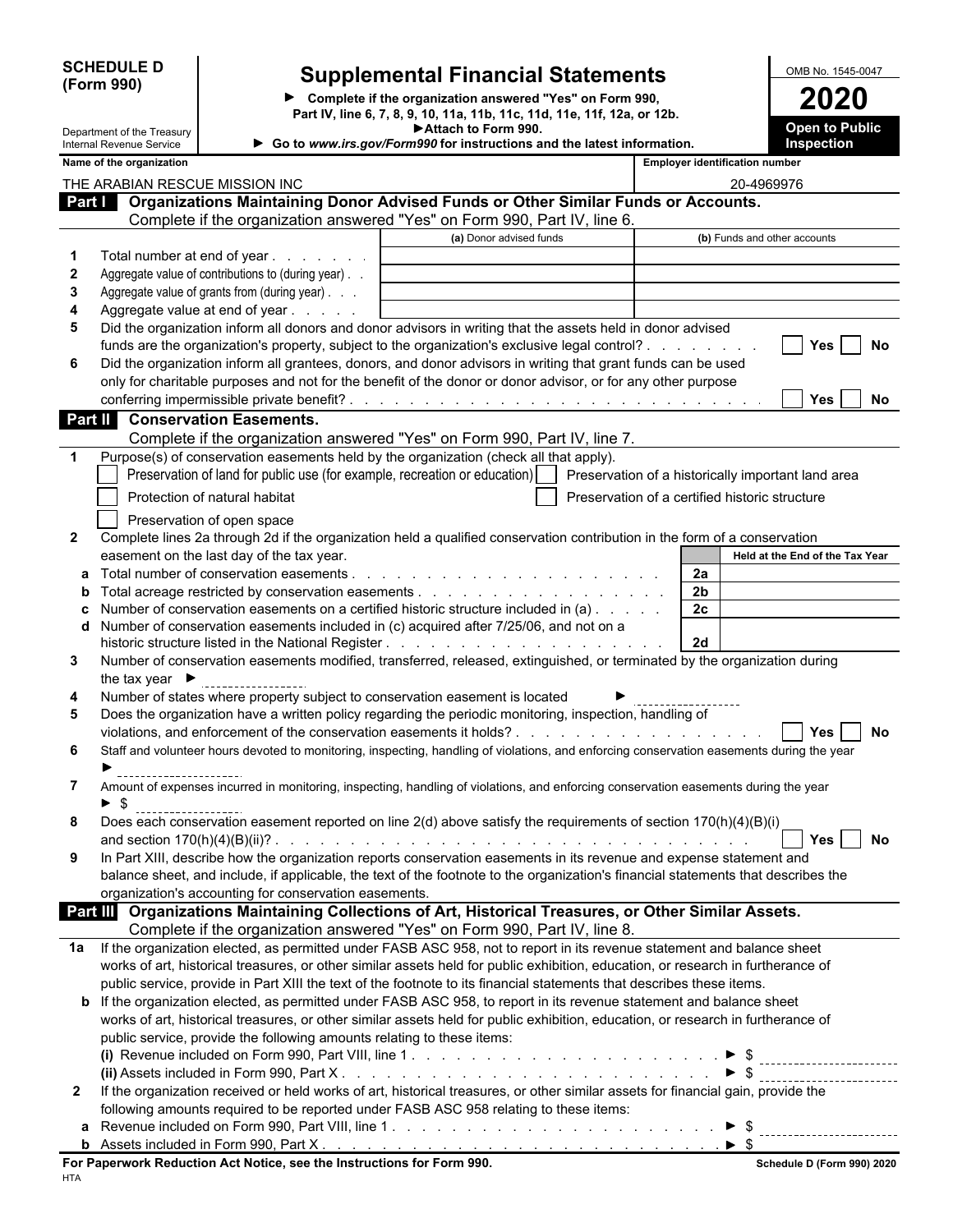|               | Schedule D (Form 990) 2020<br>THE ARABIAN RESCUE MISSION INC                                                                            |                                         |                                    | 20-4969976                      | Page $2$             |
|---------------|-----------------------------------------------------------------------------------------------------------------------------------------|-----------------------------------------|------------------------------------|---------------------------------|----------------------|
|               | Part III Organizations Maintaining Collections of Art, Historical Treasures, or Other Similar Assets (continued)                        |                                         |                                    |                                 |                      |
| 3             | Using the organization's acquisition, accession, and other records, check any of the following that make significant use of its         |                                         |                                    |                                 |                      |
|               | collection items (check all that apply):                                                                                                |                                         |                                    |                                 |                      |
| а             | Public exhibition                                                                                                                       |                                         | Loan or exchange program           |                                 |                      |
| b             | Scholarly research                                                                                                                      | e                                       | Other                              |                                 |                      |
| c             | Preservation for future generations                                                                                                     |                                         |                                    |                                 |                      |
| 4             | Provide a description of the organization's collections and explain how they further the organization's exempt purpose in Part<br>XIII. |                                         |                                    |                                 |                      |
| 5             | During the year, did the organization solicit or receive donations of art, historical treasures, or other similar                       |                                         |                                    |                                 |                      |
|               | assets to be sold to raise funds rather than to be maintained as part of the organization's collection?                                 |                                         |                                    |                                 | Yes  <br>No          |
|               | Part IV Escrow and Custodial Arrangements.                                                                                              |                                         |                                    |                                 |                      |
|               | Complete if the organization answered "Yes" on Form 990, Part IV, line 9, or reported an amount on Form                                 |                                         |                                    |                                 |                      |
|               | 990, Part X, line 21.                                                                                                                   |                                         |                                    |                                 |                      |
| 1a            | Is the organization an agent, trustee, custodian or other intermediary for contributions or other assets not                            |                                         |                                    |                                 |                      |
|               |                                                                                                                                         |                                         |                                    |                                 | Yes<br>No            |
|               | If "Yes," explain the arrangement in Part XIII and complete the following table:                                                        |                                         |                                    |                                 |                      |
|               |                                                                                                                                         |                                         |                                    |                                 | Amount               |
| С             |                                                                                                                                         |                                         |                                    | 1 <sup>c</sup>                  | $\Omega$             |
|               |                                                                                                                                         |                                         |                                    | 1 <sub>d</sub>                  |                      |
|               |                                                                                                                                         |                                         |                                    | 1e                              |                      |
|               |                                                                                                                                         |                                         |                                    | 1f                              |                      |
| 2a            | Did the organization include an amount on Form 990, Part X, line 21, for escrow or custodial account liability?                         |                                         |                                    |                                 | Yes $X$ No           |
| b             | If "Yes," explain the arrangement in Part XIII. Check here if the explanation has been provided on Part XIII.                           |                                         |                                    |                                 |                      |
| <b>Part V</b> | <b>Endowment Funds.</b>                                                                                                                 |                                         |                                    |                                 |                      |
|               | Complete if the organization answered "Yes" on Form 990, Part IV, line 10.                                                              |                                         |                                    |                                 |                      |
|               |                                                                                                                                         | (a) Current year<br>(b) Prior year      | (c) Two years back                 | (d) Three years back            | (e) Four years back  |
| 1a            | Beginning of year balance                                                                                                               | $\overline{0}$                          | $\overline{0}$                     | $\Omega$                        | $\Omega$             |
|               | Contributions                                                                                                                           |                                         |                                    |                                 |                      |
| С             | Net investment earnings, gains,                                                                                                         |                                         |                                    |                                 |                      |
|               | and losses                                                                                                                              |                                         |                                    |                                 |                      |
|               | Grants or scholarships                                                                                                                  |                                         |                                    |                                 |                      |
| е             | Other expenditures for facilities                                                                                                       |                                         |                                    |                                 |                      |
|               | and programs                                                                                                                            |                                         |                                    |                                 |                      |
|               | Administrative expenses                                                                                                                 |                                         |                                    |                                 |                      |
|               | End of year balance                                                                                                                     | $\Omega$                                | $\Omega$                           | $\Omega$                        | $\Omega$<br>$\Omega$ |
| 2             | Provide the estimated percentage of the current year end balance (line 1g, column (a)) held as:                                         |                                         |                                    |                                 |                      |
| а             | Board designated or quasi-endowment<br>---------------                                                                                  | %                                       |                                    |                                 |                      |
| b             | Permanent endowment<br>------------------                                                                                               | %                                       |                                    |                                 |                      |
| c             | Term endowment ▶                                                                                                                        |                                         |                                    |                                 |                      |
|               | The percentages on lines 2a, 2b, and 2c should equal 100%.                                                                              |                                         |                                    |                                 |                      |
| За            | Are there endowment funds not in the possession of the organization that are held and administered for the                              |                                         |                                    |                                 |                      |
|               | organization by:                                                                                                                        |                                         |                                    |                                 | No<br><b>Yes</b>     |
|               | (i)                                                                                                                                     |                                         |                                    |                                 | 3a(i)                |
|               |                                                                                                                                         |                                         |                                    |                                 | 3a(ii)               |
| b             | If "Yes" on line 3a(ii), are the related organizations listed as required on Schedule R?                                                |                                         |                                    |                                 | 3 <sub>b</sub>       |
| 4             | Describe in Part XIII the intended uses of the organization's endowment funds.                                                          |                                         |                                    |                                 |                      |
| Part VI       | Land, Buildings, and Equipment.                                                                                                         |                                         |                                    |                                 |                      |
|               | Complete if the organization answered "Yes" on Form 990, Part IV, line 11a. See Form 990, Part X, line 10.                              |                                         |                                    |                                 |                      |
|               | Description of property                                                                                                                 | (a) Cost or other basis<br>(investment) | (b) Cost or other basis<br>(other) | (c) Accumulated<br>depreciation | (d) Book value       |
| 1a            |                                                                                                                                         | $\Omega$                                | 0                                  |                                 | 0                    |
| b             | Buildings                                                                                                                               | $\Omega$                                | $\overline{0}$                     | 0                               | $\Omega$             |
| С             | Leasehold improvements                                                                                                                  | $\Omega$                                | $\overline{0}$                     | 0                               | 0                    |
| d             | Equipment.                                                                                                                              | $\Omega$                                | $\overline{0}$                     | 0                               | 0                    |
| е             | Other $\ldots$ $\ldots$ $\ldots$ $\ldots$ $\ldots$ $\ldots$                                                                             | $\Omega$                                | $\Omega$                           | 0                               | 0                    |
|               | Total. Add lines 1a through 1e. (Column (d) must equal Form 990, Part X, column (B), line 10c.).                                        |                                         |                                    | $\blacktriangleright$           | $\Omega$             |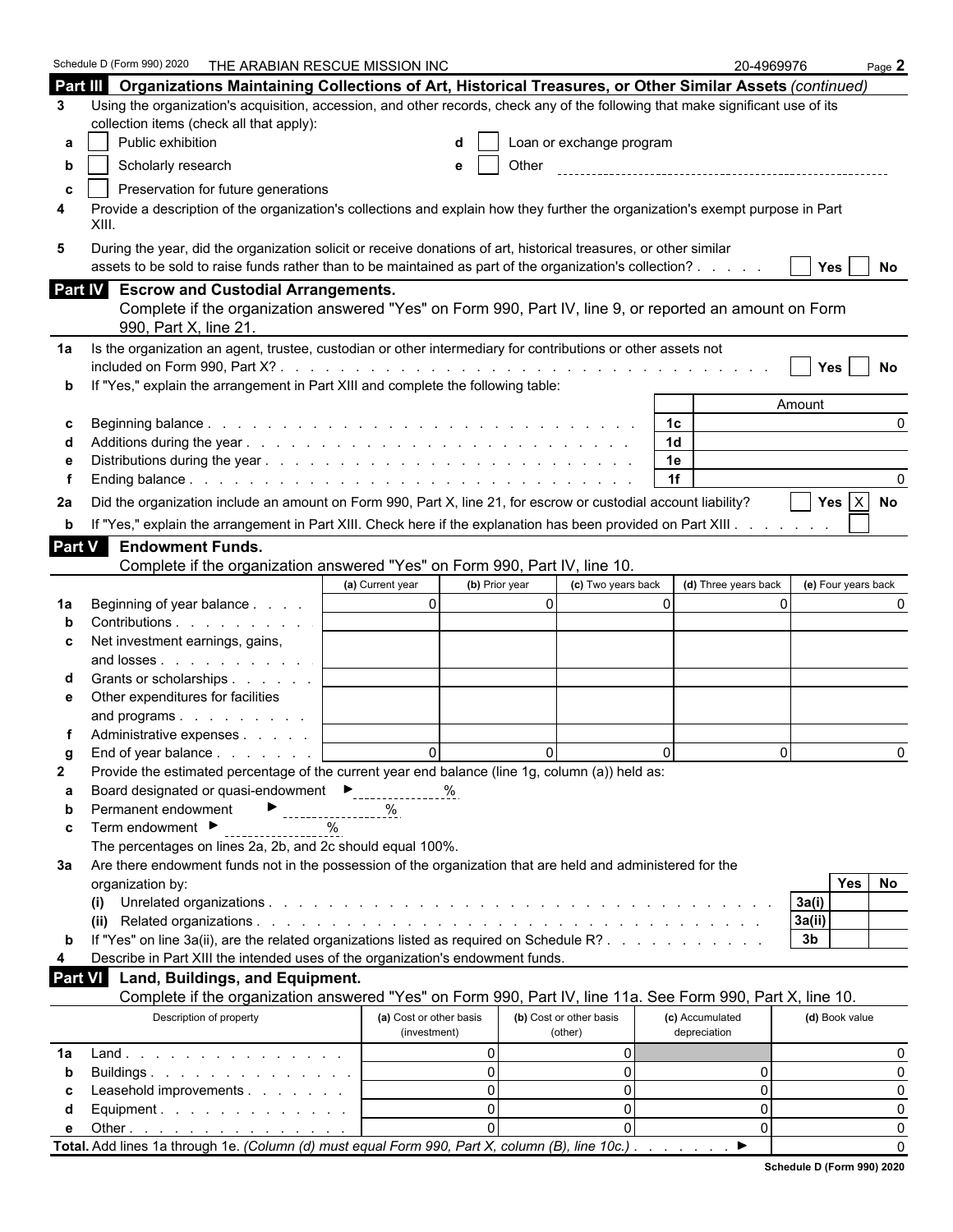#### **Part VII** Investments—Other Securities. Complete if the organization answered "Yes" on Form 990, Part IV, line 11b. See Form 990, Part X, line 12. **(a)** Description of security or category (including name of security) **(b)** Book value **(c)** Method of valuation: Cost or end-of-year market value **(1)** Financial derivatives . . . . . . . . . . . . . . . . . 0 **(2)** Closely held equity interests . . . . . . . . . . . . . . . . . . . . . . . . . . . . . . . . . . . . . . . . . . . . . . . . . . . . . . 0 **(3)** Other (A) (B) \_\_\_\_\_\_\_\_\_  $(C)$ (D) (E) (F) (G) (H) **Total.** *(Column (b) must equal Form 990, Part X, col.* (B) line  $12.$ ) .  $\blacktriangleright$ **Part VIII Investments—Program Related.**  Complete if the organization answered "Yes" on Form 990, Part IV, line 11c. See Form 990, Part X, line 13. **(a)** Description of investment **(b)** Book value **(c)** Method of valuation: Cost or end-of-year market value **(1) (2) (3) (4) (5) (6) (7) (8) (9) Total.** *(Column (b) must equal Form 990, Part X, col. (B) line 13.)*  $\blacktriangleright$ **Part IX Other Assets.** Complete if the organization answered "Yes" on Form 990, Part IV, line 11d. See Form 990, Part X, line 15. **(a)** Description **(b)** Book value **(1)** Prepaid Expenses 12,864 **(2) (3) (4) (5) (6) (7) (8) (9) Total.** *(Column (b) must equal Form 990, Part X, col. (B) line 15.) . . . . . . . . . . . . . . . . . . . . . . . . . . . . . . . . . . . . . . . . . . . .* 12,864 **Part X Other Liabilities.** Complete if the organization answered "Yes" on Form 990, Part IV, line 11e or 11f. See Form 990, Part X, line 25. **1. (a)** Description of liability **(b)** Book value (1) Federal income taxes 0 (2) (3) (4) (5) (6) (7) (8) (9)

**Total.** *(Column (b) must equal Form 990, Part X, col. (B) line 25.) . . . . . . . . . . . . . . . . . . . . . . . . . . . . . . . . . . . . . . . . . . . . .* 0

**2.** Liability for uncertain tax positions. In Part XIII, provide the text of the footnote to the organization's financial statements that reports the organization's liability for uncertain tax positions under FASB ASC 740. Check here if the text of the footnote has been provided in Part XIII.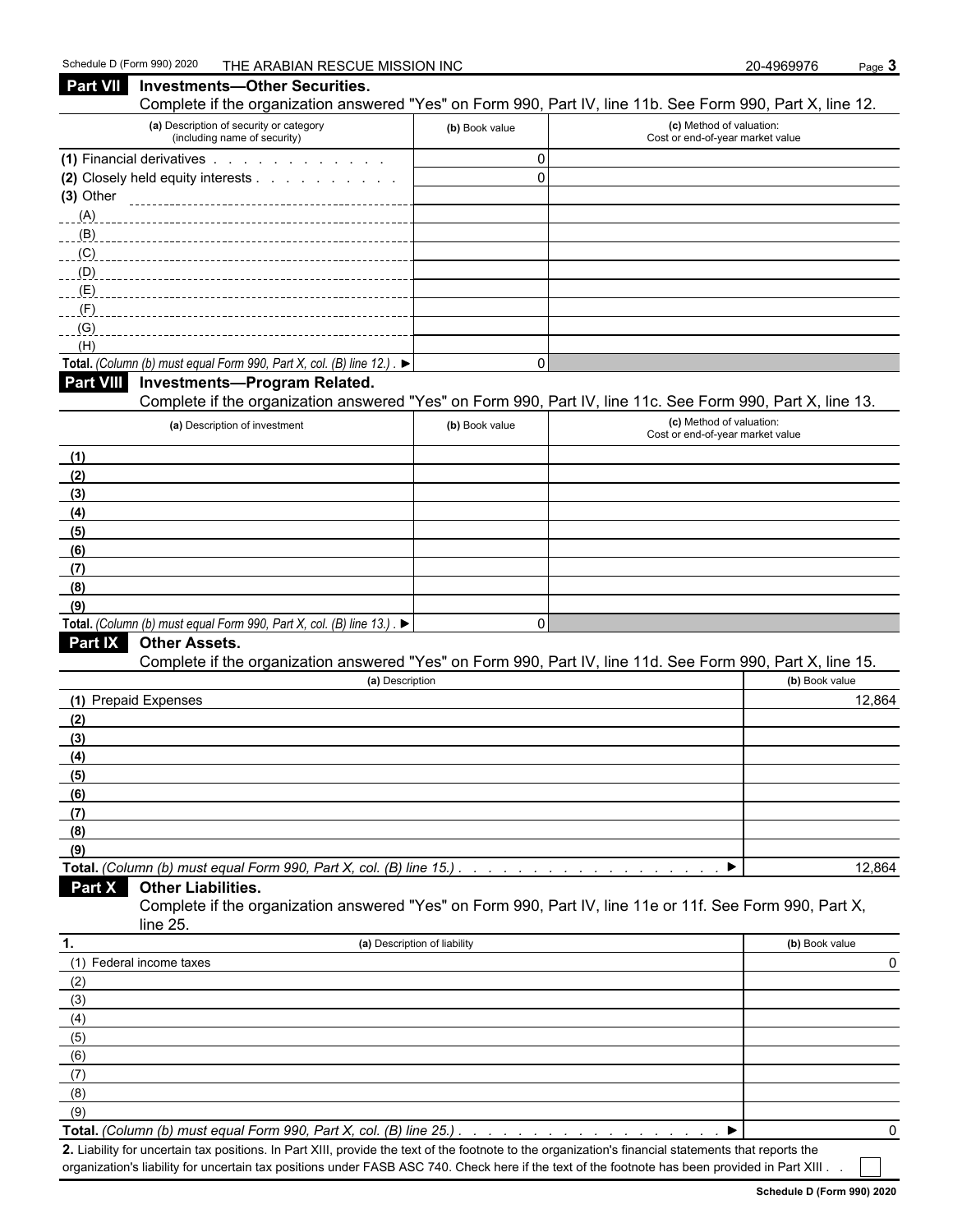|              | Schedule D (Form 990) 2020<br>THE ARABIAN RESCUE MISSION INC                                                                                       |                      | 20-4969976  | Page 4       |
|--------------|----------------------------------------------------------------------------------------------------------------------------------------------------|----------------------|-------------|--------------|
|              | Part XI Reconciliation of Revenue per Audited Financial Statements With Revenue per Return.                                                        |                      |             |              |
|              | Complete if the organization answered "Yes" on Form 990, Part IV, line 12a.                                                                        |                      |             |              |
|              | Total revenue, gains, and other support per audited financial statements                                                                           |                      | $\mathbf 1$ |              |
| $\mathbf{2}$ | Amounts included on line 1 but not on Form 990, Part VIII, line 12:                                                                                |                      |             |              |
| a            | Net unrealized gains (losses) on investments                                                                                                       | 2a                   |             |              |
| b            |                                                                                                                                                    | 2 <sub>b</sub>       |             |              |
|              |                                                                                                                                                    | 2c                   |             |              |
| d            |                                                                                                                                                    | 2d                   |             |              |
| е            |                                                                                                                                                    |                      | 2e          |              |
| 3            |                                                                                                                                                    |                      | 3           | <sup>0</sup> |
| 4            | Amounts included on Form 990, Part VIII, line 12, but not on line 1:                                                                               |                      |             |              |
|              | Investment expenses not included on Form 990, Part VIII, line 7b                                                                                   | 4a                   |             |              |
| b            |                                                                                                                                                    | 4 <sub>b</sub>       |             |              |
|              |                                                                                                                                                    |                      | 4c          |              |
| 5            | Total revenue. Add lines 3 and 4c. (This must equal Form 990, Part I, line 12.)                                                                    |                      | 5           | $\Omega$     |
|              | Part XII Reconciliation of Expenses per Audited Financial Statements With Expenses per Return.                                                     |                      |             |              |
|              | Complete if the organization answered "Yes" on Form 990, Part IV, line 12a.                                                                        |                      |             |              |
|              |                                                                                                                                                    |                      | $\mathbf 1$ |              |
| $\mathbf{2}$ | Amounts included on line 1 but not on Form 990, Part IX, line 25:                                                                                  |                      |             |              |
|              |                                                                                                                                                    | 2a<br>2 <sub>b</sub> |             |              |
|              |                                                                                                                                                    | 2c                   |             |              |
|              |                                                                                                                                                    | 2d                   |             |              |
| е            |                                                                                                                                                    |                      | 2e          |              |
| 3            |                                                                                                                                                    |                      | 3           |              |
|              | Amounts included on Form 990, Part IX, line 25, but not on line 1:                                                                                 |                      |             |              |
|              | Investment expenses not included on Form 990, Part VIII, line 7b                                                                                   | 4a                   |             |              |
| b            |                                                                                                                                                    | 4 <sub>b</sub>       |             |              |
|              |                                                                                                                                                    |                      | 4с          |              |
| 5            | Total expenses. Add lines 3 and 4c. (This must equal Form 990, Part I, line 18.)                                                                   |                      | 5           |              |
|              | <b>Part XIII</b> Supplemental Information.                                                                                                         |                      |             |              |
|              | Provide the descriptions required for Part II, lines 3, 5, and 9; Part III, lines 1a and 4; Part IV, lines 1b and 2b; Part V, line 4; Part X, line |                      |             |              |
|              | 2; Part XI, lines 2d and 4b; and Part XII, lines 2d and 4b. Also complete this part to provide any additional information.                         |                      |             |              |
|              |                                                                                                                                                    |                      |             |              |
|              |                                                                                                                                                    |                      |             |              |
|              |                                                                                                                                                    |                      |             |              |
|              |                                                                                                                                                    |                      |             |              |
|              |                                                                                                                                                    |                      |             |              |
|              |                                                                                                                                                    |                      |             |              |
|              |                                                                                                                                                    |                      |             |              |
|              |                                                                                                                                                    |                      |             |              |
|              |                                                                                                                                                    |                      |             |              |
|              |                                                                                                                                                    |                      |             |              |
|              |                                                                                                                                                    |                      |             |              |
|              |                                                                                                                                                    |                      |             |              |
|              |                                                                                                                                                    |                      |             |              |
|              |                                                                                                                                                    |                      |             |              |
|              |                                                                                                                                                    |                      |             |              |
|              |                                                                                                                                                    |                      |             |              |
|              |                                                                                                                                                    |                      |             |              |
|              |                                                                                                                                                    |                      |             |              |
|              |                                                                                                                                                    |                      |             |              |
|              |                                                                                                                                                    |                      |             |              |
|              |                                                                                                                                                    |                      |             |              |
|              |                                                                                                                                                    |                      |             |              |
|              |                                                                                                                                                    |                      |             |              |
|              |                                                                                                                                                    |                      |             |              |
|              |                                                                                                                                                    |                      |             |              |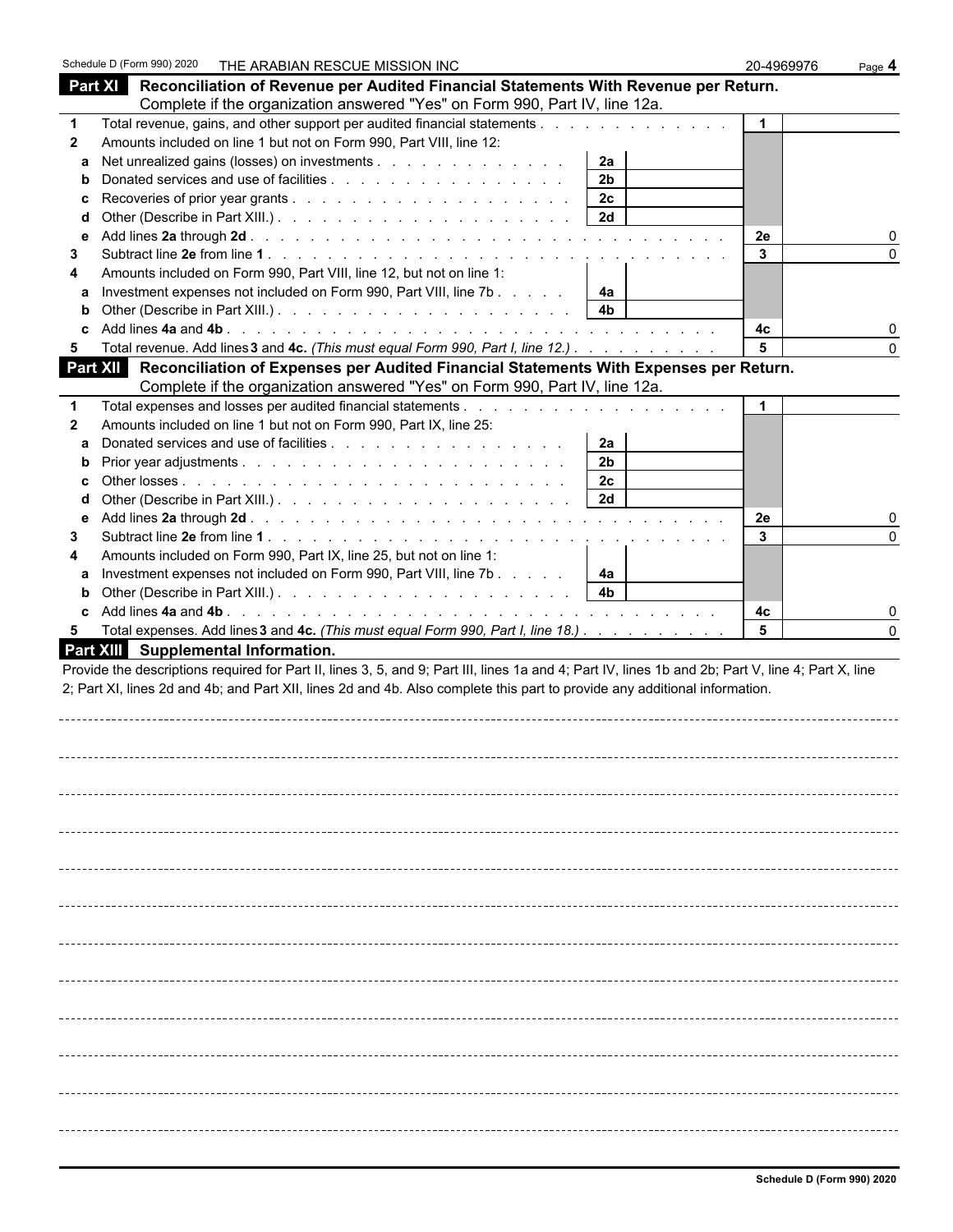| Part XIII Supplemental Information (continued) |
|------------------------------------------------|
|                                                |
|                                                |
|                                                |
|                                                |
|                                                |
|                                                |
|                                                |
|                                                |
|                                                |
|                                                |
|                                                |
|                                                |
|                                                |
|                                                |
|                                                |
|                                                |
|                                                |
|                                                |
|                                                |
|                                                |
|                                                |
|                                                |
|                                                |
|                                                |
|                                                |
|                                                |
|                                                |
|                                                |
|                                                |
|                                                |
|                                                |
|                                                |
|                                                |
|                                                |
|                                                |
|                                                |
|                                                |
|                                                |
|                                                |
|                                                |
|                                                |
|                                                |
|                                                |
|                                                |
|                                                |
|                                                |
|                                                |
|                                                |
|                                                |
|                                                |
|                                                |
|                                                |
|                                                |
|                                                |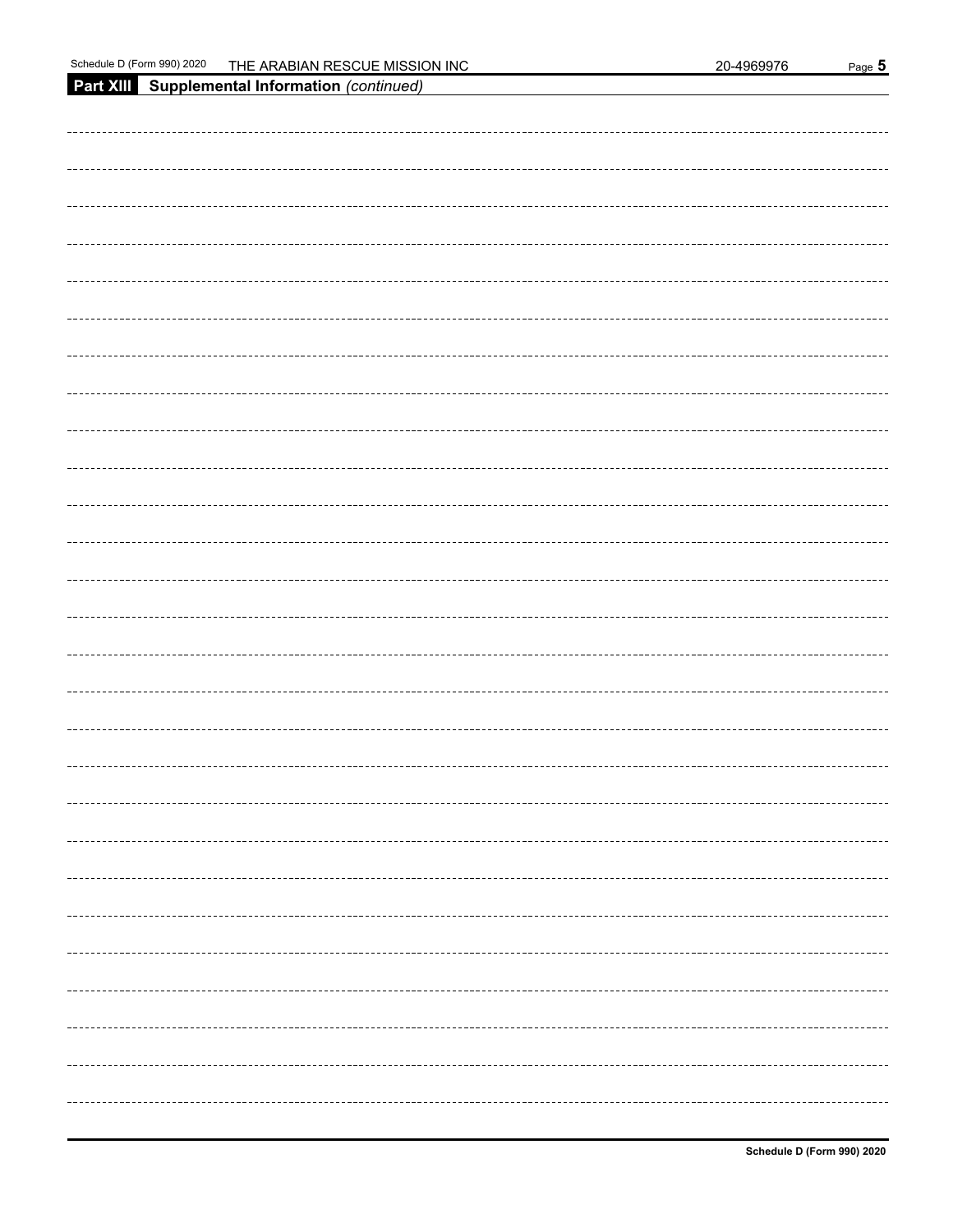| <b>SCHEDULE G</b><br>(Form 990 or 990-EZ)                                                                                                                                                                                                                                                               |                                                            |               |            |                                                                      | Supplemental Information Regarding Fundraising or Gaming Activities<br>Complete if the organization answered "Yes" on Form 990, Part IV, line 17, 18, or 19, or if the<br>organization entered more than \$15,000 on Form 990-EZ, line 6a.      |                                                                            | OMB No. 1545-0047                                       |
|---------------------------------------------------------------------------------------------------------------------------------------------------------------------------------------------------------------------------------------------------------------------------------------------------------|------------------------------------------------------------|---------------|------------|----------------------------------------------------------------------|-------------------------------------------------------------------------------------------------------------------------------------------------------------------------------------------------------------------------------------------------|----------------------------------------------------------------------------|---------------------------------------------------------|
| Department of the Treasury                                                                                                                                                                                                                                                                              |                                                            |               |            | Attach to Form 990 or Form 990-EZ.                                   |                                                                                                                                                                                                                                                 |                                                                            | <b>Open to Public</b>                                   |
| Internal Revenue Service<br>Name of the organization                                                                                                                                                                                                                                                    |                                                            |               |            |                                                                      | Go to www.irs.gov/Form990 for instructions and the latest information.                                                                                                                                                                          | <b>Employer identification number</b>                                      | <b>Inspection</b>                                       |
| THE ARABIAN RESCUE MISSION INC<br>20-4969976                                                                                                                                                                                                                                                            |                                                            |               |            |                                                                      |                                                                                                                                                                                                                                                 |                                                                            |                                                         |
| Part I                                                                                                                                                                                                                                                                                                  |                                                            |               |            |                                                                      | Fundraising Activities. Complete if the organization answered "Yes" on Form 990, Part IV, line 17.                                                                                                                                              |                                                                            |                                                         |
|                                                                                                                                                                                                                                                                                                         | Form 990-EZ filers are not required to complete this part. |               |            |                                                                      |                                                                                                                                                                                                                                                 |                                                                            |                                                         |
| 1                                                                                                                                                                                                                                                                                                       |                                                            |               |            |                                                                      | Indicate whether the organization raised funds through any of the following activities. Check all that apply.                                                                                                                                   |                                                                            |                                                         |
| Mail solicitations<br>$\vert$ X<br>а                                                                                                                                                                                                                                                                    |                                                            |               | е          |                                                                      | Solicitation of non-government grants                                                                                                                                                                                                           |                                                                            |                                                         |
| b                                                                                                                                                                                                                                                                                                       | Internet and email solicitations                           |               | f          |                                                                      | Solicitation of government grants                                                                                                                                                                                                               |                                                                            |                                                         |
| Phone solicitations<br>c                                                                                                                                                                                                                                                                                |                                                            |               | g          |                                                                      | Special fundraising events                                                                                                                                                                                                                      |                                                                            |                                                         |
| In-person solicitations<br>d                                                                                                                                                                                                                                                                            |                                                            |               |            |                                                                      |                                                                                                                                                                                                                                                 |                                                                            |                                                         |
| 2a                                                                                                                                                                                                                                                                                                      |                                                            |               |            |                                                                      | Did the organization have a written or oral agreement with any individual (including officers, directors, trustees,                                                                                                                             |                                                                            |                                                         |
| b                                                                                                                                                                                                                                                                                                       | be compensated at least \$5,000 by the organization.       |               |            |                                                                      | key employees listed in Form 990, Part VII) or entity in connection with professional fundraising services?<br>If "Yes," list the 10 highest paid individuals or entities (fundraisers) pursuant to agreements under which the fundraiser is to |                                                                            | $ X $ Yes<br>No                                         |
| (i) Name and address of individual<br>or entity (fundraiser)                                                                                                                                                                                                                                            |                                                            | (ii) Activity |            | (iii) Did fundraiser have<br>custody or control of<br>contributions? | (iv) Gross receipts<br>from activity                                                                                                                                                                                                            | (v) Amount paid to<br>(or retained by)<br>fundraiser listed in<br>col. (i) | (vi) Amount paid to<br>(or retained by)<br>organization |
|                                                                                                                                                                                                                                                                                                         |                                                            |               | <b>Yes</b> | No                                                                   |                                                                                                                                                                                                                                                 |                                                                            |                                                         |
| 1 Fund Raising Strategies, Inc.                                                                                                                                                                                                                                                                         |                                                            | Fundraising   |            |                                                                      |                                                                                                                                                                                                                                                 |                                                                            |                                                         |
| 1420 Spring Hill Road McLean VA 22102                                                                                                                                                                                                                                                                   |                                                            | Counsel       |            | X                                                                    | 379,485                                                                                                                                                                                                                                         | 29,538                                                                     | 349,947                                                 |
| $\mathbf{2}$                                                                                                                                                                                                                                                                                            |                                                            |               |            |                                                                      | 0                                                                                                                                                                                                                                               | 0                                                                          | 0                                                       |
| 3                                                                                                                                                                                                                                                                                                       |                                                            |               |            |                                                                      | 0                                                                                                                                                                                                                                               | 0                                                                          | 0                                                       |
| 4                                                                                                                                                                                                                                                                                                       |                                                            |               |            |                                                                      |                                                                                                                                                                                                                                                 | 0                                                                          |                                                         |
| 5                                                                                                                                                                                                                                                                                                       |                                                            |               |            |                                                                      | 0                                                                                                                                                                                                                                               |                                                                            | 0                                                       |
| 6                                                                                                                                                                                                                                                                                                       |                                                            |               |            |                                                                      | 0                                                                                                                                                                                                                                               | 0                                                                          | 0                                                       |
| 7                                                                                                                                                                                                                                                                                                       |                                                            |               |            |                                                                      | 0                                                                                                                                                                                                                                               | 0                                                                          | 0                                                       |
|                                                                                                                                                                                                                                                                                                         |                                                            |               |            |                                                                      | 0                                                                                                                                                                                                                                               | 0                                                                          | 0                                                       |
|                                                                                                                                                                                                                                                                                                         |                                                            |               |            |                                                                      | 0                                                                                                                                                                                                                                               | 0                                                                          | 0                                                       |
| 9                                                                                                                                                                                                                                                                                                       |                                                            |               |            |                                                                      | 0                                                                                                                                                                                                                                               | Ω                                                                          | 0                                                       |
| 10                                                                                                                                                                                                                                                                                                      |                                                            |               |            |                                                                      | 0                                                                                                                                                                                                                                               | Ω                                                                          | 0                                                       |
| Total .                                                                                                                                                                                                                                                                                                 |                                                            |               |            |                                                                      | 379,485                                                                                                                                                                                                                                         | 29,538                                                                     | 349,947                                                 |
| 3<br>registration or licensing.<br>AA, AE, AK, AL, AP, AR, AS, AZ, CA, CO, CT, DC, DE, FL, FM, GA, GU, HI, IA, ID, IL, IN, KS, KY, LA, MA<br><u>, MD, ME, MH, MI, MN, MO, MP, MS, MT, NC, ND, NE, NH, NJ, NM, NV, NY, OH, OK, OR, PA,</u> PR, PW, RI, SC,<br>SD, TN, TX, UT, VA, VI, VT, WA, WI, WV, WY |                                                            |               |            |                                                                      | List all states in which the organization is registered or licensed to solicit contributions or has been notified it is exempt from                                                                                                             |                                                                            |                                                         |
| For Paperwork Reduction Act Notice, see the Instructions for Form 990 or 990-EZ.                                                                                                                                                                                                                        |                                                            |               |            |                                                                      |                                                                                                                                                                                                                                                 |                                                                            | Schedule G (Form 990 or 990-EZ) 2020                    |

HTA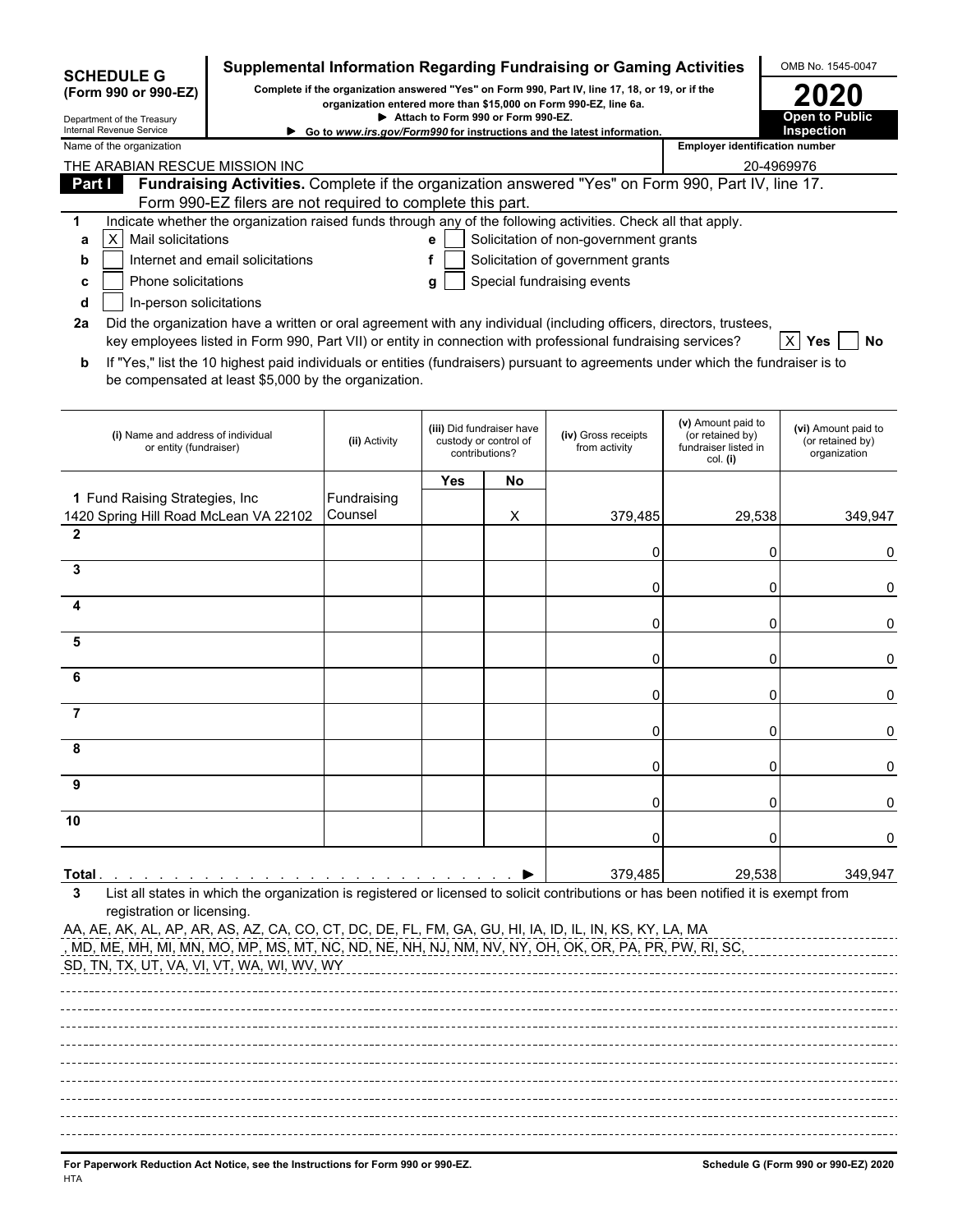**Part II Fundraising Events.** Complete if the organization answered "Yes" on Form 990, Part IV, line 18, or reported more than \$15,000 of fundraising event contributions and gross income on Form 990-EZ, lines 1 and 6b. List events with gross receipts greater than \$5,000.

|                 |                      |                                                                                                                                                                                                                                                                                                      | events with gross receipts greater than \$0,000. |                                                  |                                 |                                                     |
|-----------------|----------------------|------------------------------------------------------------------------------------------------------------------------------------------------------------------------------------------------------------------------------------------------------------------------------------------------------|--------------------------------------------------|--------------------------------------------------|---------------------------------|-----------------------------------------------------|
|                 |                      |                                                                                                                                                                                                                                                                                                      | (a) Event $#1$<br><b>MAIL SOLICITATION</b>       | (b) Event $#2$                                   | (c) Other events<br><b>NONE</b> | (d) Total events<br>(add col. (a) through           |
|                 |                      |                                                                                                                                                                                                                                                                                                      | (event type)                                     | (event type)                                     | (total number)                  | col. (c)                                            |
| Revenue         | 1                    | Gross receipts                                                                                                                                                                                                                                                                                       | 379,485                                          |                                                  | $\Omega$                        | 379,485                                             |
|                 | $\mathbf{2}$         | Less: Contributions                                                                                                                                                                                                                                                                                  |                                                  |                                                  | $\Omega$                        | O                                                   |
|                 |                      | Gross income (line 1 minus<br>$line 2)$ .                                                                                                                                                                                                                                                            | 379,485                                          |                                                  | $\Omega$                        | 379,485                                             |
|                 |                      | 4 Cash prizes                                                                                                                                                                                                                                                                                        |                                                  |                                                  | $\Omega$                        | O                                                   |
|                 | 5                    | Noncash prizes                                                                                                                                                                                                                                                                                       |                                                  |                                                  | $\Omega$                        |                                                     |
|                 | 6                    | Rent/facility costs                                                                                                                                                                                                                                                                                  |                                                  |                                                  | $\Omega$                        | n                                                   |
| Direct Expenses |                      | 7 Food and beverages                                                                                                                                                                                                                                                                                 |                                                  |                                                  | 0                               |                                                     |
|                 | 8                    | Entertainment                                                                                                                                                                                                                                                                                        |                                                  |                                                  | $\Omega$                        |                                                     |
|                 | 9                    | Other direct expenses                                                                                                                                                                                                                                                                                |                                                  |                                                  | $\Omega$                        |                                                     |
|                 | 10<br>11<br>Part III | Direct expense summary. Add lines 4 through 9 in column (d) ▶<br>Net income summary. Subtract line 10 from line 3, column (d) ▶   379,4<br><b>Gaming.</b> Complete if the organization answered "Yes" on Form 990, Part IV, line 19, or reported more than<br>than \$15,000 on Form 990-EZ, line 6a. |                                                  |                                                  |                                 | $\mathbf{0}$<br>379,485                             |
| Revenue         |                      |                                                                                                                                                                                                                                                                                                      | (a) Bingo                                        | (b) Pull tabs/instant<br>bingo/progressive bingo | (c) Other gaming                | (d) Total gaming (add<br>col. (a) through col. (c)) |
|                 |                      | Gross revenue                                                                                                                                                                                                                                                                                        |                                                  |                                                  |                                 |                                                     |
|                 | $\mathbf{2}$         | Cash prizes                                                                                                                                                                                                                                                                                          |                                                  |                                                  |                                 |                                                     |
|                 | 3                    | Noncash prizes                                                                                                                                                                                                                                                                                       |                                                  |                                                  |                                 |                                                     |
| Direct Expenses | 4                    | Rent/facility costs                                                                                                                                                                                                                                                                                  |                                                  |                                                  |                                 |                                                     |
|                 | 5                    | Other direct expenses                                                                                                                                                                                                                                                                                |                                                  | ĒĒ.                                              | $\overline{\phantom{a}}$        |                                                     |
|                 | 6                    | Volunteer labor                                                                                                                                                                                                                                                                                      | $\sqrt{1 + \gamma_{\text{es}}}$ %<br>No          | %<br>Yes<br>No                                   | Yes<br>No                       |                                                     |
|                 | 7                    |                                                                                                                                                                                                                                                                                                      |                                                  |                                                  |                                 | $\left( 0\right)$                                   |
|                 | 8                    | Net gaming income summary. Subtract line 7 from line 1, column (d)                                                                                                                                                                                                                                   |                                                  |                                                  |                                 | 0                                                   |
| 9               |                      | Enter the state(s) in which the organization conducts gaming activities:                                                                                                                                                                                                                             |                                                  |                                                  |                                 |                                                     |
| а               | b                    | Is the organization licensed to conduct gaming activities in each of these states?                                                                                                                                                                                                                   |                                                  |                                                  |                                 | <b>The Yes</b><br>l INo                             |
| 10a             |                      | Were any of the organization's gaming licenses revoked, suspended, or terminated during the tax year? $\therefore$     Yes     No                                                                                                                                                                    |                                                  |                                                  |                                 |                                                     |

**Schedule G (Form 990 or 990-EZ) 2020**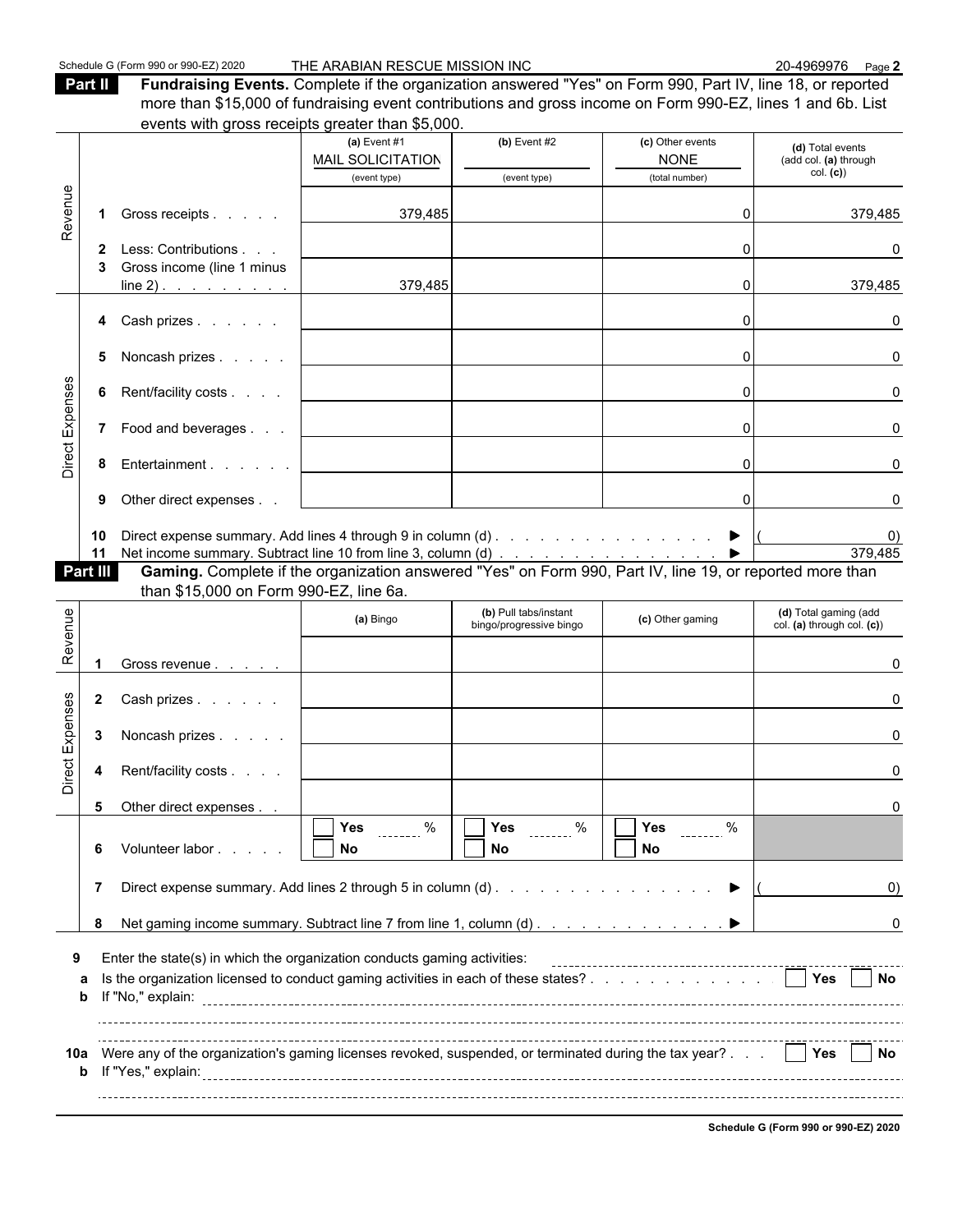|         | Schedule G (Form 990 or 990-EZ) 2020 THE ARABIAN RESCUE MISSION INC                                                                                                                                                       | 20-4969976                           | Page 3    |
|---------|---------------------------------------------------------------------------------------------------------------------------------------------------------------------------------------------------------------------------|--------------------------------------|-----------|
| 11      |                                                                                                                                                                                                                           |                                      |           |
| 12      | Is the organization a grantor, beneficiary or trustee of a trust, or a member of a partnership or other entity                                                                                                            |                                      |           |
| 13      | Indicate the percentage of gaming activity conducted in:                                                                                                                                                                  |                                      |           |
| a       |                                                                                                                                                                                                                           |                                      | %<br>$\%$ |
| b<br>14 | Enter the name and address of the person who prepares the organization's gaming/special events books and                                                                                                                  |                                      |           |
|         | records:                                                                                                                                                                                                                  |                                      |           |
|         |                                                                                                                                                                                                                           |                                      |           |
|         |                                                                                                                                                                                                                           |                                      |           |
|         | 15a Does the organization have a contract with a third party from whom the organization receives gaming                                                                                                                   |                                      |           |
|         |                                                                                                                                                                                                                           |                                      |           |
| b       | If "Yes," enter the amount of gaming revenue received by the organization $\triangleright$ \$ _______________0 and the<br>amount of gaming revenue retained by the third party $\bullet$ \$ $\frac{1}{2}$ = $\frac{0}{2}$ |                                      |           |
| c.      | If "Yes," enter name and address of the third party:                                                                                                                                                                      |                                      |           |
|         |                                                                                                                                                                                                                           |                                      |           |
|         |                                                                                                                                                                                                                           |                                      |           |
|         |                                                                                                                                                                                                                           |                                      |           |
| 16      | Gaming manager information:                                                                                                                                                                                               |                                      |           |
|         |                                                                                                                                                                                                                           |                                      |           |
|         |                                                                                                                                                                                                                           |                                      |           |
|         | Description of services provided                                                                                                                                                                                          |                                      |           |
|         |                                                                                                                                                                                                                           |                                      |           |
|         | Director/officer<br>Employee<br>Independent contractor                                                                                                                                                                    |                                      |           |
| 17      | Mandatory distributions:                                                                                                                                                                                                  |                                      |           |
|         | a Is the organization required under state law to make charitable distributions from the gaming proceeds to                                                                                                               |                                      |           |
| b       | Enter the amount of distributions required under state law to be distributed to other exempt organizations or                                                                                                             | Yes                                  | No        |
|         | spent in the organization's own exempt activities during the tax year $\triangleright$ \$                                                                                                                                 |                                      | 0         |
| Part IV | Supplemental Information. Provide the explanations required by Part I, line 2b, columns (iii) and (v); and<br>Part III, lines 9, 9b, 10b, 15b, 15c, 16, and 17b, as applicable. Also provide any additional information.  |                                      |           |
|         | See instructions.                                                                                                                                                                                                         |                                      |           |
|         |                                                                                                                                                                                                                           |                                      |           |
|         |                                                                                                                                                                                                                           |                                      |           |
|         |                                                                                                                                                                                                                           |                                      |           |
|         |                                                                                                                                                                                                                           |                                      |           |
|         |                                                                                                                                                                                                                           |                                      |           |
|         |                                                                                                                                                                                                                           |                                      |           |
|         |                                                                                                                                                                                                                           |                                      |           |
|         |                                                                                                                                                                                                                           |                                      |           |
|         |                                                                                                                                                                                                                           |                                      |           |
|         |                                                                                                                                                                                                                           |                                      |           |
|         |                                                                                                                                                                                                                           | Schodule C (Form 000 or 000 EZ) 2020 |           |

**Schedule G (Form 990 or 990-EZ) 2020**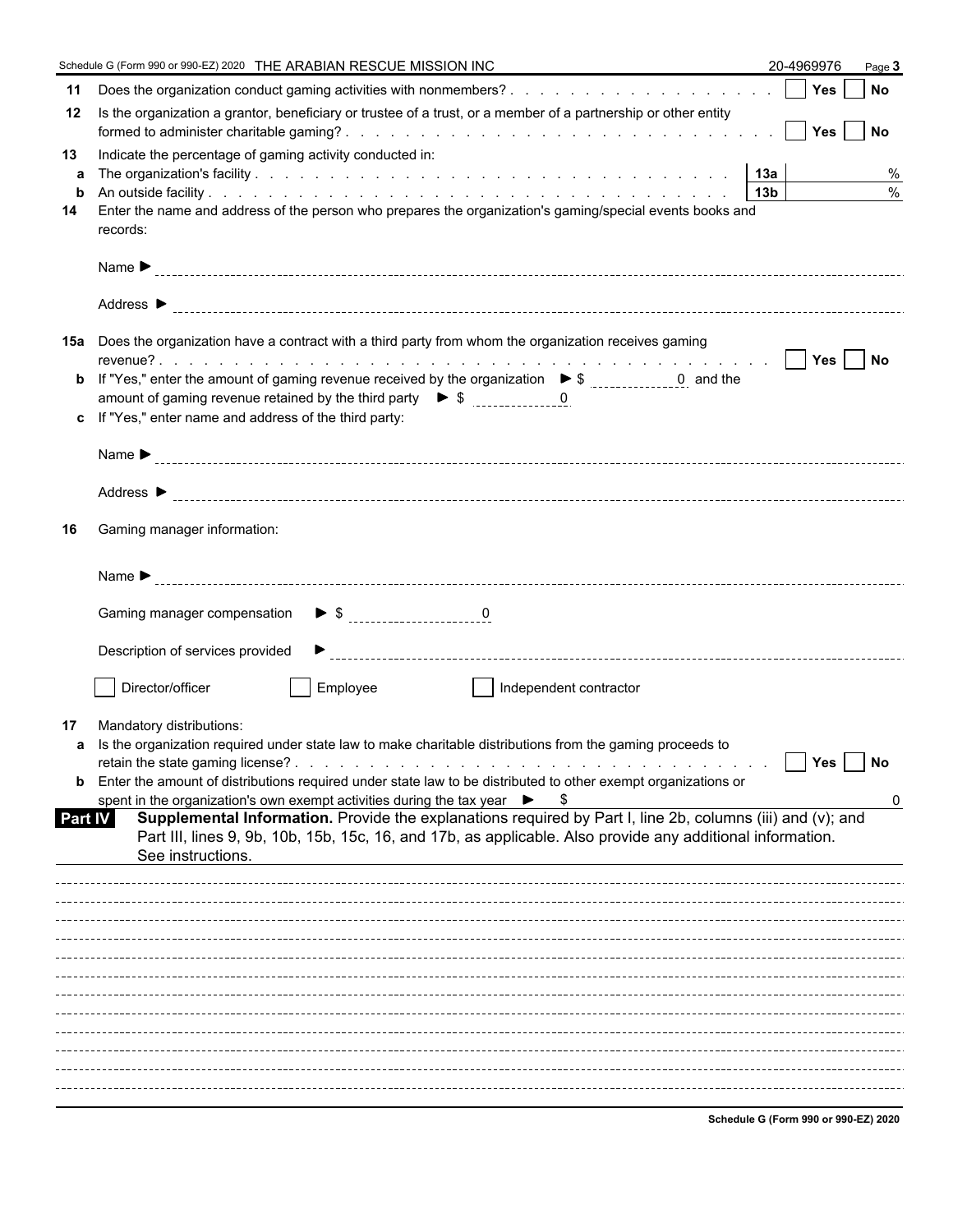# **SCHEDULE L Transactions With Interested Persons**<br>(Form 990 or 990-EZ) **►** Complete if the organization answered "Yes" on Form 990, Part IV, line 25a, 25b, 26, 27

**(Form 990 or 990-EZ) 2020 Complete if the organization answered "Yes" on Form 990, Part IV, line 25a, 25b, 26, 27, 28a, 28b, or 28c, or Form 990-EZ, Part V, line 38a or 40b.**

| Attach to Form 990 or Form 990-EZ.                                 | <b>Open To Public</b> |
|--------------------------------------------------------------------|-----------------------|
| ia unuu ira say/Farm000 farisatrustiana and tha lataat information | Inenaction            |

**Go to** *www.irs.gov/Form990* **for instructions and the latest information. Employer identification number** 

| 2020                                 |
|--------------------------------------|
| <b>Open To Public<br/>Inspection</b> |

| Department of the Treasury<br>Internal Revenue Service |
|--------------------------------------------------------|
| Name of the organization                               |

#### THE ARABIAN RESCUE MISSION INC 20-4969976 **Part I Excess Benefit Transactions** (section 501(c)(3), section 501(c)(4), and section 501(c)(29) organizations only). Complete if the organization answered "Yes" on Form 990, Part IV, line 25a or 25b, or Form 990-EZ, Part V, line 40b. **1 (a)** Name of disqualified person **(b) (b) Consumer transference** transaction organization **(b)** Relationship between disqualified person and **(d)** Corrected? **c**) Description of transaction<br> **Yes No (1) (2) (3) (4) (5)**

### **2** Enter the amount of tax incurred by the organization managers or disqualified persons during the year under section 4958 . . . . . . . . . . . . . . . . . . . . . . . . . . . . . . . . . . . . . . . . . . . . . . . . . . . . . . . . . \$

**3** Enter the amount of tax, if any, on line 2, above, reimbursed by the organization . . . . . . . . . . . . . . . . . . . . . . . . . . . . . . . . . . . . . . . . . \$

#### **Part II Loans to and/or From Interested Persons.**

Complete if the organization answered "Yes" on Form 990-EZ, Part V, line 38a or Form 990, Part IV, line 26; or if the organization reported an amount on Form 990, Part X, line 5, 6, or 22.

| (a) Name of interested person                                                                                                                                                                                                                  | (b) Relationship<br>with organization | (c) Purpose of<br>(d) Loan to or<br>from the<br>loan<br>organization? |    |      | (e) Original<br>principal amount | (f) Balance due | (g) In default? (h) Approved |           | by board or<br>committee? |    | (i) Written<br>agreement? |    |
|------------------------------------------------------------------------------------------------------------------------------------------------------------------------------------------------------------------------------------------------|---------------------------------------|-----------------------------------------------------------------------|----|------|----------------------------------|-----------------|------------------------------|-----------|---------------------------|----|---------------------------|----|
|                                                                                                                                                                                                                                                |                                       |                                                                       | To | From |                                  |                 | <b>Yes</b>                   | <b>No</b> | <b>Yes</b>                | No | Yes                       | No |
| <b>TERRY FIGUEROA</b><br>(1)                                                                                                                                                                                                                   | PRESIDENT                             | <b>OPERATIONS</b>                                                     | X  |      | 21,052                           | 21,052          |                              | X         | ⋏                         |    |                           | X  |
| (2)                                                                                                                                                                                                                                            |                                       |                                                                       |    |      |                                  |                 |                              |           |                           |    |                           |    |
| (3)                                                                                                                                                                                                                                            |                                       |                                                                       |    |      |                                  |                 |                              |           |                           |    |                           |    |
| (4)                                                                                                                                                                                                                                            |                                       |                                                                       |    |      |                                  |                 |                              |           |                           |    |                           |    |
| (5)                                                                                                                                                                                                                                            |                                       |                                                                       |    |      |                                  |                 |                              |           |                           |    |                           |    |
| (6)                                                                                                                                                                                                                                            |                                       |                                                                       |    |      |                                  |                 |                              |           |                           |    |                           |    |
| (7)                                                                                                                                                                                                                                            |                                       |                                                                       |    |      |                                  |                 |                              |           |                           |    |                           |    |
| (8)                                                                                                                                                                                                                                            |                                       |                                                                       |    |      |                                  |                 |                              |           |                           |    |                           |    |
| (9)                                                                                                                                                                                                                                            |                                       |                                                                       |    |      |                                  |                 |                              |           |                           |    |                           |    |
| (10)                                                                                                                                                                                                                                           |                                       |                                                                       |    |      |                                  |                 |                              |           |                           |    |                           |    |
| Total<br>$\blacklozenge$ . The contract of the contract of the contract of the contract of the contract of the contract of the contract of the contract of the contract of the contract of the contract of the contract of the contract of the |                                       |                                                                       |    |      | - \$                             | 21,052          |                              |           |                           |    |                           |    |

**Part III Grants or Assistance Benefiting Interested Persons.**

Complete if the organization answered "Yes" on Form 990, Part IV, line 27.

| (a) Name of interested person | (b) Relationship between interested<br>person and the organization | (c) Amount of assistance | (d) Type of assistance | (e) Purpose of assistance |
|-------------------------------|--------------------------------------------------------------------|--------------------------|------------------------|---------------------------|
| (1)                           |                                                                    |                          |                        |                           |
| (2)                           |                                                                    |                          |                        |                           |
| (3)                           |                                                                    |                          |                        |                           |
| (4)                           |                                                                    |                          |                        |                           |
| (5)                           |                                                                    |                          |                        |                           |
| (6)                           |                                                                    |                          |                        |                           |
| (7)                           |                                                                    |                          |                        |                           |
| (8)                           |                                                                    |                          |                        |                           |
| (9)                           |                                                                    |                          |                        |                           |
| (10)                          |                                                                    |                          |                        |                           |

For Paperwork Reduction Act Notice, see the Instructions for Form 990 or 990-EZ. Schedule L (Form 990 or 990-EZ) 2020 **HTA**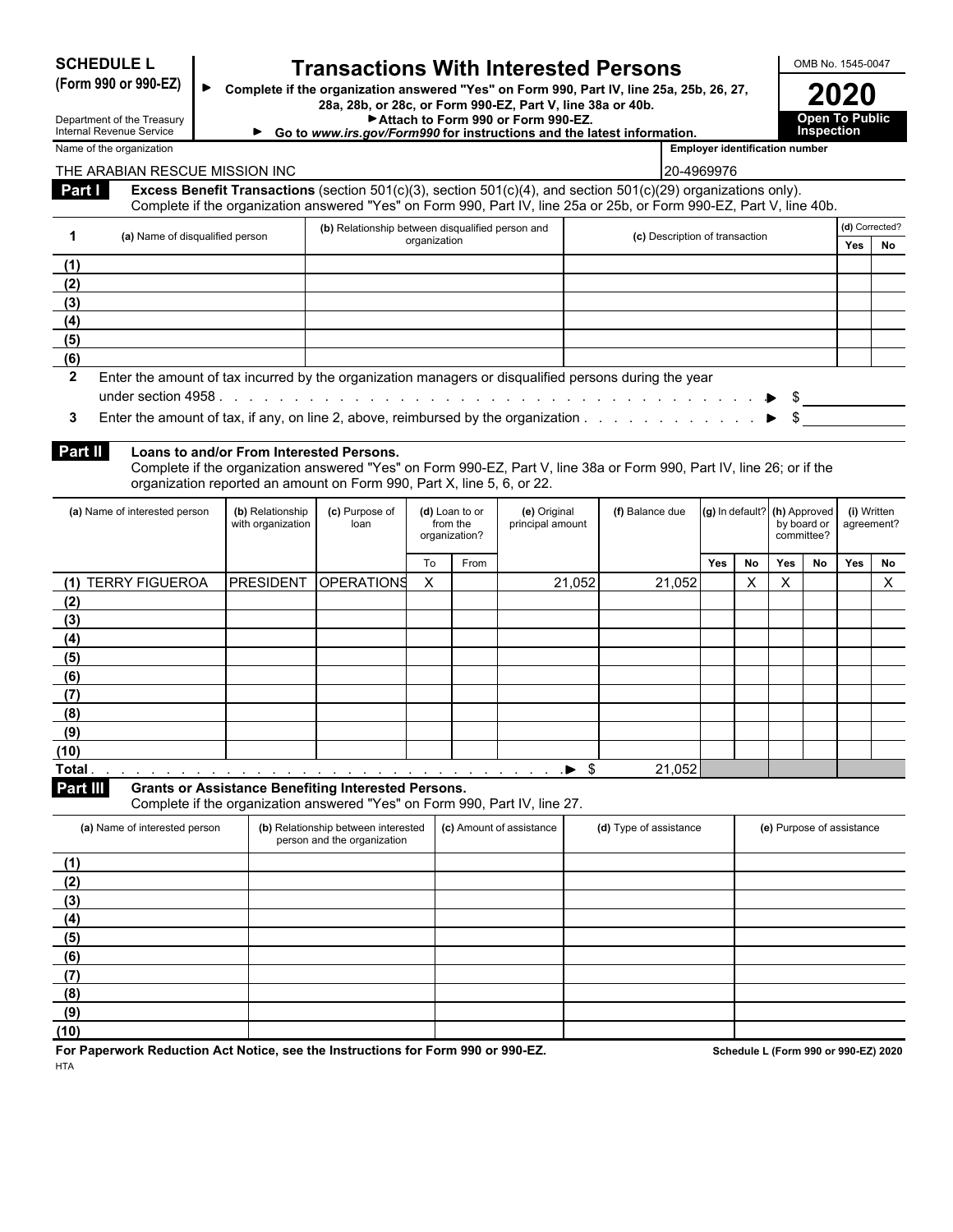**Part IV Business Transactions Involving Interested Persons.** 

|            | Complete if the organization answered "Yes" on Form 990, Part IV, line 28a, 28b, or 28c.    |                                                                       |                              |                                |                                               |    |
|------------|---------------------------------------------------------------------------------------------|-----------------------------------------------------------------------|------------------------------|--------------------------------|-----------------------------------------------|----|
|            | (a) Name of interested person                                                               | (b) Relationship between<br>interested person and the<br>organization | (c) Amount of<br>transaction | (d) Description of transaction | (e) Sharing of<br>organization's<br>revenues? |    |
|            |                                                                                             |                                                                       |                              |                                | Yes                                           | No |
| (1)        |                                                                                             |                                                                       |                              |                                |                                               |    |
| (2)        |                                                                                             |                                                                       |                              |                                |                                               |    |
| (3)        |                                                                                             |                                                                       |                              |                                |                                               |    |
| (4)        |                                                                                             |                                                                       |                              |                                |                                               |    |
| (5)        |                                                                                             |                                                                       |                              |                                |                                               |    |
| (6)<br>(7) |                                                                                             |                                                                       |                              |                                |                                               |    |
| (8)        |                                                                                             |                                                                       |                              |                                |                                               |    |
| (9)        |                                                                                             |                                                                       |                              |                                |                                               |    |
| (10)       |                                                                                             |                                                                       |                              |                                |                                               |    |
| Part V     | Supplemental Information.                                                                   |                                                                       |                              |                                |                                               |    |
|            | Provide additional information for responses to questions on Schedule L (see instructions). |                                                                       |                              |                                |                                               |    |
|            |                                                                                             |                                                                       |                              |                                |                                               |    |
|            |                                                                                             |                                                                       |                              |                                |                                               |    |
|            |                                                                                             |                                                                       |                              |                                |                                               |    |
|            |                                                                                             |                                                                       |                              |                                |                                               |    |
|            |                                                                                             |                                                                       |                              |                                |                                               |    |
|            |                                                                                             |                                                                       |                              |                                |                                               |    |
|            |                                                                                             |                                                                       |                              |                                |                                               |    |
|            |                                                                                             |                                                                       |                              |                                |                                               |    |
|            |                                                                                             |                                                                       |                              |                                |                                               |    |
|            |                                                                                             |                                                                       |                              |                                |                                               |    |
|            |                                                                                             |                                                                       |                              |                                |                                               |    |
|            |                                                                                             |                                                                       |                              |                                |                                               |    |
|            |                                                                                             |                                                                       |                              |                                |                                               |    |
|            |                                                                                             |                                                                       |                              |                                |                                               |    |
|            |                                                                                             |                                                                       |                              |                                |                                               |    |
|            |                                                                                             |                                                                       |                              |                                |                                               |    |
|            |                                                                                             |                                                                       |                              |                                |                                               |    |
|            |                                                                                             |                                                                       |                              |                                |                                               |    |
|            |                                                                                             |                                                                       |                              |                                |                                               |    |
|            |                                                                                             |                                                                       |                              |                                |                                               |    |
|            |                                                                                             |                                                                       |                              |                                |                                               |    |
|            |                                                                                             |                                                                       |                              |                                |                                               |    |
|            |                                                                                             |                                                                       |                              |                                |                                               |    |
|            |                                                                                             |                                                                       |                              |                                |                                               |    |
|            |                                                                                             |                                                                       |                              |                                |                                               |    |
|            |                                                                                             |                                                                       |                              |                                |                                               |    |
|            |                                                                                             |                                                                       |                              |                                |                                               |    |
|            |                                                                                             |                                                                       |                              |                                |                                               |    |
|            |                                                                                             |                                                                       |                              |                                |                                               |    |
|            |                                                                                             |                                                                       |                              |                                |                                               |    |
|            |                                                                                             |                                                                       |                              |                                |                                               |    |
|            |                                                                                             |                                                                       |                              |                                |                                               |    |
|            |                                                                                             |                                                                       |                              |                                |                                               |    |
|            |                                                                                             |                                                                       |                              |                                |                                               |    |
|            |                                                                                             |                                                                       |                              |                                |                                               |    |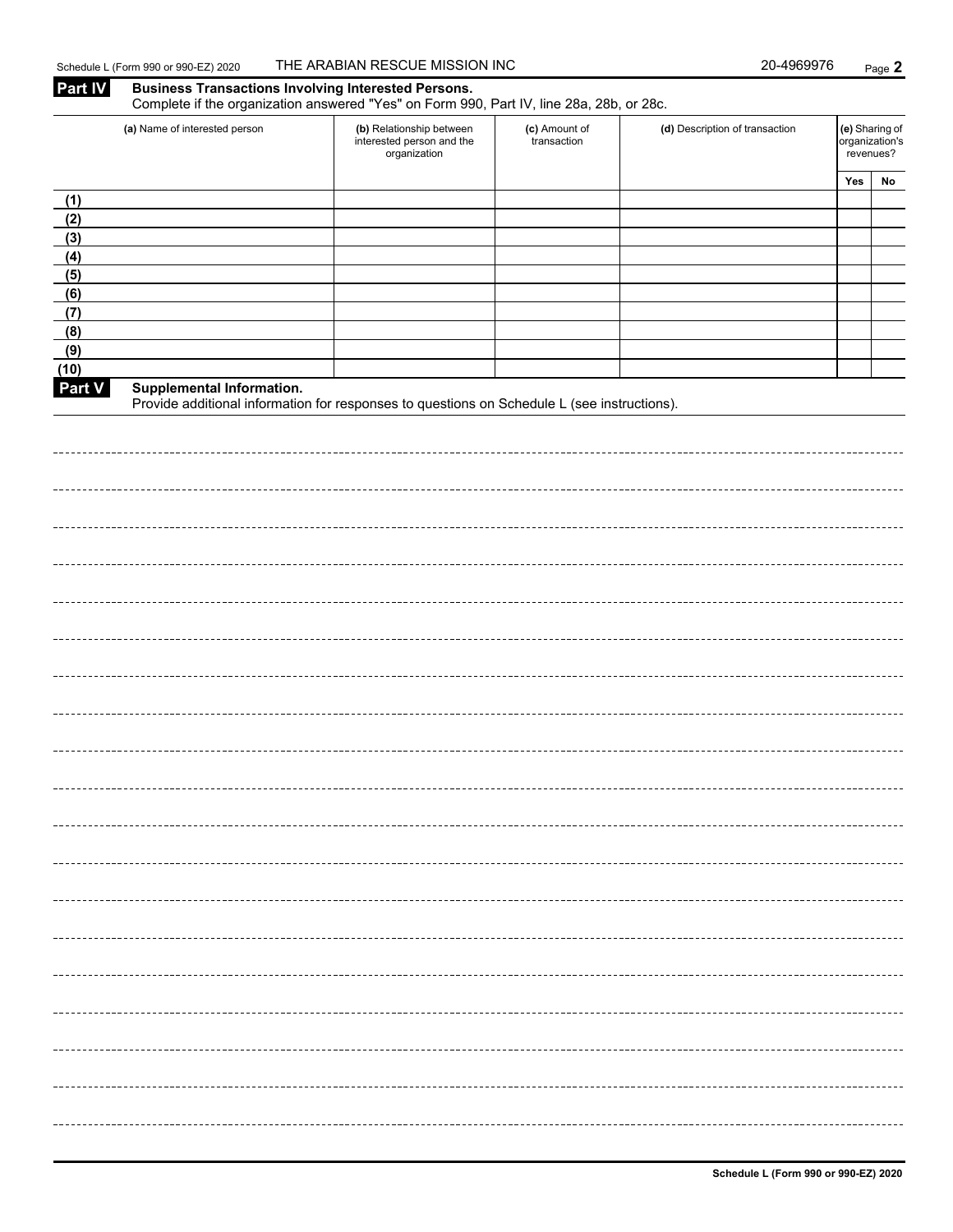| <b>SCHEDULE O</b> |  |                      |
|-------------------|--|----------------------|
|                   |  | (Form 990 or 990-EZ) |

### **Supplemental Information to Form 990 or 990-EZ** NB No. 1545-0047

**(Form 990 or 990-EZ) Complete to provide information for responses to specific questions on Form 990 or 990-EZ or to provide any additional information. 2020** ▶ Attach to Form 990 or 990-EZ. **Depart of Public** Open to Public

**Go to** *www.irs.gov/Form990* **for the latest information. Inspection**

| Department of the Treasury<br>Internal Revenue Service | ► Go to www.irs.gov/Form990 for the latest information. |  |
|--------------------------------------------------------|---------------------------------------------------------|--|
| Name of the organization                               |                                                         |  |

| Employer identification number |  |
|--------------------------------|--|
|                                |  |

| THE ARABIAN RESCUE MISSION INC                                                                | 20-4969976       |  |  |  |  |
|-----------------------------------------------------------------------------------------------|------------------|--|--|--|--|
| Form 990, Part VI, Section A, Line 8B: THERE ARE NO COMMITTEES AT THIS TIME                   |                  |  |  |  |  |
| Form 990, Part VI, Section B, Line 12C: ALL FINANCIALS ARE REVIEWED BY THE BOARD OF DIRECTORS |                  |  |  |  |  |
| AT THEIR MEETINGS AS WELL AS WHEN A QUESTION ARISES OR A PAYMENT IS MADE                      |                  |  |  |  |  |
| Form 990, Part VI, Section C, Line 19: THE FINANCIAL INFORMATION IS POSTED ON OUR WEBSITE,    |                  |  |  |  |  |
| FACEBOOK, GUIDESTAR AND AVAILABLE UPON REQUEST, IN WRITING, BY MAIL                           |                  |  |  |  |  |
|                                                                                               |                  |  |  |  |  |
|                                                                                               |                  |  |  |  |  |
|                                                                                               |                  |  |  |  |  |
|                                                                                               |                  |  |  |  |  |
|                                                                                               |                  |  |  |  |  |
|                                                                                               |                  |  |  |  |  |
|                                                                                               |                  |  |  |  |  |
|                                                                                               |                  |  |  |  |  |
|                                                                                               |                  |  |  |  |  |
|                                                                                               |                  |  |  |  |  |
|                                                                                               |                  |  |  |  |  |
|                                                                                               |                  |  |  |  |  |
|                                                                                               |                  |  |  |  |  |
|                                                                                               |                  |  |  |  |  |
|                                                                                               | ---------------- |  |  |  |  |
|                                                                                               |                  |  |  |  |  |
|                                                                                               |                  |  |  |  |  |
|                                                                                               |                  |  |  |  |  |
|                                                                                               |                  |  |  |  |  |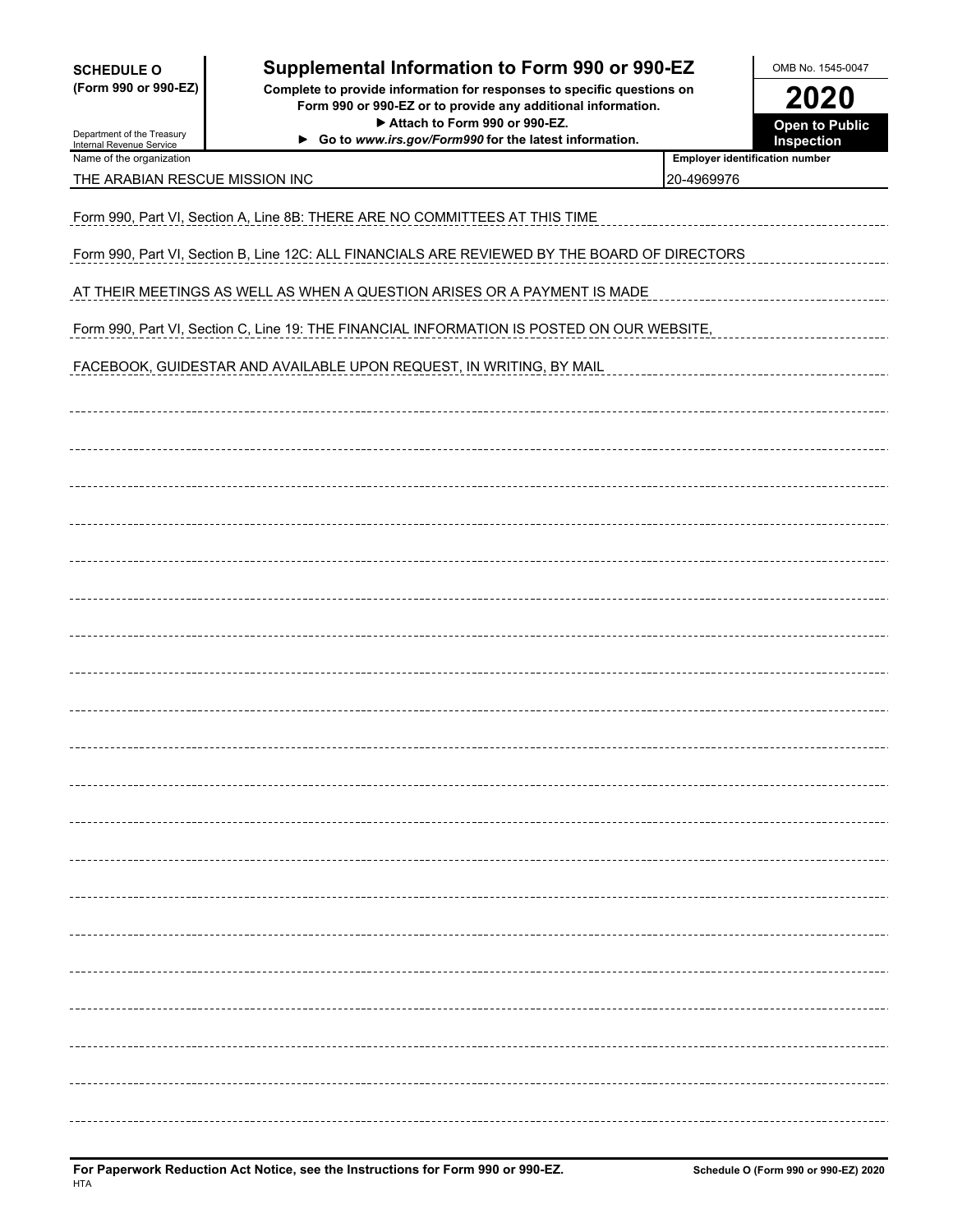| Schedule O (Form 990 or 990-EZ) 2020 | $\overline{2}$<br>Page                |
|--------------------------------------|---------------------------------------|
| Name of the organization             | <b>Employer identification number</b> |
| THE ARABIAN RESCUE MISSION INC       | 20-4969976                            |
|                                      |                                       |
|                                      |                                       |
|                                      |                                       |
|                                      |                                       |
|                                      |                                       |
|                                      |                                       |
|                                      |                                       |
|                                      |                                       |
|                                      |                                       |
|                                      |                                       |
|                                      |                                       |
|                                      |                                       |
|                                      |                                       |
|                                      |                                       |
|                                      |                                       |
|                                      |                                       |
|                                      |                                       |
|                                      |                                       |
|                                      |                                       |
|                                      |                                       |
|                                      |                                       |
|                                      |                                       |
|                                      |                                       |
|                                      |                                       |
|                                      |                                       |
|                                      |                                       |
|                                      |                                       |
|                                      |                                       |
|                                      |                                       |
|                                      |                                       |
|                                      |                                       |
|                                      |                                       |
|                                      |                                       |
|                                      |                                       |
|                                      |                                       |
|                                      |                                       |
|                                      |                                       |
|                                      |                                       |
|                                      |                                       |
|                                      |                                       |
|                                      |                                       |
|                                      |                                       |
|                                      |                                       |
|                                      |                                       |
|                                      |                                       |
|                                      |                                       |
|                                      |                                       |
|                                      |                                       |
|                                      |                                       |
|                                      |                                       |
|                                      |                                       |
|                                      |                                       |
|                                      |                                       |
|                                      |                                       |